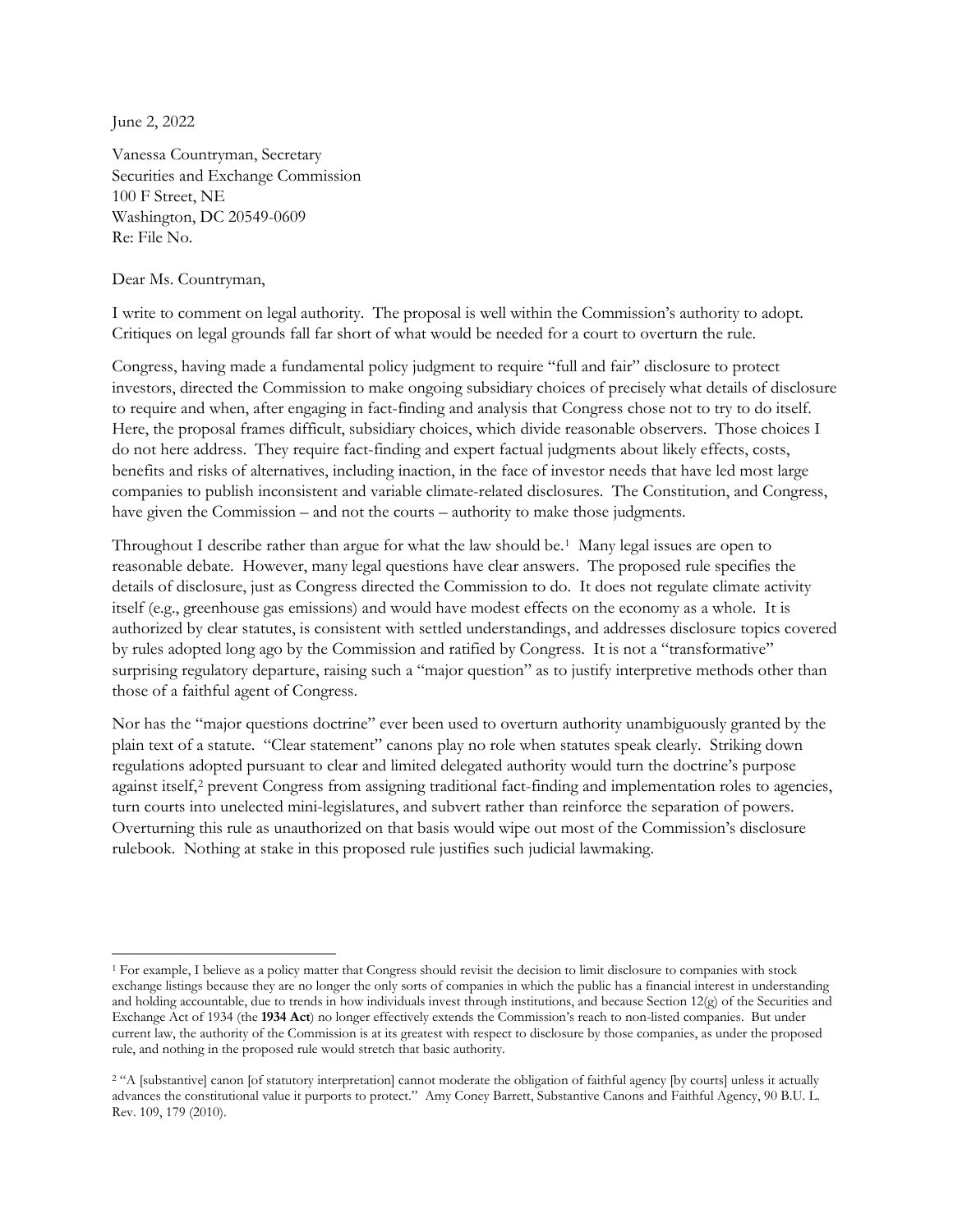#### **Introduction and overview**

The case for the Commission's authority to adopt the proposed rule is a simple, two-premise syllogism:

- 1. Congress created and in plain words authorized the Commission to protect investors by specifying public company disclosures of information about financial risks and opportunities.
- 2. The rule proposes disclosures of information about financial risks and opportunities that are reasonably understood as appropriate for the protection of investors.

Hence the rule is authorized. As discussed in Point I, critics of the rule cannot plausibly attack premise one. The Commission's authority is plain in its organic statutes, legislative history, in long-standing precedent, in both court decisions and its own rules, and repeatedly accepted by Congress through amendments of the statutory bases for those rules. The Commission's authority to consider **environmental** risks was reinforced and made even more clear by another statute, which critics do not seem to have even noted, much less considered, as detailed below.

So, instead, like a cuckoo putting its eggs into another's nest, critics have resorted to mischaracterizing the proposal, and inventing their own, fictional rule – not actually proposed – to attack premise two, and claim the Commission lacks authority for their fictional new rule. For example, they point to the broader "ESG" movement and claim the fictional new rule requires disclosure about ESG, or about environmental impacts not relevant to investors. They argue that because the fictional new rule requires disclosure of environmental impact, the Commission's authority was silently removed when Congress authorized the Environmental Protection Agency (**EPA**) to address that impact. They argue that the disclosures required by the fictional new rule would be opinions, not facts, so it would violate the First Amendment. Because (they claim) the fictional new rule reflects climate change policy, and because climate change is new and important, the plain text of the Commission's statutory authority cannot really mean what it says. Or they argue without evidence about secret motivations, socialist agendas, and "political" goals to cripple industries and to reduce our nation's energy security.

As discussed in Point II, each attack is mistaken and misleading because the proposed rule is not the critics' fictional new rule. Read fairly and dispassionately – non-politically, one might say – disclosures specified by the rule are not about environmental impact, or climate change, but about financial risks and opportunities related to climate change. Indeed, the actual proposed rule requires disclosure about subject matters long covered by indisputably authorized disclosure requirements – the first point made by Commissioner Peirce in her dissent. What is proposed is to not to add new subject matters to public company disclosures, but to refine the mode and detail of already-required disclosures.

The focus of the actual rule is the impact of **climate change on companies, and not vice versa**. The actual rule's "fit" with the goals of environmental activists is poor, and its "fit" with the goals of investor advocates is tight. The disclosures would consist of **facts, not opinions**, and raise no First Amendment concern. Because, finally, the disclosures are financial and do not extend to the large part of the economy owned by private companies, they would not constitute general climate change policy, such as a carbon tax or emissions cap-and-trade scheme. Those important topics remain for Congress, and the proposal on its own does not raise new "major questions" warranting a deviation from standard statutory interpretation. As to motivations, the long and extensive record leading to the proposal of the rule can be reviewed in its entirety and nowhere will any evidence be found that the purpose of the rule is other than to protect investors.

In sum, each attack succeeds only as applied to a fictional new rule. The Commission's authority to adopt the actual proposed rule remains intact, and clear. The rest of this letter details Points I and II.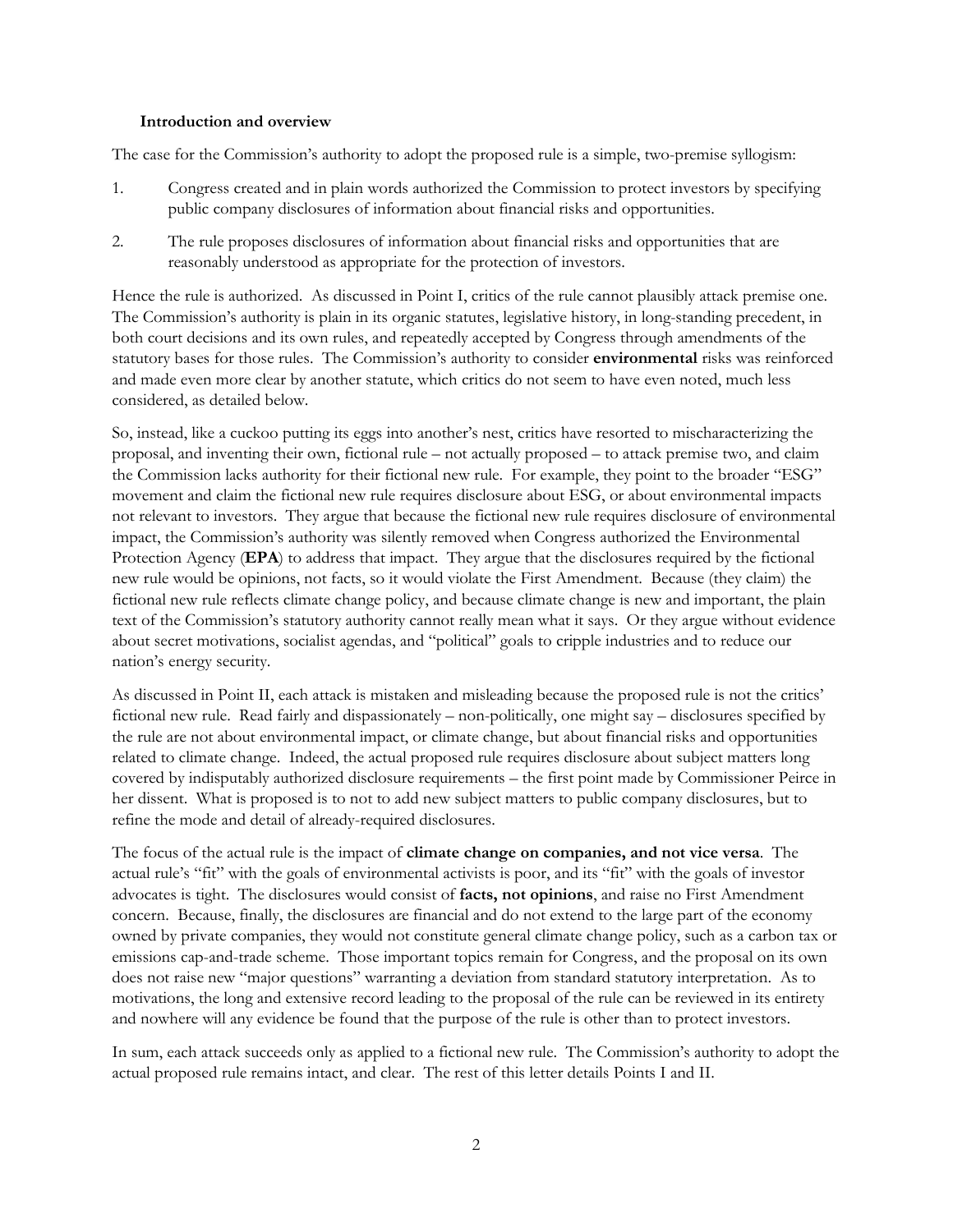### **I. The Commission's undisputed authorities**

The legal authorities cited by the Commission in the proposing release are the conventional authorities for disclosure rules over nearly a century.<sup>[3](#page-2-0)</sup> Those authorities are general in nature, not limited to specific topics. In plain unambiguous text, they encompass financial risks and opportunities related to any source.

### **A. Unambiguous disclosure authority to protect investors under the 1933 Act**

Specifically, Section 7 gives the Commission<sup>[4](#page-2-1)</sup> unambiguous authority to specify the contents of disclosure documents used to register securities for sale to the public. In that section, companies are required to disclose a specified list of financial disclosure and documents set out in Schedule A, to obtain consents from "any accountant, engineer, or appraiser" or other professional identified in the disclosures, and – in a separate sentence – to disclose "**such other information**, and be accompanied by such other documents, **as the Commission may by rules** or regulations **require as** being necessary or **appropriate** … f**or the protection of investors**."[5](#page-2-2)

Three points about this text are worth emphasizing.

 $\overline{\phantom{a}}$ 

First, the 1933 Act itself required disclosure not only of specified financial items, but also qualitative, open-ended information, such as the "**general character**" of the company's business, compensation, and material contracts, and reinforced its breadth by referring not only to opinions of "accountants" and "appraisers" but also "engineers" and other professionals, such as lawyers or – as under the present proposal – experts on greenhouse gas accounting. If useful for "the protection of investors," disclosure was not limited to the four corners of, or even commentary on, financial statements.<sup>6</sup>

Second, the 1933 Act makes clear that Congress expected and directed the Commission to go beyond content specified in the Act, and granted authority to go beyond what is "necessary" to include what the Commission concludes is "**appropriate**"[7](#page-2-4) for the protection of investors. Congress expected the Commission to use expert judgment to update disclosure over time, as new or newly identified risks emerge.

Third, the 1933 Act includes a specific limit to this authority, that it be "**for the protection of investors**" – but **no further qualifier**. The 1933 Act does not limit additional disclosures to those that are "related" or "similar" to the items in Schedule A, or "material," or "financial," despite the fact that Congress frequently used those very qualifiers elsewhere in the statute.<sup>[8](#page-2-5)</sup> The Commission

<span id="page-2-1"></span><span id="page-2-0"></span><sup>3</sup> Sections 7, 10, 19(a) and 28 of the Securities Act of 1933 (the **1933 Act**), and Sections 3(b), 12, 13, 15, 23(a) and 36 of the 1934 Act. <sup>4</sup> Technically, the "Commission" at the time of the 1933 was the Federal Trade Commission (FTC), but the Securities and Exchange Commission was created by and substituted for the FTC under the 1934 Act, an example of how Congress has shifted regulatory responsibility **explicitly** when it wants to do so. Similarly, see the statutes creating the Commodity Futures Trading Commission. <sup>5</sup> Emphasis added. The 1933 Act also permits disclosures that are more generally "in the public interest" (those are the words replaced by the ellipsis in the quote in the text). It is not necessary to establish the precise additional reach of "the public interest" for the proposed rule, as it is "for the protection of investors," a distinct groun

<span id="page-2-4"></span><span id="page-2-3"></span><span id="page-2-2"></span><sup>&</sup>lt;sup>6</sup> It should be noted that in 1933, "generally accepted accounting principles" did not yet exist for the content of financial statements. <sup>7</sup> By contrast, other statutory authorities, including some given to the Commission (e.g., Section 19(a)), are limited to what is "necessary" (and not merely "appropriate") for specific purposes.

<span id="page-2-5"></span><sup>&</sup>lt;sup>8</sup> "Similar" is used 35 times as a qualifier in the 1933 Act (e.g., 2(a)(4), 2(a)(13), 2(a)(18), 2A(b)(4),3(a)(2), 3(a)(5), 4(c)(1)(A), 27A(h), and 71 times in the 1934 Act (e.g., 3(a)(4), 3(a)(6), 3(a)(7), 3(a)(11)). "Related" is also used many times (e.g., 3(b)(2)(G), 4(c)(1)(A), and  $4A(a)(3)$  of the 1933 Act and  $3(a)(4)$ ,  $3(a)(40)$ ,  $3(a)(53A)$  and  $6(h)(3)$  of the 1934 Act). Not all of these uses were included in the initial versions of these statutes, but many were. "Material" is used 43 times in the 1933 Act, including in the anti-fraud sections of both the 1933 and 1934 Acts. The word "financial" is not used in the heading to the section (which may be used in conventional statutory interpretation), "Information Required in the Registration Statement," but is used 35 times in the 1933 Act. Because the general requirement of disclosure of "such other information" as the Commission requires does not follow Schedule A or any specific list of disclosures, and instead rests in a separate sentence, separated from the mention of Schedule A by two lengthy sentences addressing other topics, with its own sentence-specific qualification ("for the protection of investors") that is not part of the Schedule A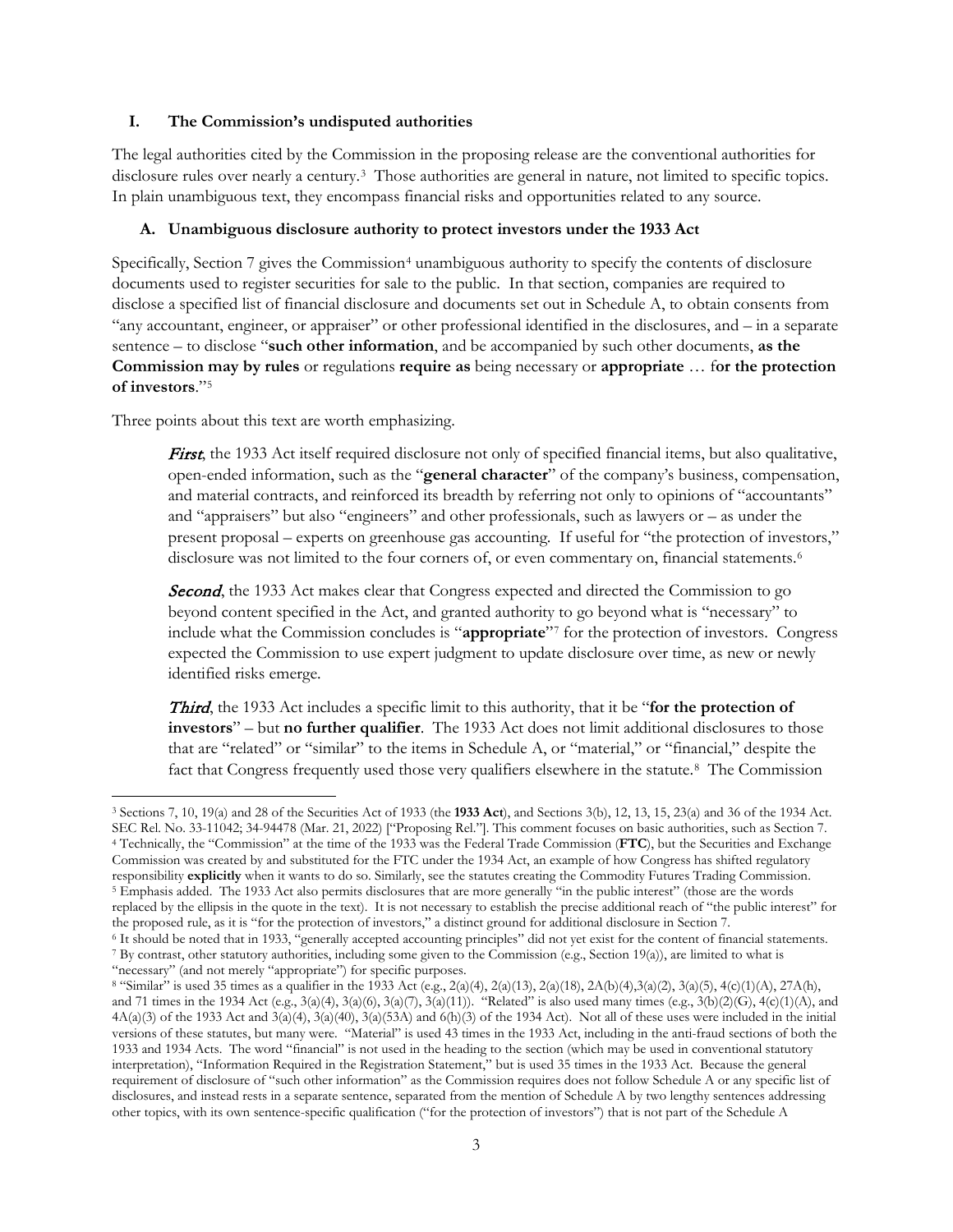has commonly limited requirements to "material" and "related" items, but that is not because of a legal limit on its authority, but as a subsidiary choice of how to implement Congress's policy judgment to require full and fair disclosure, based on its experience and expertise.

The context of this authorizing language reinforces these conclusions. For example, the famous phrase "full and fair disclosure" is in the full title to the 1[9](#page-3-0)33 Act, and so part of its statutory meaning.<sup>9</sup> The caption to Section 7 -- "Information required in registration statement" – contains no qualifiers on "information." The authorizing language in Section 7(a)(1) is limited by Section 7(a)(2), but only for a designated class of "emerging growth companies," and not as to content. The limitations in  $7(a)(2)$  were imposed in 2012, by which time (as detailed below and in Annex A), the Commission had repeatedly relied upon the language in Section 7(a)(1) to require disclosures of all kinds, including non-financial disclosures, environmental disclosures and climate-change related disclosures. Congress in 2012 thus ratified long-standing Commission exercises of the unambiguous authority in 7(a)(1).

In sum, the text and context of the 1933 Act itself gives the Commission broad authority to require disclosures about financial risks and opportunities beyond the inevitably incomplete initial lists of information and documents included in the statute. As discussed in Point II, the proposed rule requires disclosures about financial risks and opportunities, so even if there were an explicit limit on the Commission's authority that disclosures under Section 7 be "financial" in nature, or "related" to the financial statements, or to the elements in the statute, the proposed rule would still be authorized. Regardless, as long as the disclosures are fairly designed "for the protection of investors," a factual assessment of the kind commonly delegated by Congress to regulatory agencies,<sup>[10](#page-3-1)</sup> they would fall within the clear limiting principle of that law. Imposing further limiting principles may for some "be appealing from a policy standpoint," but doing so has "no basis whatsoever in the statute's text."<sup>[11](#page-3-2)</sup>

#### **B. Legislative history and contemporaneous commentary confirm this authority**

Although some are reluctant to consider legislative history or expert contemporaneous commentary in interpreting statutes, it is useful to do so briefly here for a simple reason. To the extent that those who disfavor consideration of legislative history truly give primacy to legislative text and structure, there is no plausible basis on which to argue the Commission lacks authority to adopt the proposed rule. The plain language could not be clearer in directing the Commission to do what it is proposing to do: specify the details of disclosure appropriate to protect investors, based on its fact-finding and expert judgment. But as some critics do ignore the plain language of the statute, it should be emphasized that they find no more support for the notion that the Commission lacks authority in the legislative history, or in generations of legislative, executive, and judicial understanding of the statute's meaning.

All those sources here align with the 1933 Act's plain, ordinary meaning, and so confirm the above conclusions. A draft of what would become the 1933 Act in the Senate included disclosure items directly in the statute, and did not contain the equivalent language later adopted in Section 7, which directs the Commission to go beyond that list (which is separate from the Commission's general rulemaking authority in Section 19). This demonstrates that the broader direction was consciously added during the legislative

sentence, the *ejusdem generis* canon cannot reasonably be understood to add any further implied limits on its meaning, and in the nearly 90 years since the Act was adopted no court has found such a limit. In context, it is clear that the phrase "such other information" does not refer back to Schedule A, but refers forward to the limiting phrase "as the Commission may by rules … require … for protection of investors."

<span id="page-3-0"></span><sup>&</sup>lt;sup>9</sup> "An Act to provide **full and fair disclosure** of the character of securities sold in interstate and foreign commerce and through the mails, and to prevent frauds in the sale thereof, and for other purposes." Emphasis added.

<span id="page-3-1"></span><sup>10</sup> Gundy v. US, 139 S. Ct. 2116 (2019) (Gorsuch, J., dissenting) ("once Congress prescribes [a] rule governing private conduct, it may make the application of that rule depend on executive fact-finding").

<span id="page-3-2"></span><sup>11</sup> Lawson v. FMR LLC, 134 S. Ct. 1158 (2014) (Scalia, J., concurring, with J. Thomas, interpreting Sarbanes-Oxley Act).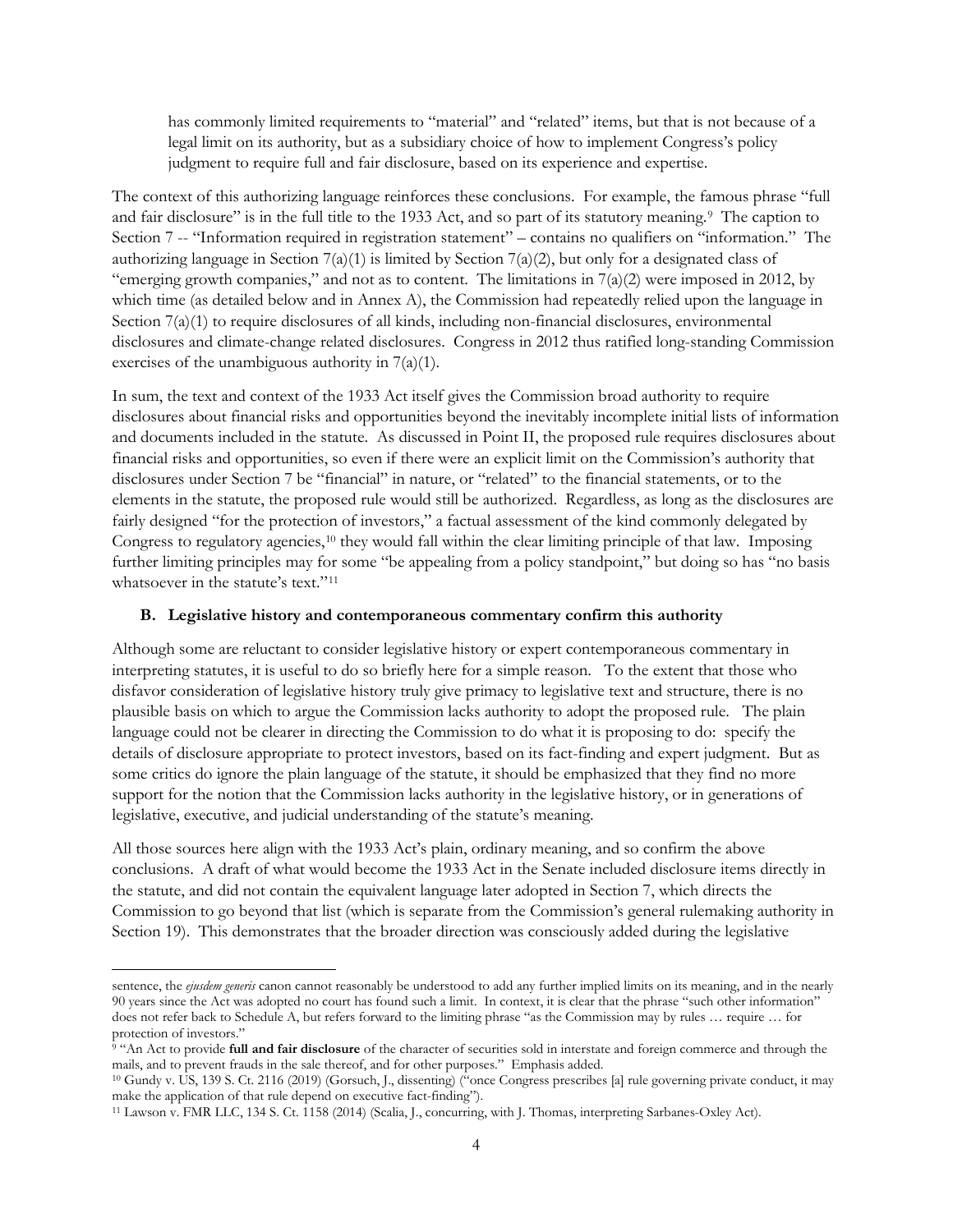process.[12](#page-4-0) In contrast, proposals to give the Commission discretion to approve or disapprove of the "soundness" of stock offerings was rejected by Congress – the 1933 Act in the end embraced full and fair disclosure as the method to protect investors[.13](#page-4-1) 

This legislative choice – disclosure, but not "merit review" – is an important and real "intelligible principle" limiting the Commission's general authority, along with the specific, and limited purpose for those disclosures, that they be those "appropriate" for the "protection of investors." These limits explain why further restrictions on the Commission's authority to specify disclosures to protect investors were not needed to constitutionally cabin Congress's delegation to the Commission under the 1933 Act.

At hearings on what became the 1933 Act, the Senate heard testimony advocating longer or shorter periods of time for financial statements, specific proposals for additions to or eliminations from the list of disclosure items, arguments about whether audits should be done by reference to industry peers, and how expensive audits would be. The resulting awareness of the need for detailed specification of disclosures led to the delegation reflected in the 1933 Act. During the hearings, it was explicitly noted by a former FTC Commissioner and an advisor to President Roosevelt that:

We are trying not to have this bill be too long. I think it is only about 30 pages, while the British Companies Act is over 300 pages. But we do have a provision that permits the Commission to set up rules and regulations which will have the effect of law. In those rules and regulations we expected them, in drafting their forms, to go more into detail with regard to requirements.

In other words, the delegation to the Commission was deliberate, was specifically intended to apply to required disclosures, and was sensible, reflecting an anticipation that the Congress itself could not reasonably work out in detail the kinds of choices necessary to develop and keep up to date an appropriate disclosure regime.

An extended comment on the 1933 Act published in the Michigan Law Review in March 1934 echoes these points, summarizing the law as having two purposes:

 $(1)$  that there shall be filed with the Federal Trade Commission<sup>[14](#page-4-2)</sup> a full, accurate and complete statement of **all pertinent facts** concerning issues of the securities and (2) that instruments of transportation or communication in interstate commerce and the mails shall not be used directly or indirectly to effectuate fraudulent sales.[15](#page-4-3)

In other words, public companies' disclosures were expected to go beyond basic financial statements. Because the items listed in the statutes themselves could not reasonably be understood to cover "all pertinent facts," the final language in the statute also reflected an expectation that Commission regulations would be needed to augment the statute itself. The commentary distinguishes between the full disclosure purpose of the 1933 Act from its separate, anti-fraud purpose. The law went beyond combating affirmative fraud, where intent, materiality, and damages had a role to play, and added to it a general philosophy of "seller beware," in which "all pertinent facts" must be disclosed before a company sells stock, and liability could attach even without traditional hallmarks of fraud, albeit with separate limiting conditions.<sup>16</sup>

l

<span id="page-4-0"></span><sup>12</sup> S. 875, 73rd Cong., 1st Sess., discussed in Hearings before the Committee on Banking and Currency, U.S. Senate (Mar. 31 to Apr. 8, 1933), availabl[e https://babel.hathitrust.org/cgi/pt?id=uc1.\\$b387956&view=1up&seq=7](https://babel.hathitrust.org/cgi/pt?id=uc1.$b387956&view=1up&seq=7) (Senate Hearings).

<span id="page-4-1"></span><sup>13</sup> Id., at 63 et passim.

<span id="page-4-2"></span><sup>14</sup> See note 5 above on why this reference is to the FTC.

<span id="page-4-3"></span><sup>15</sup> Laylin K. James, The Securities Act of 1933, 32 Mich. L. Rev. 624, 630 (1933).

<span id="page-4-4"></span><sup>16</sup> Id. at 650; Senate Hearings, supra note 13, at 72. Section 11 of the 1933 Act makes companies strictly liable for material misstatements or omissions.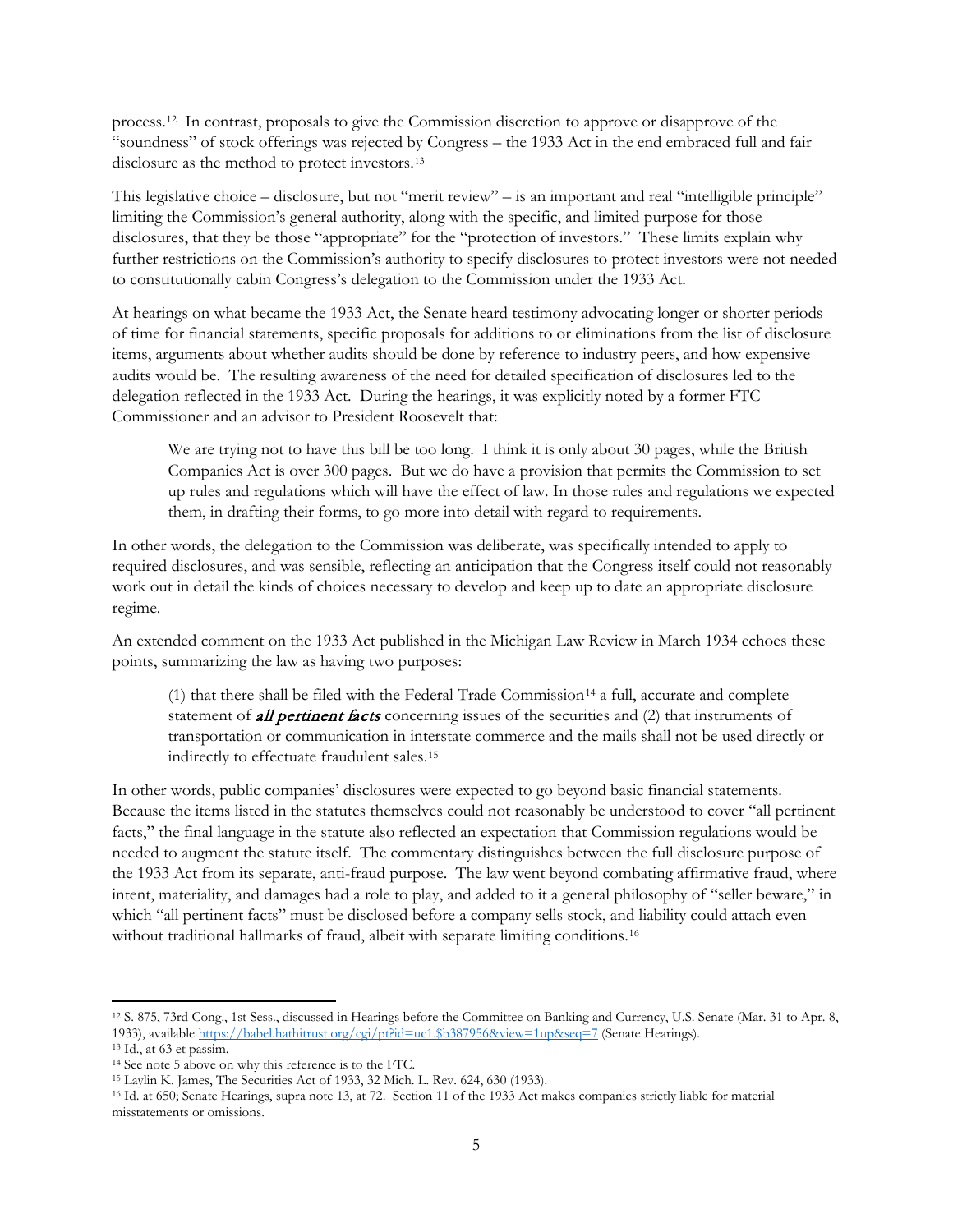As stressed by Justice Alito, when he was a Judge on the Third Circuit:

Because the materiality standards for Rule 10b-5 [the Commission's primary anti-fraud rule] and SK-303 [an affirmative disclosure requirement for "known trends and uncertainties," among other things] differ significantly, the 'demonstration of a violation of the disclosure requirements of Item 303 does not lead inevitably to the conclusion that such disclosure would be required under Rule  $10b-5."$ 

In short, disclosure authority extends beyond what would constitute fraud at common law, and has long been used by the Commission to specify disclosure of what would not necessarily be "material" for that purpose.<sup>[17](#page-5-0)</sup>

## **C. The Commission's unambiguous disclosure authorities under the 1934 Act**

But the Commission's authorities go further, precisely because Congress recognized that investors need information beyond the moment of initial offer and sale, which are addressed by the 1933 Act. One of the primary purposes of the 1934 Act was to augment the 1933 Act by giving the Commission authority to require ongoing reports by companies whose securities were traded on stock exchanges. Section 12 of the 1934 Act conditions exchange-trading privileges unless securities are registered by companies disclosing "**such information, in such detail, as to the [company] … as the Commission may by rules** and regulations **require**, **as** necessary or **appropriate** in the public interest or **for the protection of investors**, in respect of the following: … the organization, financial structure, and nature of the business."[18](#page-5-1)

Section 13(a)(2) of the 1934 Act goes further still, and requires companies to disclose, under rules the Commission:

may prescribe **as** necessary or **appropriate for the proper protection of investors** and to insure fair dealing in the security … **such annual reports** … and such quarterly reports … **as the Commission may prescribe**.

Again, this language is not limited to what is "necessary" to protect investors, but gives the Commission discretion to specify what information is "appropriate" to protect investors and markets, based on its factfinding and expert application of the statute's goals to evolving investor needs. As with the 1933 Act, this statutory language authorizes periodic reports and imposes no subject-matter restriction on those reports. It does not say, for example, "annual financial reports," but simply "annual reports." As with the 1933 Act, the authority is not unbounded – it is limited by the phrase "appropriate for the proper protection of investors," with the gloss that the rules also be appropriate "to insure fair dealing in the security," a reflection of the fact that the 1934 Act was designed to govern securities that were already trading on securities markets.[19](#page-5-2)

 $\overline{\phantom{a}}$ 

<span id="page-5-2"></span><span id="page-5-1"></span><sup>18</sup> Section 3(b) of the 1934 Act adds Commission authority to "define technical, trade, accounting, and other terms used [in the statute], consistently with the provisions and purposes" of the statute, and Section 13 and 15 of the 1934 Act authorize the Commission to require annual and other reports containing the same breadth of information required under Section 12, and extends authority over companies with securities not traded on exchanges if they meet thresholds specified by Commission rule. <sup>19</sup> The statute goes even further in 13(b)(1) to further given the Commission authority to prescribe "forms" in which required disclosures are to be set forth, and in that context, lists specific elements that go beyond the financial statements, to include "the appraisal or valuation of assets and liabilities," which are normally not components of standard financial statements. Section 13(b)(1), however, does not (as some have suggested) qualify Section 13(a)(2), but adds to it. Although separate components of statutes are generally read together, it is an unjustifiable misreading to assert that an affirmative grant of power to specify the "form" of a report to create a limit "from context" on the content of the report, when the separate grant of power to require the report contains no such limit, nor is one explicit in the authority to create the form.

<span id="page-5-0"></span><sup>17</sup> Oran v. Stafford, 226 F.3d 275, 288 (3d Cir. 2000).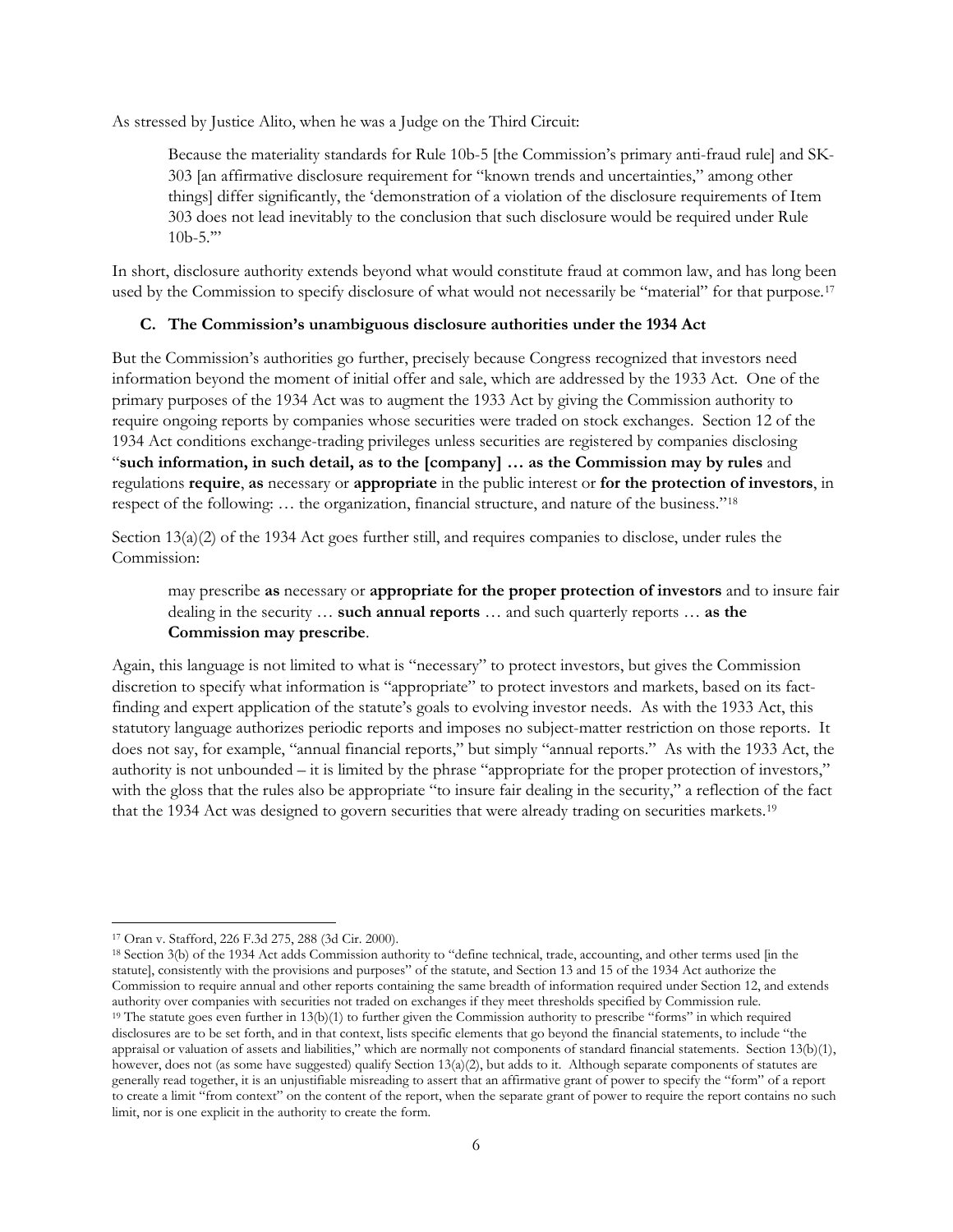### **D. Legislative history on authority under the 1934 Act**

Authority for disclosure under the 1934 Act addressed more than the need for protection of the initial investor acquiring securities. The purpose of the disclosure was also to protect markets and market pricing, and improve the resulting allocation of capital. As the House Report accompanying the 1934 Act explained:

The idea of a free and open public market is built upon the theory that competing judgments of buyers and sellers as to the fair price of a security brings about a situation where the market price reflects as nearly as possible a just price. Just as artificial manipulation tends to upset the true function of an open market, so the hiding and secreting of important information obstructs the operation of the markets as indices of real value. . . . The disclosure of information materially important to investors may not instantaneously be reflected in market value, but despite the intricacies of securities values truth does find relatively quick acceptance on the market.<sup>[20](#page-6-0)</sup>

One need not be a strong believer in the efficient market hypothesis<sup>[21](#page-6-1)</sup> to believe that disclosure often aligns market prices with investment risk and returns, albeit sometimes with delays and errors, which makes ongoing refinements in disclosure requirements all the more important to healthy markets.

Congress also recognized that full and fair disclosure would enhance investor confidence. Without such confidence, Congress astutely observed:

Easy liquidity of the resources in which wealth is invested is a danger rather than a prop to the stability of [the market] system. When everything everyone owns can be sold at once, there must be confidence not to sell.[22](#page-6-2)

These understandings help explain Congress's decision to direct the Commission to specify additional disclosures under the 1934 Act, to adapt the statute to emerging financial risks and opportunities and maintain efficient capital market pricing and investor confidence over time.

## **E. The Commission's continuous exercises of authority and Congressional acceptance thereof**

Over time, the Commission has used its authorities under the 1933 Act and the 1934 Act to specify the details of required disclosures about a range of matters, both in and outside corporate financial statements, as illustrated in detail in **Annex A** to this comment letter. Often these requirements have been specific and prescriptive in nature. They have been adopted under Chairs appointed by both Democratic and Republican Presidents, in every decade since 1933. Many contain materiality qualifiers, but many do not.

Annex A contains just a sampling – many more additions and refinements have been adopted in the decades since 1933. Few of the requirements in Annex A directly involved current or even near-term financial cash flows of the kind required to be reflected in financial statements, such as reserves for contingent liabilities or non-cash commitments to invest in the future. To be clear, the Commission has also routinely added required disclosures that do affect the financial statements, too.

And to be yet more clear, the Commission has not simply expanded or added to required disclosures over time – it has cut, compressed, and consolidated as well, in step with the needs of investors over time. The result is a continuously adjusted, detailed system of disclosure specifications, reflecting the Commission's

 $\overline{\phantom{a}}$ <sup>20</sup> H.R. Rep. No. 1383, 73d Cong., 2d Sess. 11 (1934).

<span id="page-6-1"></span><span id="page-6-0"></span><sup>21</sup> Cf. Halliburton Co. v. Erica P. John Fund, Inc., 134 S. Ct. 2398, 2417-27 (2014) (Thomas, J., concurring, with J. Alito and J. Scalia) (advocating overruling Basic v. Levinson on ground that market prices cannot be relied upon by investors for purposes of Rule 10-5; "'overwhelming empirical evidence' now suggests that even when markets do incorporate public information, they often fail to do so accurately").

<span id="page-6-2"></span><sup>22</sup> H.R. Rep. No. 1383, 73d Cong., 2d Sess. 11 (1934), at 5.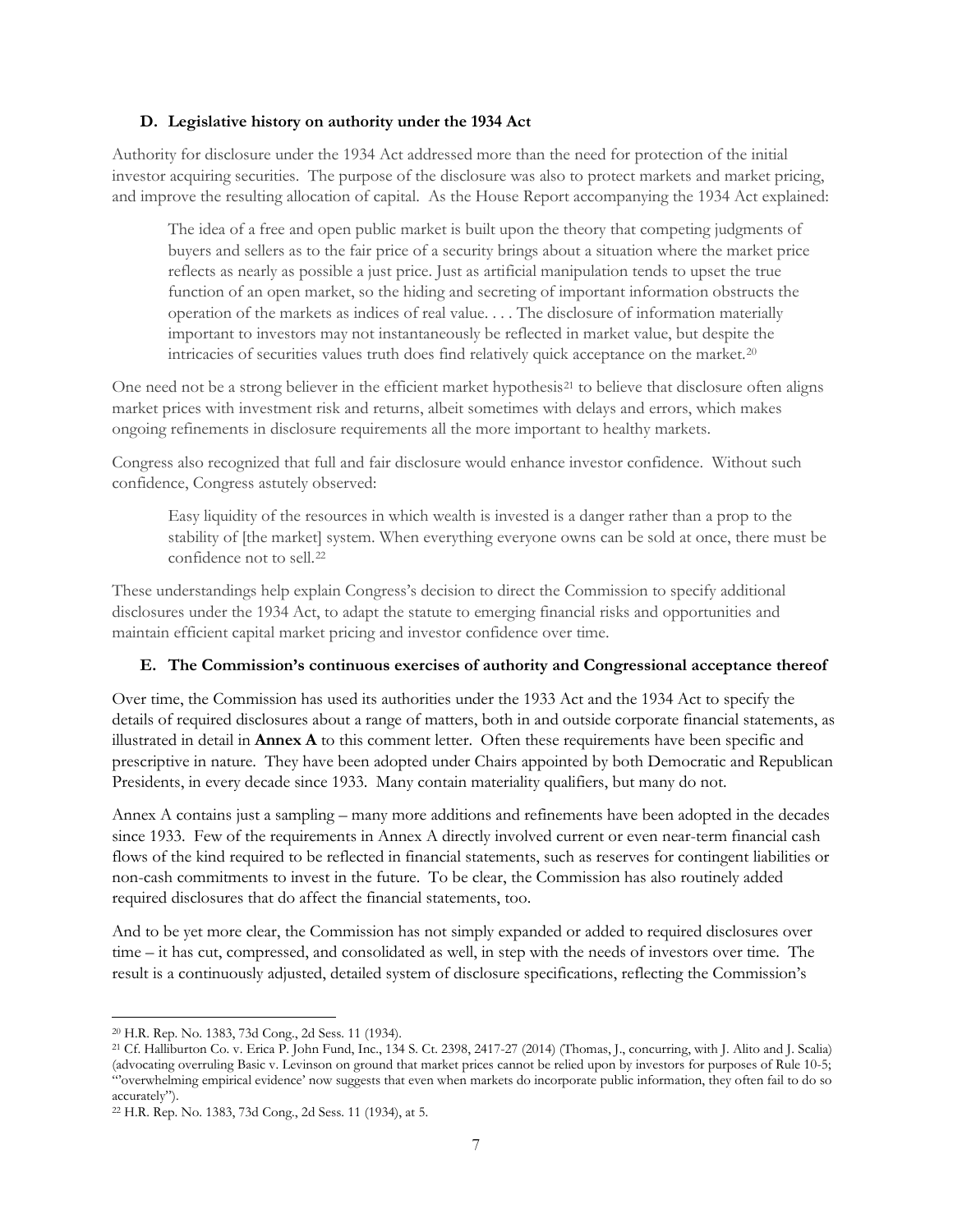fact-finding and expertise. In sum, throughout its history, and consistently, the Commission has fulfilled its statutory mandate to specify required disclosure of information that was not directly financial in nature, but posed risks about a future financial impacts, often indirect, contingent or both.

Some claim the Commission has acknowledged or adopted limits on its disclosure authorities, beyond limits in the text of the statutes. They point to a footnote in a 2016 Concept release to support this claim.[23](#page-7-0) Aside from the elementary fact that the Commission has no authority to edit Congressionally adopted statutes, the concept release actually says precisely the opposite. Citing to a 1975 release, the Commission in 2016 noted, non-controversially, that "In [the 1975] release, the Commission concluded that, although it is generally not authorized to consider the promotion of social goals **unrelated to the objectives of the federal securities laws**, **it is authorized and required by NEPA [the National Environmental Policy Act] to consider promotion of environmental protection as a factor** in exercising its rulemaking authority." This statement denies authority only if disclosure is "unrelated to" investor protection, protection of market integrity, or the public interest more generally. It does not suggest any limit other than what is in the statutes themselves, including NEPA.

As detailed in **Annex B** to this comment letter, not only has the Commission repeatedly specified more than the minima in the 1933 Act itself, it has repeatedly had its augmented disclosure rules acknowledged, accepted and ratified by Congress, through multiple amendments to its organic statutes. Congress both expanded authorities and limited which and how specific types of **companies** and **transactions** are covered by its disclosure regime. It also cut back on liability of disclosure. But Congress has never cut back on the Commission's general obligation to specify the **contents** of its disclosure regime, such as by editing or reversing prior disclosure specifications. As noted above, the JOBS Act, for example, limited the full requirements in Section 7 for "emerging growth companies," but left the Commission's overall authority to require disclosure for other public companies intact. Congressional ratification has been repeated and affirmative – not mere inaction. Congress repeatedly amended and expanded the Commission's disclosure regime, including by adding to the authorities relied upon for the present proposed rule.

Congressional support for the Commission's clear (but statutorily limited) disclosure authority is shown by the fact that over time, in the face of repeated Congressional amendments and annual budget laws (in which Congress can and has inserted "riders" further limiting Commission discretion[24\)](#page-7-1), the Commission's requirements ranged far beyond the limited lists of information in the 1933 and 1934 Acts themselves. The requirements and have specifically included disclosures *related to the environment*. The requirements have included disclosures about risks and uncertainties generally, and of information both qualitative (business segments; competitive conditions; management, environmental and other litigation; and contracts) and quantitative (mineral reserve estimates, loan performance statistics, coverage ratios, material transactions, and compensation). The brief historical review in Annexes A and B (and much more detail could be added) shows that nothing about the current proposed rule's contents (discussed more below) should be legally surprising in any meaningful way, to Congress or to companies or their investors.

#### **F. Judicial assessments of the Commission's disclosure authorities**

No court has ever found that this long line of exercises of the basic authorities on which the current rule relies were beyond the Commission's authority. Indeed, the texts are so clear that – in contrast to the many times the Commission has been challenged on anti-fraud rulemakings, where authority has been interpreted

<span id="page-7-0"></span><sup>23</sup> SEC Release No. 33-10064, 34-77599 (Apr. 22, 2016) at n.663.

<span id="page-7-1"></span><sup>24</sup> E.g., Section 631 of Consolidated Appropriations Act of 2021, Pub. L. 116-260 (limiting Commission authority to require disclosure of political contributions, contributions to tax exempt organizations, or dues paid to trade associations).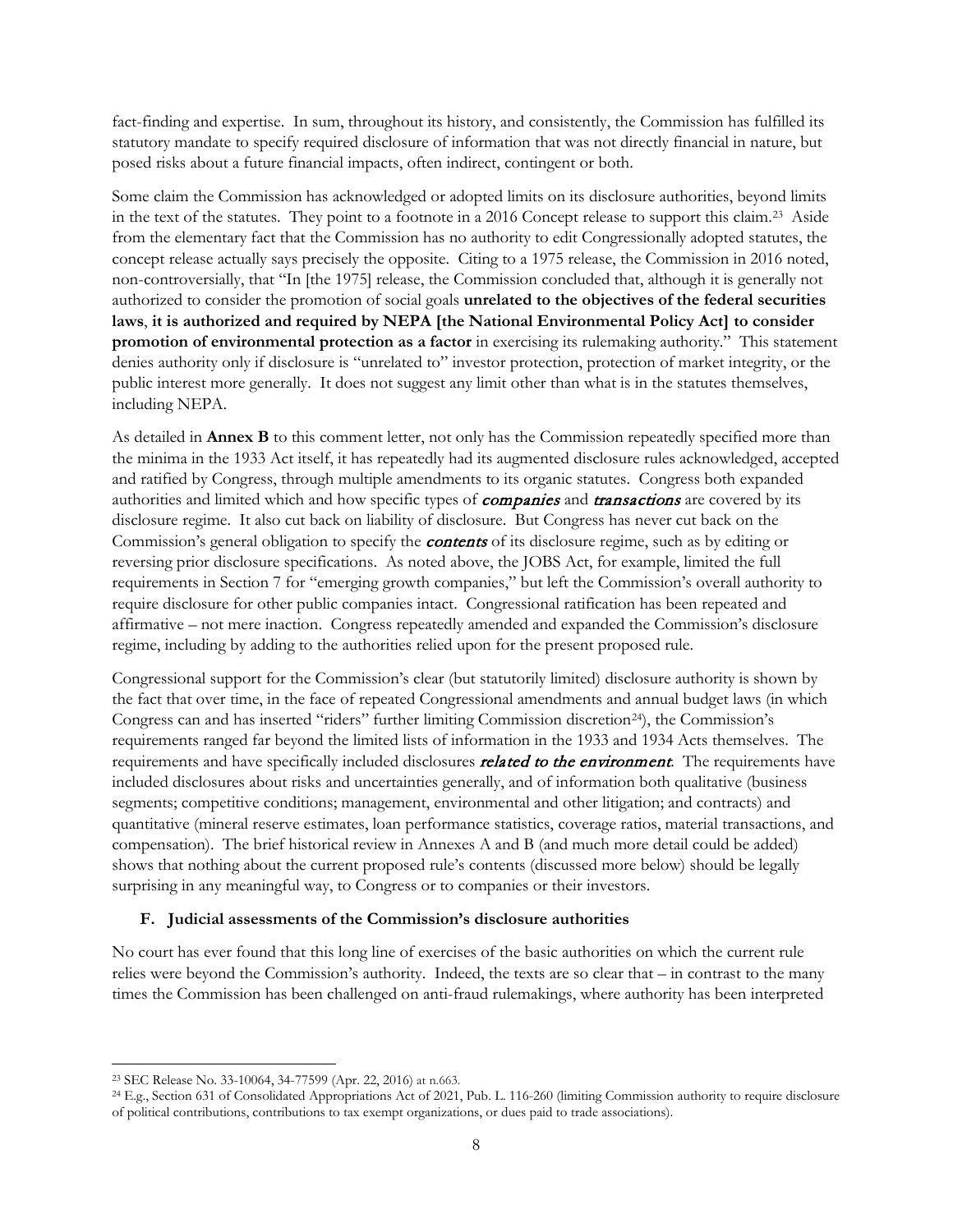as limited by common law anti-fraud principles<sup>[25](#page-8-0)</sup> – few attempts have been made to challenge the Commission's use of its basic disclosure authorities to require disclosure. Instead, as summarized by the D.C. Circuit Court of Appeals in 1979:

the Commission has been vested by Congress with broad discretionary powers to promulgate (or not to promulgate) rules requiring disclosure of information beyond that specifically required by statute. Rather than casting disclosure rules in stone, Congress opted to rely on the discretion and expertise of the SEC for a determination of what types of additional disclosure would be desirable.[26](#page-8-1)

The Commission's authority, to reiterate, includes discretion to promulgate rules governing corporate disclosure. This discretion continues to be sensible, in light of the fact that:

The Commission's task [is] a peculiarly difficult one, requiring it to find a path between the views of the parties to the rulemaking polarized in support of the broadest disclosure or in opposition to any disclosure, to interpret novel statutory commands, and to make decisions against the background of rapidly changing conditions ….[27](#page-8-2)

Recognition of the need for exercises of delegated disclosure authority can be found in other court decisions. The U.S. Supreme Court has repeatedly and recently emphasized that "the fundamental purpose of the 1934 Act [was] 'to substitute a philosophy of full disclosure for the philosophy of caveat emptor' . . .."[28](#page-8-3) The Court has stressed the structure and design of the 1933 and 1934 Acts reflect an understood need for regulatory flexibility, even in decisions limiting the reach of Commission rules where the precise limits of its authority are less clear, such as Rule 10b-5: "Congress recognized that efficient regulation of securities trading could not be accomplished under a rigid statutory program."[29](#page-8-4) In numerous cases, the Court and lower courts have held that the federal securities laws are to be construed broadly, "not technically and restrictively, but flexibly to effectuate its remedial purposes."[30](#page-8-5)

Some claim that the statutory limits on the Commission's disclosure authority have no real meaning – because one can pretend that anything is "for protection of investors," no real limiting principle exists in the 1933 and 1934 Acts on the Commission's authority, so either it impermissibly delegates or further limits need to be invented to make the statutes constitutional. As noted above, this claim is wrong because the securities laws already limit the Commission's power in two ways, to the use of disclosure (versus merits review) as a regulatory tool, and to the use disclosure "for the protection of investors." These claims are further belied by

<span id="page-8-0"></span><sup>25</sup> E.g., Ernst & Ernst v. Hochfelder, 425 U.S. 185 (1976); see also Blue Chip Stamps v. Manor Drug Stores[, 421 U.S. 723 \(1975\)](http://www.westlaw.com/Link/Document/FullText?findType=Y&serNum=1975129803&pubNum=780&originatingDoc=Id45f07d136e511db8382aef8d8e33c97&refType=RP&originationContext=document&vr=3.0&rs=cblt1.0&transitionType=DocumentItem&contextData=(sc.DocLink)) (limiting Rule 10b-5's reach based on text of statute). Other decisions have addressed the liability implications of Commissionadopted disclosure requirements, premised without discussion on that disclosure rule being authorized under the 1934 Act. E.g., Oran v. Stafford, 226 F.3d 275, 286 n.6 (3d Cir. 2000) (Alito, J.) (holding that Regulation S-K's Item 303, requiring MD&A disclosures, do not give rise to an independent private right of action, or create omission liability under Rule 10b-5). <sup>26</sup> NRDC v. SEC, 606 F.2d 1031, 1045 (1979).

<span id="page-8-2"></span><span id="page-8-1"></span><sup>27</sup> Id., at 1057.

<span id="page-8-3"></span><sup>28</sup> Lorenzo v. SEC, 139 S.Ct. 1094, 1103 (2019); Affiliated Ute Citizens v. US, 406 U.S. 128, 151 (1972); SEC v. Capital Gains Research Bureau, 375 U.S. 180, 186 (1963); see also Tcherepnin v. Knight, 389 U.S. 332, 336 (1967) ("we are guided by the familiar canon of statutory construction that remedial legislation should be construed broadly to effectuate its purposes. The [1934] Act quite clearly falls into the category of remedial legislation. One of its central purposes is to protect investors through the requirement of full disclosure by issuers of securities").

<span id="page-8-4"></span><sup>29</sup> Ernst & Ernst v. Hochfelder, 425 U.S. 185 (1976), a decision written by Justice Powell, who in the 1970s took the lead in curtailing the reach of Rule 10b-5. E. Thomas Sullivan and Robert B. Thompson, The Supreme Court and Private Law: The Vanishing Importance of Securities and Antitrust, 53 Emory L.J. 1571 (2004). The need for flexibility was recognized earlier, in a landmark administrative law case, SEC v. Chenery, 332 U.S. 194, 208 (1947) (where the Commission has "broad powers to protect the various interests at stake," the exercise of those powers in light of the statutory criteria, "whether in the form of a particular order or a general regulation, necessarily requires the use of informal discretion by the Commission. The very breath of the statutory language precludes a reversal of the Commission's judgment save where it has plainly abused its discretion in these matters").

<span id="page-8-5"></span><sup>30</sup> SEC v. Capital Gains Research Bureau, Inc., 375 U.S. 180 (1963) (interpreting Investment Advisers Act of 1940 consistently in this respect with "other securities legislation"); Affiliated Ute Citizens, 406 U.S. at 151; Tcherepnin, 389 at 336.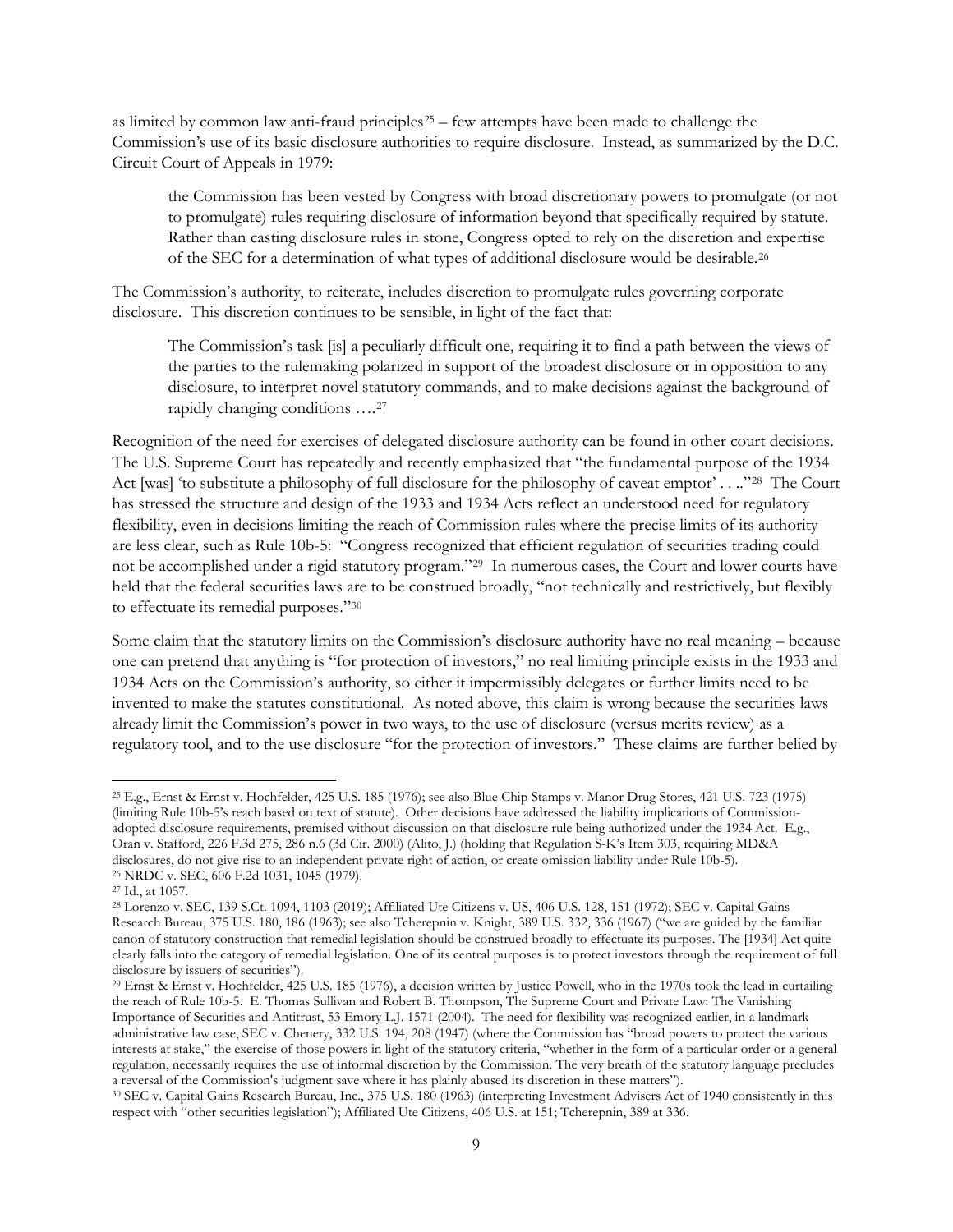a string of decisions in which courts have **rejected** attempts by the Commission to rely on disclosure and anti-fraud authority to engage in substantive regulation of corporate transactions or corporate mismanagement[.31](#page-9-0) These decisions show that the Commission's delegated power is limited, and that the statutory limits (protection of investors and markets) are intelligible and have bite. These decisions underscore the need for the Commission to have broad rulemaking authority to protect investors on the disclosure side of the "firebreak" between federal securities law and state corporate law.[32](#page-9-1)

That there are limits on the limits is also clear from prior decisions. Courts have rejected attempts to deny application of the securities laws and the philosophy of "full disclosure" in cases involving the sale of a whole company, if effected through the sale of securities,[33](#page-9-2) or where conduct may violate both corporate law and the Commission's disclosure laws.[34](#page-9-3) These cases also show that "protection of investors" includes disclosure not only about securities, but also companies that issue them, and risks to investors their activities create. No case is the contrary, and critics of the Commission's proposed rule cite none.

## **G. Congress explicitly added environmental protection to the SEC's disclosure mandate**

As noted above, subsequent to the initial passage of the securities laws, but after the passage of the initial Clean Air Act<sup>[35](#page-9-4)</sup> and in the same year EPA was created (1970), Congress directed the Commission (along with all other agencies of the federal government) to consider environmental protection in its rulemakings. In the National Environmental Policy Act (NEPA),<sup>[36](#page-9-5)</sup> Congress "made environmental considerations part of the SEC's substantive mission."[37](#page-9-6) That statute – still on the books – provides (among other things):

The Congress recognizes that each person should enjoy a healthful environment and that each person has a responsibility to contribute to the preservation and enhancement of the environment. … The Congress authorizes and directs that, to the fullest extent possible: (1) the policies, regulations, and public laws of the United States shall be interpreted and administered in accordance with the policies set forth in this chapter, and (2) **all agencies of the Federal Government shall**— … **make available** to States, counties, municipalities, institutions, and individuals, advice and **information useful in restoring, maintaining, and enhancing the quality of the environment**…

Although the D.C. Circuit concluded in 1979 that based on the record before it at that time, the Commission was **not required** to adopt environmental disclosure obligations beyond what it had already adopted, the Court also concluded that it was **authorized to and could do so**, if the Commission itself came to an expert judgment that doing so was in service of its statutory missions of protecting investors and promoting the public interest. The D.C. Circuit's decision, moreover, was premised in part on a representation by the Commission that the Commission would "continue to reevaluate the need for such [new disclosure]

l

<span id="page-9-0"></span><sup>31</sup> Santa Fe Indus., Inc. v. Green - 430 U.S. 462 (1977); Schreiber v. Burlington Northern, 472 U.S. 1 (1985); Business Roundtable v. SEC, 905 F.2d 406 (D.C. Cir. 1990); [Craftmatic Sec. Litig. v. Kraftsow, 890 F.2d 628, 638–39 \(3d Cir. 1989\);](https://1.next.westlaw.com/Link/Document/FullText?findType=Y&serNum=1989167828&pubNum=0000350&originatingDoc=I9d1f37c03baa11eb84f4f0b41657366a&refType=RP&fi=co_pp_sp_350_638&originationContext=document&transitionType=DocumentItem&ppcid=6aa20fb5dbb0453fb79954fc6c4d1e1b&contextData=(sc.Keycite)#co_pp_sp_350_638) Kademian v. Ladish Co., 792 F.2d 614 (7th Cir. 1986); Kas v. Financial Gen. Bankshares, Inc., 796 F.2d 508, 513 (D.C.Cir.1986); Data Probe Acq. Corp. v. Datatab, Inc., 722 F.2d 1 (2d Cir.1983), cert. denied, 465 U.S. 1052 (1984); Panter v. Marshall Field & Co., 646 F.2d 271, 287–89 (7th Cir.), cert. denied, 454 U.S. 1092 (1981); Biesenbach v. Guenther, 588 F.2d 400, 402 (3d Cir.1978); Lewis v. McGraw, 619 F.2d 192, 195 (2d Cir.), cert. denied, 449 U.S. 951 (1980); Maldonado v. Flynn, 597 F.2d 789, 796 (2d Cir.1979).

<span id="page-9-1"></span><sup>32</sup> Business Roundtable v. SEC, 905 F.2d 406 (D.C. Cir. 1990) ("firebreak" between securities law and corporate law is that the former addresses disclosure).

<span id="page-9-2"></span><sup>33</sup> Landreth Timber Co. v. Landreth, 471 U.S. 681 (1985); AES Corp. v. The Dow Chemical Co., 325 F.3d 174 (3rd Cir. 2003).

<span id="page-9-3"></span>

<span id="page-9-4"></span><sup>&</sup>lt;sup>35</sup> What is commonly called the Clean Air Act was implemented in several statutes over time, starting in 1963 (77 Stat. 392, Pub.L. 88– 206). The Clean Air Act Amendments of 1970 created the EPA and gave it authority to enforce that law (84 Stat. 1676, Pub.L. 91– 604), and was revised in 1977 (91 Stat. 685, Pub.L. 95–95) and 1990 (104 Stat. 2468, Pub.L. 101–549).

<span id="page-9-6"></span><span id="page-9-5"></span><sup>36</sup> Pub.L. 91–190, 83 Stat. 852 (1970), codified at 42 U.S.C. § 4321 et seq. 37 NRDC v. SEC, 606 F.2d at 1039.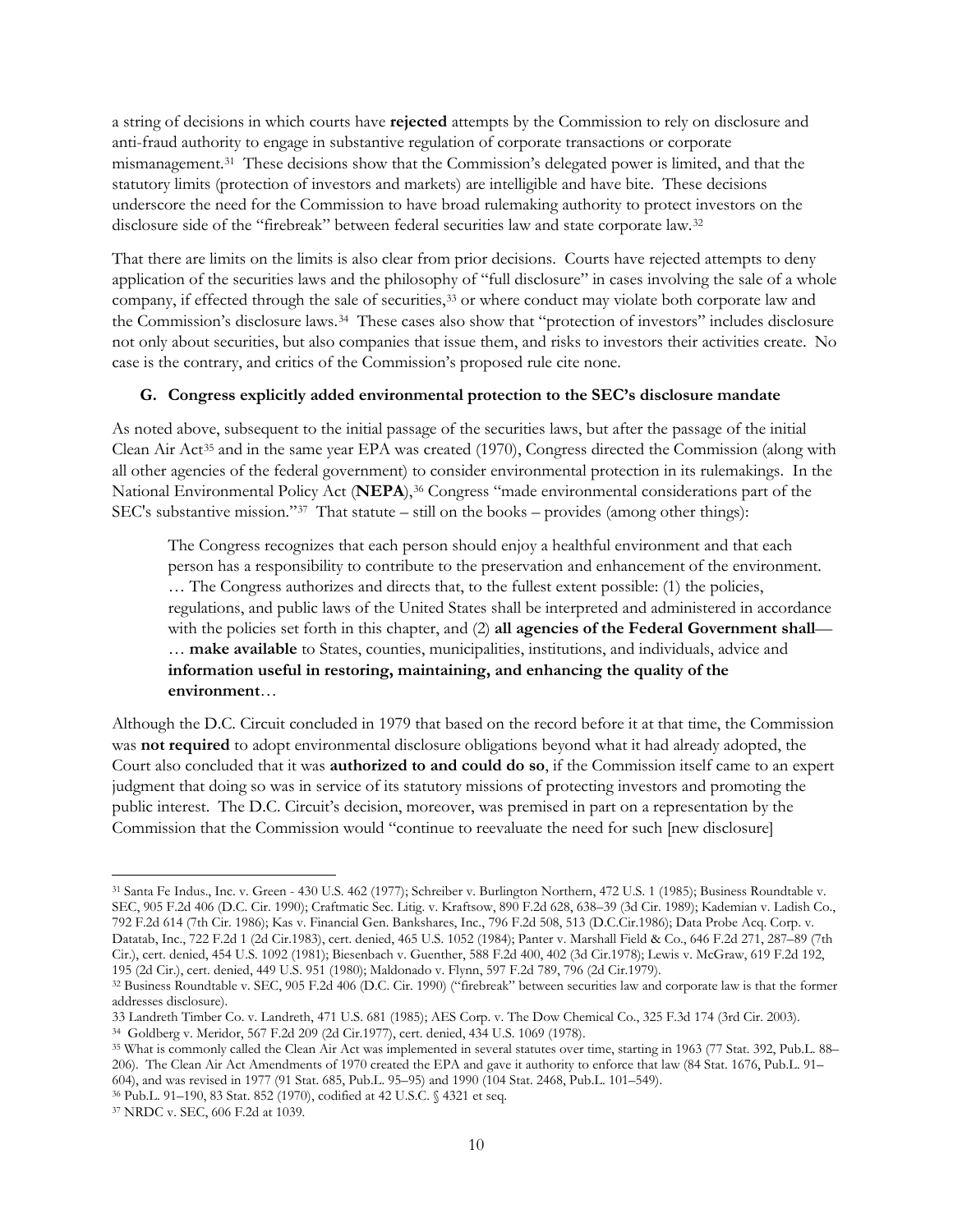requirements from time to time."[38](#page-10-0) The climate disclosure rule now proposed by the Commission is precisely in keeping with that long-standing commitment by the Commission.

# **II. Clarity on what the rule would and would not do, and responses to claims the proposal is unauthorized**

Despite this clear authority, critics argue the Commission lacks authority to move forward with the proposal. To make their case, they distort the proposed rule beyond any fair reading, into a new, fictional rule that addresses environmental concerns rather than investor concerns. In truth, as this Point will detail, the actual proposed rule best "fits" with what investors need and want, and **not what climate activists seeking to reduce climate impacts of business would seek**, or even a rule they might write to elicit reporting about those impacts. The proposal is both narrower and broader than the critics' fictional rule because it calls for and is limited to investor-focused information from public companies – traditional and long-standing hallmarks of U.S. securities laws and regulations. It addresses global climate risks **to public companies**, and not all climate risks created **by** domestic activities of all companies, **public and private**. It is also not a rule the EPA or any other regulatory agency has adopted **or could legally adopt**. It is not a rule requiring or limiting opinions or "controversial" speech, and raises no First Amendment concerns. Because it is an investor-focused disclosure rule, and in no plausible way advances a general policy on climate, it raises no new "major question" of that kind, that might theoretically justify a departure from standard methods of statutory interpretation.

## 1. **The rule is a disclosure rule, in keeping with the Commission's expertise**

The proposed rule is a rule that specifies details of disclosure requirements. It does not embody a general policy to address climate change, or engage the range of social and economic issues that climate change raises. If the American people, through their representatives, wish to remediate climate change, or fulfill climaterelated treaty obligations, this rule will not do those jobs. Other agencies will need to tackle the many tasks those greater ambitions involve. For example:

- The proposed rule does not itself restrict or limit environmentally harmful activity.
- It does not cap emissions, an approach that would be typical of environmental regulation generally.
- It does not impose a carbon tax or create a "cap-and-trade" regime.
- It does not address how to measure or use the "social cost of carbon," as is done by other agencies.
- It would not itself force any company to shut down greenhouse-gas-emitting factories.

Instead, the proposed rule would increase the climate-related information provided by public companies to investors. That information may play a role in affecting the kinds of opportunities and risks that public companies can pursue with other people's (investors') money, and how investors price those opportunities and risks, and use whatever governance or liquidity rights they have to respond to corporate behavior. But companies will not be limited by the rule itself in how they and their investors respond to climate change.

Because the rule is an investor-oriented disclosure rule, it is within the Commission's expertise. It is true that the subject matter of the financial risks and opportunities raised by climate change are complex, and climate experts have specialized knowledge about climate science. But to develop and apply a disclosure rule of the kind proposed here does not require the same level of climate expertise as held by EPA (or, for climate change's impact on weather, the National Oceanic and Atmospheric Administration), and those agencies lack the expertise in finance, accounting and investment that is also necessary for any investor-oriented disclosure rule that addresses climate-related financial risk.

<span id="page-10-0"></span> $\overline{\phantom{a}}$ <sup>38</sup> NRDC v. SEC, 606 F.2d at 1040-41, citing 40 Fed. Reg. at 51667.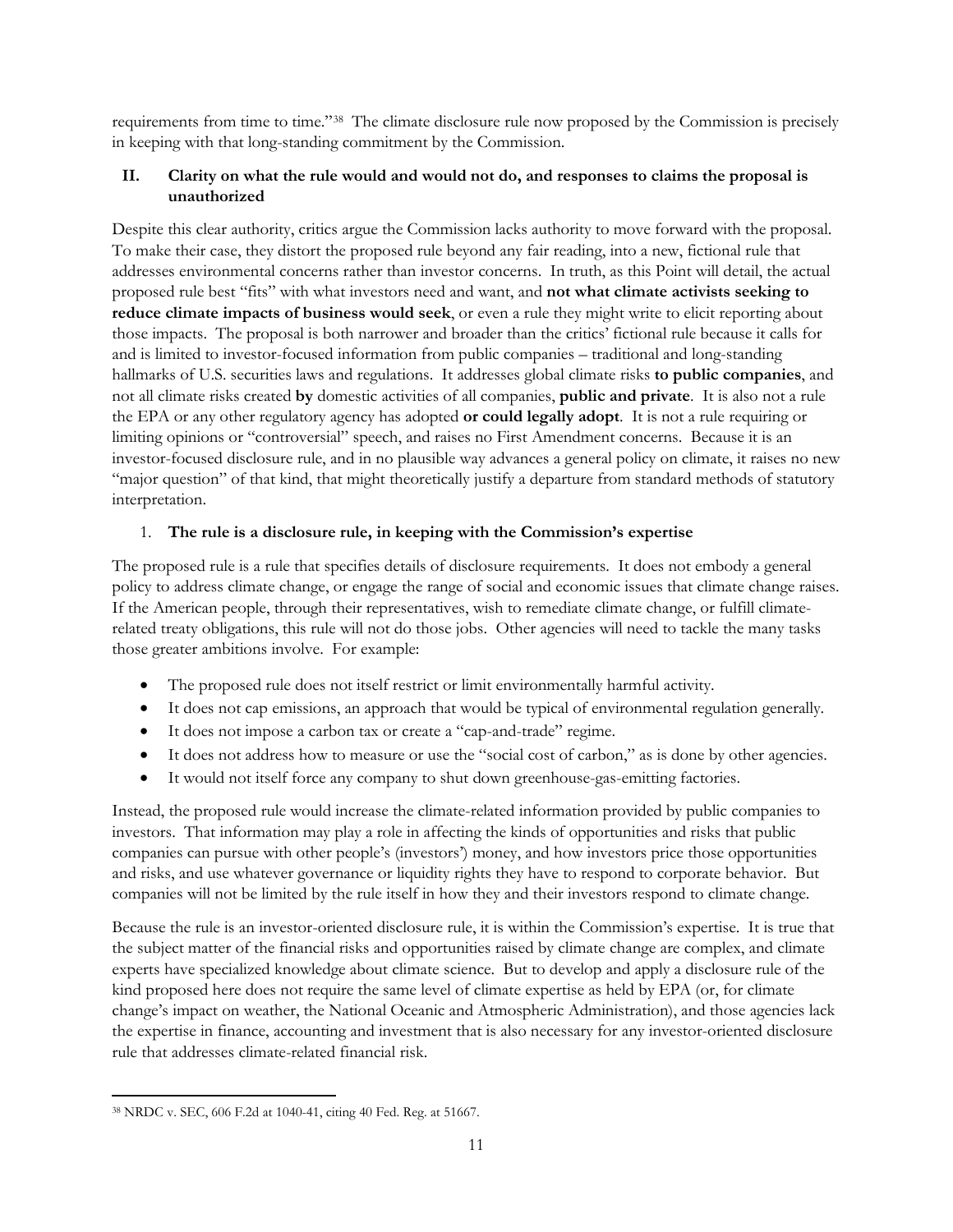The Commission's proposed rule relies upon a traditional role for regulatory agencies – to find facts and use the facts so found to implement Congress's direction to require disclosures for a stated purpose[39](#page-11-0) – the protection of investors. Specifically, the Commission relied upon wide-ranging and deep engagement over more than a year, gathering input from public comments, in public discussions, and meetings with and through letters from companies, investors, trade groups, climate specialists, EPA and other experts regarding corporate environmental and climate reporting, to craft its proposed rule, just as it has done in other areas.

The fact-finding for this rule, and the financial and accounting expertise on which it is based, is in keeping with the long tradition in which the Commission and its staff have applied expert knowledge about general risk/return, accrual and related concepts to an array of different source of risk and potential liability. These include (for example) asbestos and other sources of tort liability, contract and other kinds of commercial litigation, and cybersecurity and other kinds of technology risks. Executive compensation is its own, complex and specialized area of management and finance, leading companies to hire expert advisors to develop compensation plans.[40](#page-11-1) The fact that those areas are themselves specialized, with their own experts with far more knowledge than exists at the Commission, does not mean the Commission cannot adequately apply its disclosure regime to those risks. In part, that is because of one of the key limits on the Commission's authority – it is delegated the job of specifying information for disclosure, not the job of "merits review," which would require it to have far more substantive expertise in those specialized areas.

Numerous other disclosure requirements adopted by the Commission over the years are similar in applying to specialized areas of expertise primarily existing outside the agency.

- Credit quality of loan portfolios requires expertise to understand in detail, which is typically found in bank regulatory agencies. Yet the Commission nonetheless has long protected investors in bank holding companies by requiring detailed disclosure beyond the financial statement for such companies, as noted in Annex A.
- So, too, for mining companies, asset-backed issuers, and other sectors, as also detailed in Annex A. Aircraft manufacturers essentially have their own specialized "program" accounting, due to the unusually long and complex capital investment process they follow.[41](#page-11-2)
- Most companies now include and sometimes are required to include<sup>[42](#page-11-3)</sup> -- industry- or firm-specific key performance indicators in their Commission filings, which require industry- or firm-specialized knowledge to understand and evaluate.[43](#page-11-4)
- Companies in the defense industry report in their Commission-required filings using technical, specialized industry jargon on government procurement,<sup>[44](#page-11-5)</sup> budgets, military strategy, products and market dynamics about which staff at the Department of Defense have far more detailed knowledge than the Commission.

Yet no one has ever successfully argued that the Commission should not develop, adapt or apply disclosure rules to banks, mining companies, asset-backed issuers, airlines or defense contractors, despite the specialized

 $\overline{a}$ 

<span id="page-11-0"></span><sup>39</sup> Gundy v. US, 139 S. Ct. 2116 (2019) (Gorsuch, J., dissenting) ("once Congress prescribes [a] rule governing private conduct, it may make the application of that rule depend on executive fact-finding").

<span id="page-11-1"></span><sup>40</sup> See Albuquerque, Ana M. and Carter, Mary Ellen and Guo, Zhe (Michael) and Lynch, Luann J., Complexity of CEO Compensation Packages (Mar. 25, 2022), Darden Business School Working Paper No. 4066889, <https://ssrn.com/abstract=4066889> (developing a method for estimating the complexity of executive compensation).<br><sup>41</sup> See https://tinyurl.com/yr5d2ue9 (Boeing Form 10-K, discussing program accounting throughout).

<span id="page-11-2"></span>

<span id="page-11-3"></span><sup>&</sup>lt;sup>42</sup> See SEC Rel. No. 34-48960 (Dec. 29, 2003); SEC Rel. No. 33-6176, (Jan. 15, 1980).

<span id="page-11-4"></span><sup>43</sup> SEC Rel. Nos. 33-10751; 34-88094 (Commission guidance on key performance indicators and metrics in MD&A).

<span id="page-11-5"></span><sup>44</sup> E.g., Boeing Form 8-K dated Apr. 27, 2022 (reporting, among other things, "Defense, Space & Security captured an award for 6 MH-47G Block II Chinook rotorcraft for U.S. Army Special Operations. Defense, Space & Security completed mission profile flights on the SB>1 DEFIANT and completed the 400th test flight on the T-7A Red Hawk. Also in the quarter, Defense, Space & Security began build of the first P-8A for the Royal New Zealand Air Force…").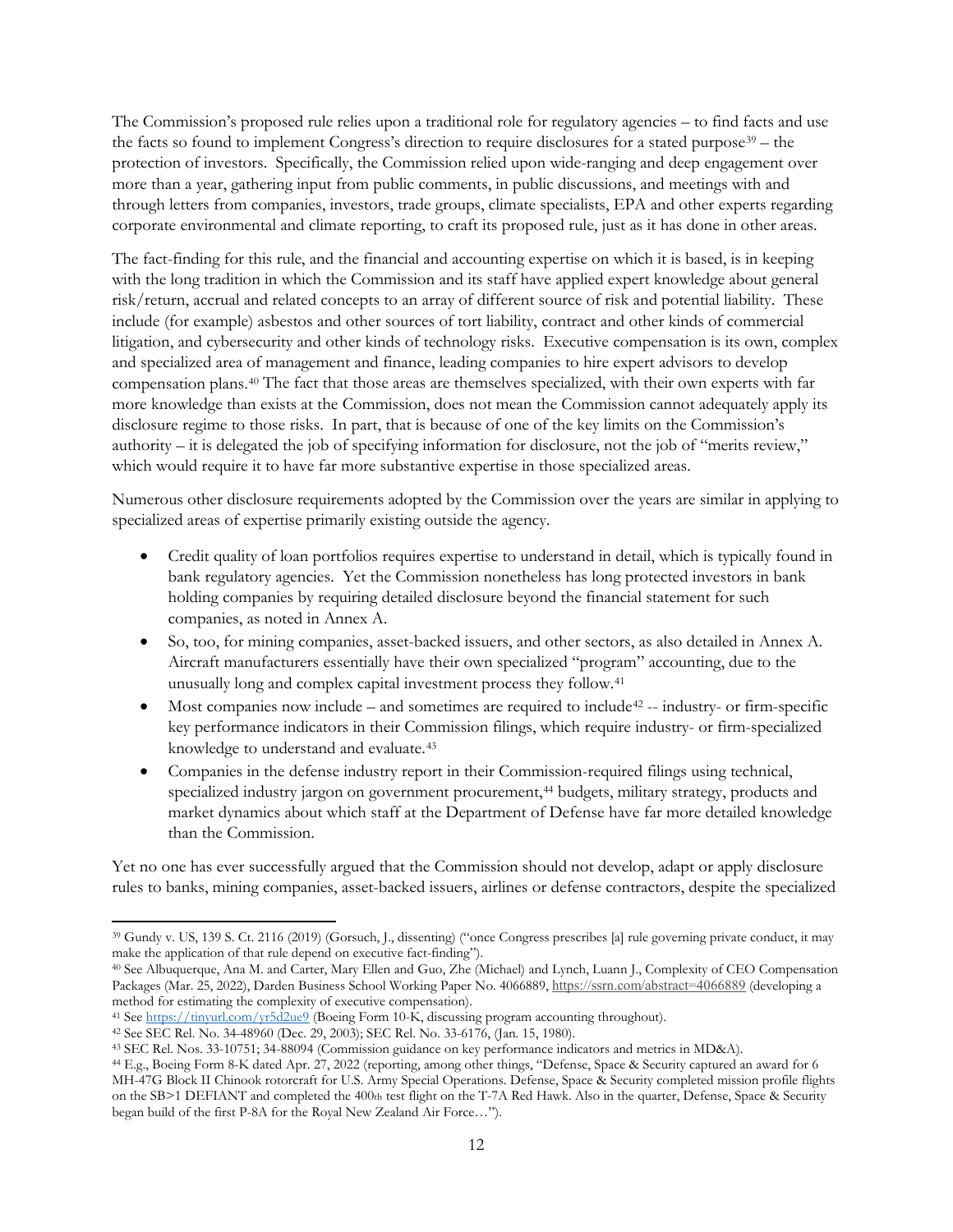knowledge that a full understanding of those companies would require, and despite the fact that the Commission does not have full-time staff who are themselves experts of the same kind that other regulators may have, or which companies hire to provide them with advice about such topics.

## **2. The proposed disclosures refine the mode of disclosure, but do not add topics not covered by prior, long-standing, and Congressionally blessed disclosures requirements**

As stressed by Commissioner Peirce in her dissenting statement,[45](#page-12-0) the proposed disclosures called for by the rule are in line with prior Commission-required disclosures, as detailed in Annex A. "**Existing rules already cover material climate risks"** is the first point she makes. And she is right: environmental compliance costs and risks from non-compliance have been required by the basic business description line item in Regulation S-K, which ultimately traces back to Schedule A in the 1933 Act itself,<sup>[46](#page-12-1)</sup> and MD&A and risk factor requirements that would encompass known climate-related risks and "uncertainties" were first adopted in 1968. As the proposing release notes, half of all public companies already make some climate disclosures in their SEC reports, and the Chamber of Commerce reports that more than half of surveyed companies publish sustainability reports.[47](#page-12-2) "About 1,020 U.S. companies voluntarily disclosed their Scope 3 emissions last year."[48](#page-12-3)

Of course, as Commissioner Peirce does not do much to dispute, and as the proposing release makes clear, existing disclosures are spotty, inconsistent, incomplete and unverified under existing Commission rules. Letting companies determine for themselves what is "material" in a given context can be a reasonable way to implement Congress's choice of "full and fair" disclosure as a policy – sometimes, companies exercise such discretion well enough to generate enough information to protect investors; but particularly as applied to risks that are new, or which raise difficult management challenges, and where there are limited sources of external scrutiny relevant to the judgments, companies predictably fail to comply with their requirements.<sup>[49](#page-12-4)</sup> Although the content and nature of the disclosure have long been covered by Commission rules, the proposed rules add specificity, detail, and consistency (and require assurance) in ways that existing rules do not.

But nothing in the 1933 Act or the 1934 Act imposes limits on the Commission's authority to refine the mode, detail, format, method, or specificity of required disclosures. In fact, its basic disclosure authorities (in Section 7 of the 1933 Act and Sections 12 and 13 of the 1934 Act) are augmented by additional specific authority to "**to prescribe the form or forms in which required information shall be set forth**."[50](#page-12-5) If the Commission after fact-finding reasonably believes more detail is needed to protect investors about a concededly authorized topic, it is legally authorized to require more detail, as it has done through both rules and disclosure review since 1933. Economic analysis and expert fact-finding and assessments may inform choices about how detailed and what the details should be, and the Commission needs to follow its own

l

<span id="page-12-1"></span><span id="page-12-0"></span><sup>45</sup> https://www.sec.gov/news/statement/peirce-climate-disclosure-20220321.<br>46 E.g., Levine v. NL Industries, 926 F.2d 199, 203 (2d Cir. 1991) ("Disclosure of potential costs for violations of environmental laws, if material, is ordinarily required. … [T]he cost of failing to comply with environmental regulations must be disclosed."), citing In re US Steel Corp., SEC Release No. 34-16,223 (Sep. 27, 1979) and Item 101 of Regulation S-K.

<span id="page-12-2"></span><sup>47</sup> Proposing release at 302.

<span id="page-12-3"></span><sup>48</sup> Five Key Takeaways from SEC's Proposal for Climate Disclosures, Bloomberg Law (Apr. 8, 2022).

<span id="page-12-4"></span><sup>49</sup> Similar problems are evident from inconsistent and incomplete compliance with the Commission's well-intended 2020 requirement that companies disclose human capital information "if material." See SEC Worker Safety Disclosure Rule Yielding Scattershot Results, Bloomberg Law (Mar. 3, 2022) ("Only about 20% of the reports review by Bloomberg Law included the company's injury and illness numbers they are required to measure by the Occupational Safety and Health Administration or the Federal Railroad Administration.").

<span id="page-12-5"></span><sup>50</sup> Section 19(a) of the 1933 Act; Section 13(a) of the 1934 Act. The authority in Section 19(a) is augmented by additional, separate, general rulemaking authority, in another sentence in that same section, to "to make, amend, and rescind such rules and regulations as may be necessary to carry out the provisions of this [statute]," which in turn further specifies authority to adopt rules "defining accounting, technical, and trade terms used in this subchapter."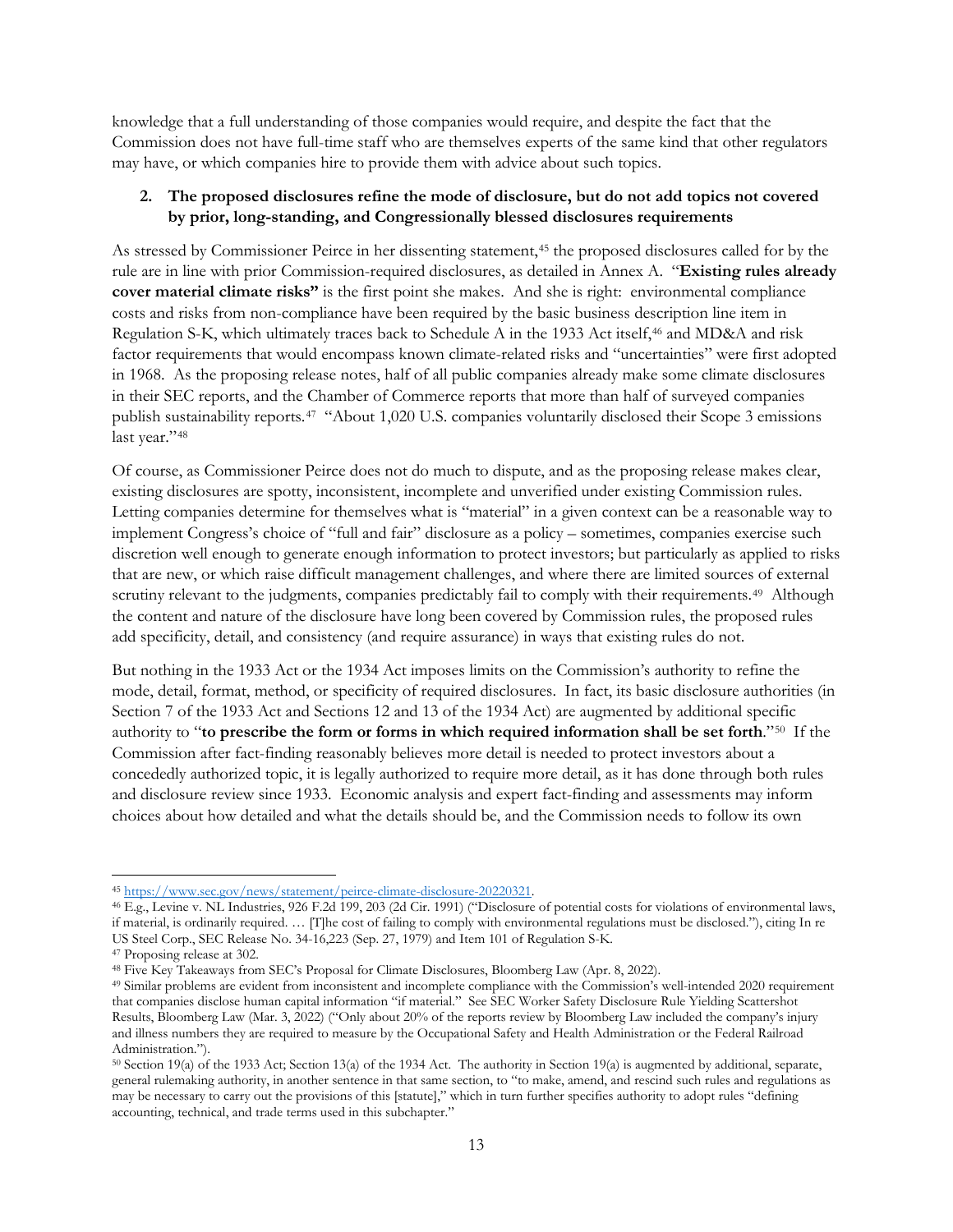economic analysis guidance in arriving at its conclusions, as well as comply with administrative law.[51](#page-13-0) But its basic statutory authority does not limit the level of generality at which an otherwise long-required disclosure topic may be addressed.

Specifically, for the largest companies, the proposed rule would require three types of specific disclosures:

(a) **qualitative disclosures** (about financial risks, trends, and governance) of the kind that are already in principle required in risk factors, MD&A, the proxy rules, and other line items in Regulation S-K, and which therefore many companies already provide, but not in a consistent or comparable way),[52](#page-13-1)

(b) **Scope 1 and Scope 2 emissions data** (**and if material** or the subject of a target the company has chosen to disclose, **Scope 3 emissions**), equivalent to key performance indicators of the kind required to be disclosed in MD&A,[53](#page-13-2) and

(c) financial statements **footnote breakouts**, where climate affects an item by 1% or more.[54](#page-13-3)

Of these, the first and third are inarguably about financial risks and opportunities related to climate change. The second – emissions data – is widely used as measures of transition risk, that is, the risk that energy costs and policy responses by other lawmaking bodies (not the Commission) (some of which are already reflected in treaty commitments or other enacted policies of the US and other countries in which US public companies do business) will force companies to expend money to reduce their emissions or mitigate their impacts. Evidence regarding the clear and present financial materiality of transition risk is discussed below. These data, again, are thus directly relevant to financial risks and opportunities for public companies.

Far from calling for lengthy or complex sustainability reports of the kind most S&P 500 companies already publish, these requirements could be met with relatively succinct disclosure for companies with minimal climate-related risks. For example, many companies have no major facilities in flood plains, do not consume significant amounts of energy, and do not produce significant greenhouse gas emissions. Based on a review of current sustainability reports that cover the same topics as would be required by the proposed rule, companies with material climate risks could create compliant disclosure that would take up a relatively small share of a typical annual report.

Companies may choose – as many do now – to go beyond what is required, to convince investors and others that (for example) their strategies are going to succeed. The same could be said of most existing disclosure requirements. Earnings statements, analyst call scripts, investor presentations, and the regular flows of press releases, investor relations communications and other ways companies supplement disclosure requirements

<span id="page-13-0"></span>l <sup>51</sup> The legal implications of economic analysis are sometimes overstated. For a recent, balanced decision in which the court understood both the need for but the limits of appropriate court oversight of rulemaking, see Inv. Co. Inst. v. U.S. Commodity Futures Trading Comm'n, 891 F. Supp. 2d 162 (D.D.C. 2013).<br><sup>52</sup> Some critics seem to think that the fact that companies are already making climate disclosures means (somehow) the Commission

<span id="page-13-1"></span>lacks authority to require them. As discussed below, however, the Commission's authority has long been understood to include authority to bring consistency, comparability and reliability to disclosures relevant to investors, and many line item disclosure requirements were already being provided in part prior to the adoption of a rule. That begins with the basic requirement of audited financial statements, which Senate testimony prior to the 1933 Act suggested were already provided by more than 75% of listed companies.

<span id="page-13-2"></span><sup>53</sup> SEC Rel. No. 34-48960 (Dec. 29, 2003) (requiring disclosure of material key performance indicators used to manage the business); see also Release No. 33-6176, (Jan. 15, 1980). EPA requires collection of information relevant to Scope 1 emissions, and public reporting of certain emissions if they exceed set emission-source-specific thresholds.

<span id="page-13-3"></span><sup>&</sup>lt;sup>54</sup> The SEC has routinely incorporated 1% thresholds as triggers for disclosure. E.g., 17 CFR 210.5-03.1(a) (excise taxes); 17 CFR 210.12-13 (option contracts); 17 CFR 229.404(d) (related person transactions for small reporting companies); 17 CFR 229.103(c)(3)(iii) (governmental proceedings).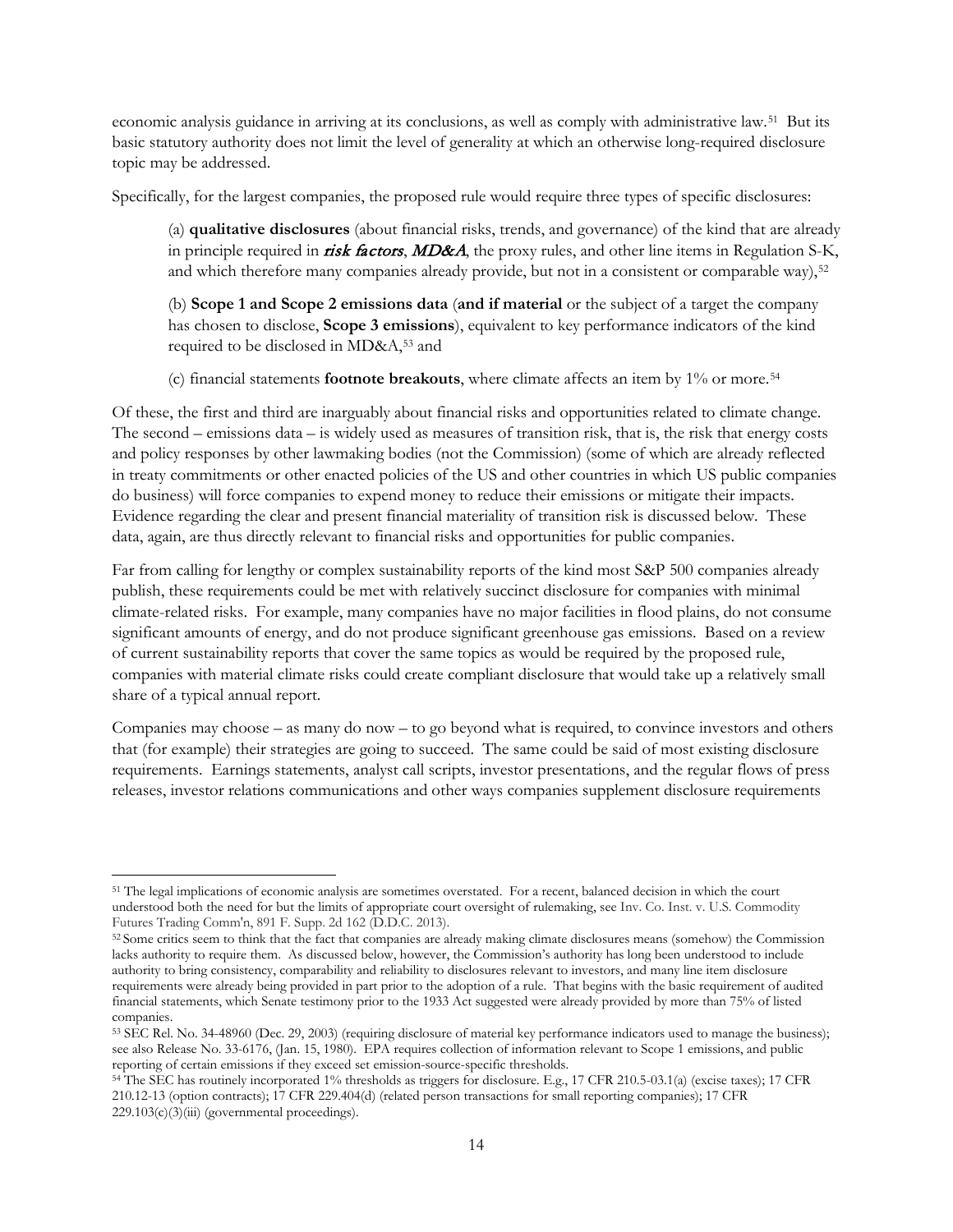are commonly longer or more complex than anything required by the Commission's rules. That does not make those rules unduly burdensome or costly.[55](#page-14-0)

### **3. The proposed disclosures are rationally designed for investor protection**

The question of whether the proposed disclosures would in fact be an all-in good idea, cost-justified, appropriately considering efficiency, competition and capital formation is not a legal question. Rather, as long as the Commission considers that question in good faith and follows appropriate process, Congress has directed that the Commission make that decision, not the courts. However, the rule does need to at least be rationally designed for investor protection to be authorized. That is because it is true that the Commission's authority does not run so far as to require disclosures for any reason, or for reasons not specified in its organic statutes.

That legal question – whether the proposed disclosures could reasonably be viewed in good faith by the Commission as beneficial for investor protection – is easy to answer in the affirmative, based on the record before the Commission when it voted to propose them. As background, noted in the proposing release, the Commission published a request for comment a year earlier – on March 15, 2021 – so that its current process has already gone beyond the requirements of administrative law. That request elicited massive amounts of public input on potential climate-related disclosure, and gave anyone skeptical about the project ample notice that it was on the Commission's agenda, and ample time to adduce evidence against it.[56](#page-14-1) 

Instead of the resulting input showing the idea would be a bad one, or not reasonably designed to protect investors, the request generated substantial evidence that climate-related disclosures would be valued by investors. Importantly, supporting letters came from many public companies (e.g., Adobe; Bank of America; BNP Paribas; Chevron; Dow Credit Suisse; Etsy; Microsoft; Paypal; Salesforce.com). Public companies have a strong incentive to keep abreast of what information their investors would reasonably value.

Supporting statements were also overwhelmingly filed directly by investors of all kinds (not just or even primarily from socially activist or "impact" investors). These investors included individuals and institutions. The institutions included both passive index funds and actively managed funds, as well as pension funds and other kinds of institutions. Among them were Alliance-Bernstein, Neuberger-Berman, Schroder and Wellington, as well as BlackRock and State Street. Contrary to some critics, letters from individuals also supported climate-related disclosures and were cited several times in the proposing release.<sup>57</sup> Thousands more have been filed since the release was proposed, including many from self-identified individual investors.[58](#page-14-3) Surveys of institutional investors published in peer-reviewed financial journals confirm this

l

<span id="page-14-0"></span><sup>55</sup> The length of the proposing release (490 pages) has also been stressed by critics, as if it were damning that the Commission fully discussed the proposal and reasonable alternatives. The line items in the proposed rules themselves are 23 pages long – not short, but far from MOBY DICK, as suggested by some. The length of the release is the product of sustained industry-funded legal challenges to all manner of new regulations by the Commission and other agencies over the past thirty years, in which courts have been asked to hold agencies to increasingly higher standards in explaining and analyzing the implications of their rules. Financial self-interest provides an enormous supply of chutzpah for critics to attack agencies for doing exactly what those same critics and their allies have required as a result of their challenges to rules under administrative law.

<span id="page-14-1"></span><sup>56</sup> See https://www.sec.gov/news/public-statement/lee-climate-change-disclosures.

<span id="page-14-2"></span><sup>57</sup> Proposing Release at 18 (citing "600 unique letters and over 5800 form letters … from academics, accounting and audit firms, individuals, industry groups, investor groups, registrants, nongovernmental organizations, professional climate advisors, law firms, professional investment," and linking to those letters), 49 n.154 (citing individuals advocating for the TCFD framework), 153 n. 412 (citing letter signed by 14,600 individuals).

<span id="page-14-3"></span> $\frac{1}{28}$  [https://www.sec.gov/comments/s7-10-22/s71022.htm.](https://www.sec.gov/comments/s7-10-22/s71022.htm) Neither the Commission nor its critics have the ability to validate or verify generally the identify of individual commenters, much less whether they are in fact individual investors, and critics have offered no robust evidence of their own showing that individual investors generally oppose disclosure about climate-related risks.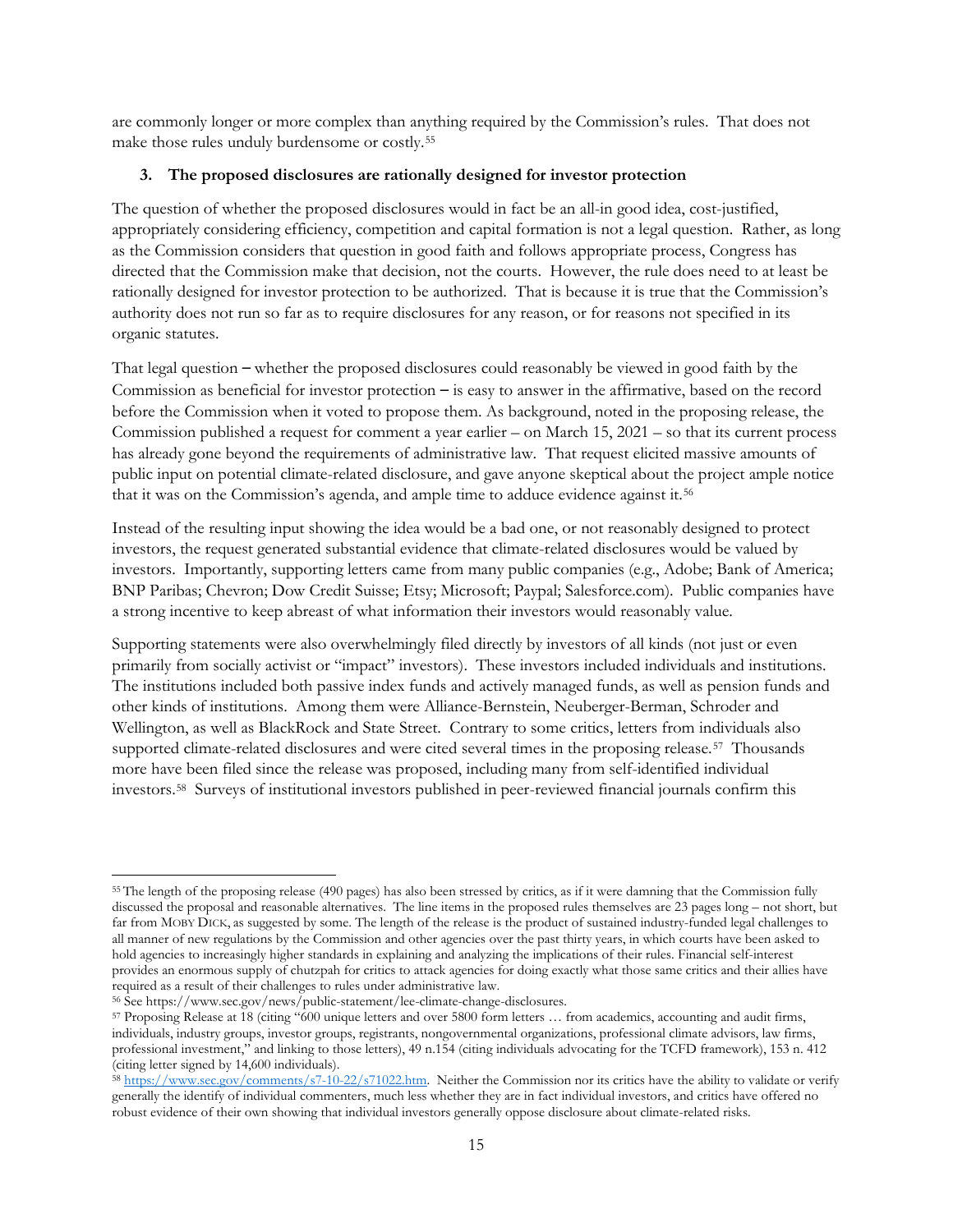evidence.<sup>59</sup> Surveys of individual investors by firms such as Morgan Stanley confirm this evidence.<sup>60</sup> Shareholders stunned virtually everyone, including ExxonMobil's management, when they elected dissident directors pledged to change the company's climate policy with 62% of the vote, while shareholders voted for emissions disclosure proposals at ConocoPhillips and Chevron. Efforts by critics to dismiss these votes ignore the fact that most shareholder proposals fail due to well-known collective action problems affecting public company governance.

Some critics argue that "investor demand" should not be equated with "investor protection," and it is true that the Commission has not (for good reason) attempted to survey investors in setting its own rulemaking agenda. The Commission is charged with protecting investors generally, and even if a subset of investors believe that they do not (or do) want or need particular information, their views should not necessarily control the Commission in the exercise of its expert judgment. Although Congress gave the Commission power to conduct "temporary testing programs" to evaluate the effectiveness of disclosures in the Dodd-Frank Act, in neither that statute nor the original 1933 and 1934 Acts did it suggest the Commission use polling or surveys to establish the content of disclosures appropriate to protect investors.

But the proposing release goes beyond the numerous supportive investor comments in the March comment file to note at length many kinds of additional evidence showing ways in which more, more comparable, and more reliable information would protect investors by improving their ability to assess and price climaterelated financial risks and opportunities, both at the time of initial stock investments and in secondary market trading. The release cites a number of studies to this effect. One study worth highlighting, now published in a leading finance journal, finds that climate disclosures are already actively if imperfectly priced in the capital markets, effects confirmed in other published articles.[61](#page-15-2) Another finds that climate risks are reflected (but imperfectly) in out-of-the-money put option prices.[62](#page-15-3) Another peer-reviewed, published study finds that exposure to sea level rises and flooding is causally reducing property values, consistent with physical risk already being actively if imperfectly priced in property markets, which in turn expose investors in public companies that own real estate to related financial risks.[63](#page-15-4) Still another study finds that mutual fund managers are misestimating climate risks based on current, inconsistent and unreliable disclosures.[64](#page-15-5) One need not believe any of these studies is the final word on the subject to believe that collectively, they provide sufficient evidence to believe, reasonably, that verified, consistent climate-related financial disclosures would be useful to protect investors.

l

<span id="page-15-0"></span><sup>59</sup> Philipp Krueger, Zacharias Sautner, Laura T Starks, The Importance of Climate Risks for Institutional Investors, The Review of Financial Studies, Volume 33, Issue 3, March 2020, Pages 1067–1111.<br><sup>60</sup> Morgan Stanley Institute for Sustainable Investing, Sustainable Signals: Individual Investors and the Covid-19 Pandemic (4th ed.

<span id="page-15-2"></span><span id="page-15-1"></span><sup>2021) (</sup>survey of 800 U.S. individual investors age 18 or older with minimum investable assets of \$100,000 conducted on behalf of the Morgan Stanley Institute for Sustainable Investing in which 74% of investors expressed interest in climate-themed investments). <sup>61</sup> Patrick Bolton and Marcin Kacperczy, Do Investors Care About Climate Risk?, 42 J. Fin. Econ. 517-549 (2021). Other published articles reaching consistent findings include [Oguzhan Cepni, Riza Demirerc](https://www.sciencedirect.com/science/article/abs/pii/S0165176522000222#!) and [Lavinia Rognone,](https://www.sciencedirect.com/science/article/abs/pii/S0165176522000222#!) Hedging Climate Risks with Green Assets, 212 Econ. Letters (Mar. 2022) (measures of transition risk and physical risk derived from textual analysis of Reuters News items correlate with capital asset prices); Robert F Engle, Stefano Giglio, Bryan Kelly, Heebum Lee, Johannes Stroebel, Hedging Climate Change News, The Review of Financial Studies, Volume 33, Issue 3, March 2020, Pages 1184–1216 (same). See also Ravi Bansal, Dana Kiku and Marcelo Ochoa, Climate Change Risk, Federal Reserve Working Paper (Oct. 25, 2019) (long-run global temperature expectations reflected in equity risk premiums); S. Chava, Environmental externalities and cost of capital, 60 Manage. Sci. 2223-2247 (2014) (investors demand higher returns on stock screened on climate); Valentin Jouvenot1 and Philipp Krueger, Working Paper, Mandatory Corporate Carbon Disclosure: Evidence from a Natural Experiment (Dec. 2020) ("firms that reveal high GHG emissions relative to peers exhibit negative equity valuation effects").

<span id="page-15-3"></span><sup>62</sup>Emirhan Ilhan, Zacharias Sautner, Grigory Vilkov, Carbon Tail Risk, The Review of Financial Studies, Volume 34, Issue 3, March 2021, Pages 1540–1571.

<span id="page-15-4"></span><sup>63</sup>Asaf Bernsteina, Matthew T. Gustafson, Ryan Lewis, Disaster on the horizon: The price effect of sea level rise, 134 J. Fin. Econ. 253 (2019).

<span id="page-15-5"></span><sup>64</sup> Shashwat Alok, Nitin Kumar, Russ Wermers, Do Fund Managers Misestimate Climatic Disaster Risk, Rev. Fin. Stud., Volume 33, Issue 3, March 2020, Pages 1146–1183.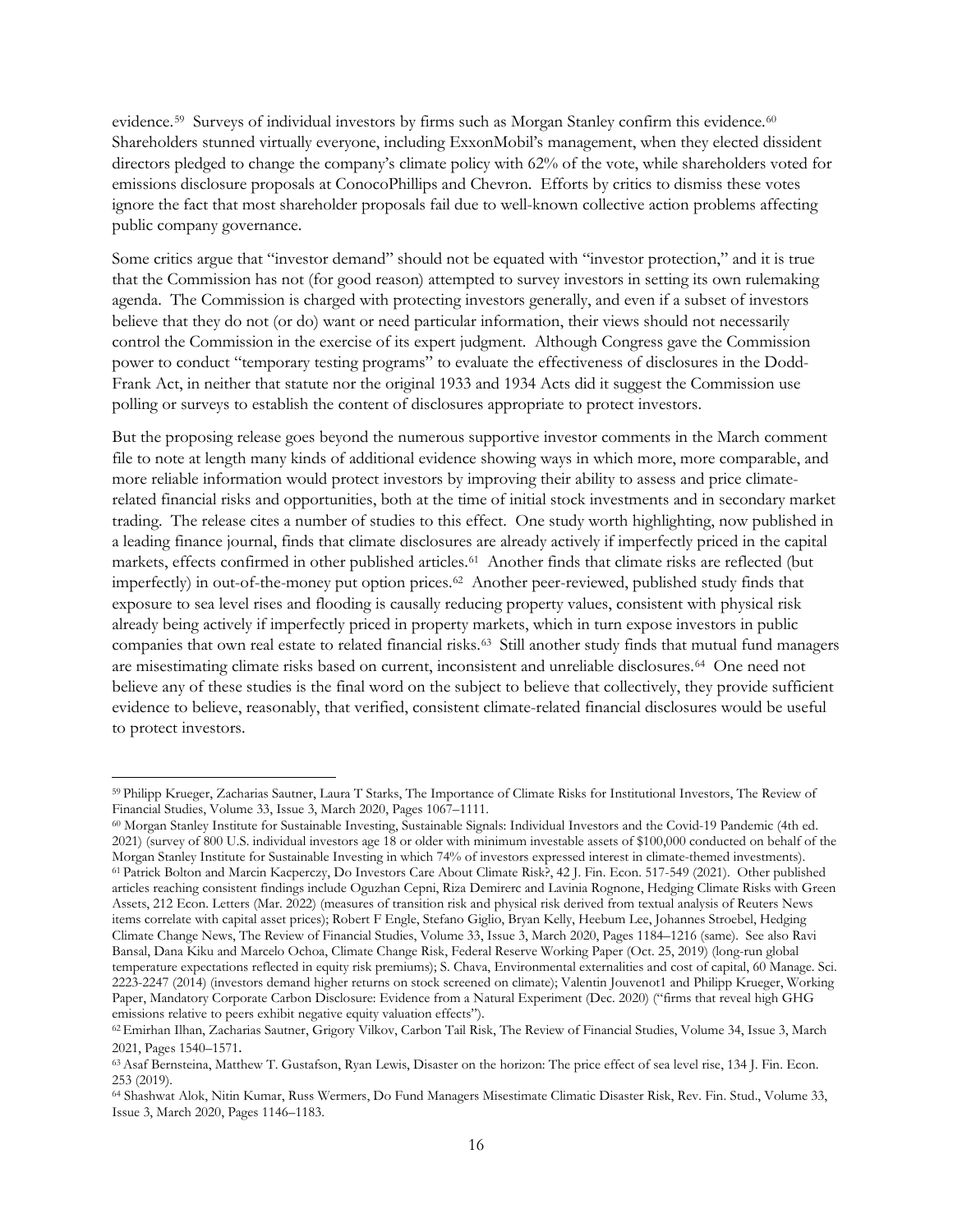In addressing this research, it is insufficient for critics to gesture generically at the fact that correlation is not necessarily causation, or that no single such study can definitively prove a causal effect of climate on financial returns. If arguments of that kind could limit rulemaking authority, the Commission could never have adopted any disclosure rules.[65](#page-16-0) Empirical studies of financial markets and regulation have always had strong and inherent methodological limits, well-known and not seriously disputed, as well as data limitations.<sup>[66](#page-16-1)</sup> Those limits were even more acute in 1933 (or even in 1996 when the Commission was first statutorily tasked with considering "efficiency" in some of its rulemakings<sup>67</sup>). Congress wanted and authorized the Commission to require disclosure to protect investors despite these limits, based on its expert judgment about what its experience and qualitative evidence showed it, supplemented by whatever science can add. Nothing in law suggests that uncertainty, however reasonable, legally forbids rulemaking.

But beyond academic research, hardest for any neutral observer to challenge as evidence of the financial risks related to climate – and the reasonableness of climate-related financial disclosures to protect investors – comes from public companies themselves. Sixty percent of the Fortune 500 have announced climate targets, typically stated with reference to emissions data, including 17% with net-zero targets, yet 72% of investors lack confidence companies are serious about these targets.[68](#page-16-3) If those emissions targets are serious, they will matter to investors by leading to major changes in corporate strategy and investment policy, and in the financial risks and returns companies will generate for investors. If those targets are simply greenwashing, the proposed rules will reduce their potential to harm investors caused by fraud or misleading disclosure short of fraud. Evidence that such targets are at least partly serious can be easily compiled from public sources, some cited in the proposing release:

- General Motors announced it plans to sell only electric passenger vehicles by 2035.[69](#page-16-4)
- Volkswagen announced \$180 billion of investments in electronic vehicles.[70](#page-16-5)
- Chevron plans \$2.75 billion in carbon-reduction projects, renewables and offset projects.<sup>[71](#page-16-6)</sup>
- Exxon Mobil plans to invest \$100 billion in carbon capture infrastructure.<sup>[72](#page-16-7)</sup>
- A consortium of public energy companies is raising \$1 billion for emissions reductions technology.<sup>[73](#page-16-8)</sup>
- Duke Energy is investing \$52 billion in transitioning to lower carbon resources.<sup>[74](#page-16-9)</sup>
- Graphic Packaging is spending \$600 million on the first paperboard line in the U.S. in decades, in part to lower carbon emissions.[75](#page-16-10)
- US Steel abandoned plans to expand its Mon Valley Works in Pennsylvania, because it had "expanded our understanding of steelmaking's future in a rapidly decarbonizing world," resulting in \$56 million write-off in 2021.

<span id="page-16-2"></span>

<span id="page-16-0"></span> $\overline{\phantom{a}}$ <sup>65</sup> In another unpersuasive critique, some briefly misportray a limited number of studies of varying kinds to conclude, not surprisingly, that the studies produce inconsistent results, including studies of "ESG" ratings, "sustainability" rankings, of fund flows, of fund performance based on voluntarily provided and inconsistent and unverified climate information, of impact investing generally, some published, some not, some peer-reviewed, some not, some using quasi-random designs, some not. It is in the nature of research that any loose collection of studies on different subtopics, even if thematically related, will produce varied results: academics are rewarded in part for novelty. That fact provides no basis for assessing any particular question, or any one study, no basis for second-guessing the Commission's judgments on a proposed rule, and certainly no reason to reach any conclusions about authority.

<span id="page-16-1"></span><sup>66</sup> John C. Coates, Towards Better Cost-Benefit Analysis: An Essay on Regulatory Management, 78 L. & Contemporary Prob. 1 (2015); John C. Coates, Cost-Benefit Analysis of Financial Regulation: Case Studies and Implications, 124 Yale L.J. 882 (2014-2015).<br>
<sup>67</sup> See note 136 on this statutory requirement and its limits.<br>
<sup>68</sup> See https://tinyu

<span id="page-16-4"></span><span id="page-16-3"></span><sup>69</sup> Tom Krisher and Aamer Madhani, US automakers pledge huge increase in electric vehicles, AP News, Aug. 5, 2021.

<span id="page-16-5"></span><sup>70</sup> Vivienne Walt, VW is making an \$180 billion bet to dominate EVs and catch Tesla, Fortune (Jan. 31, 2022).

<span id="page-16-7"></span><span id="page-16-6"></span><sup>&</sup>lt;sup>72</sup> Cathy Bussewitz, Exxon Sees \$100 billion for Houston carbon capture plan, AP News (Nov. 1, 2021).

<span id="page-16-9"></span><span id="page-16-8"></span><sup>&</sup>lt;sup>73</sup> Ron Bousso, Top energy companies prepare to launch new \$1 bln clean tech fund, Reuters (Mar. 10, 2022).<br><sup>74</sup> https://tinyurl.com/ynrt9uuw.

<span id="page-16-10"></span><sup>&</sup>lt;sup>75</sup> Ryan Dezember, Can Paper Replace Plastic? A Packaging Giant Is Betting It Can, Wall St. J. (Jan. 2, 2022).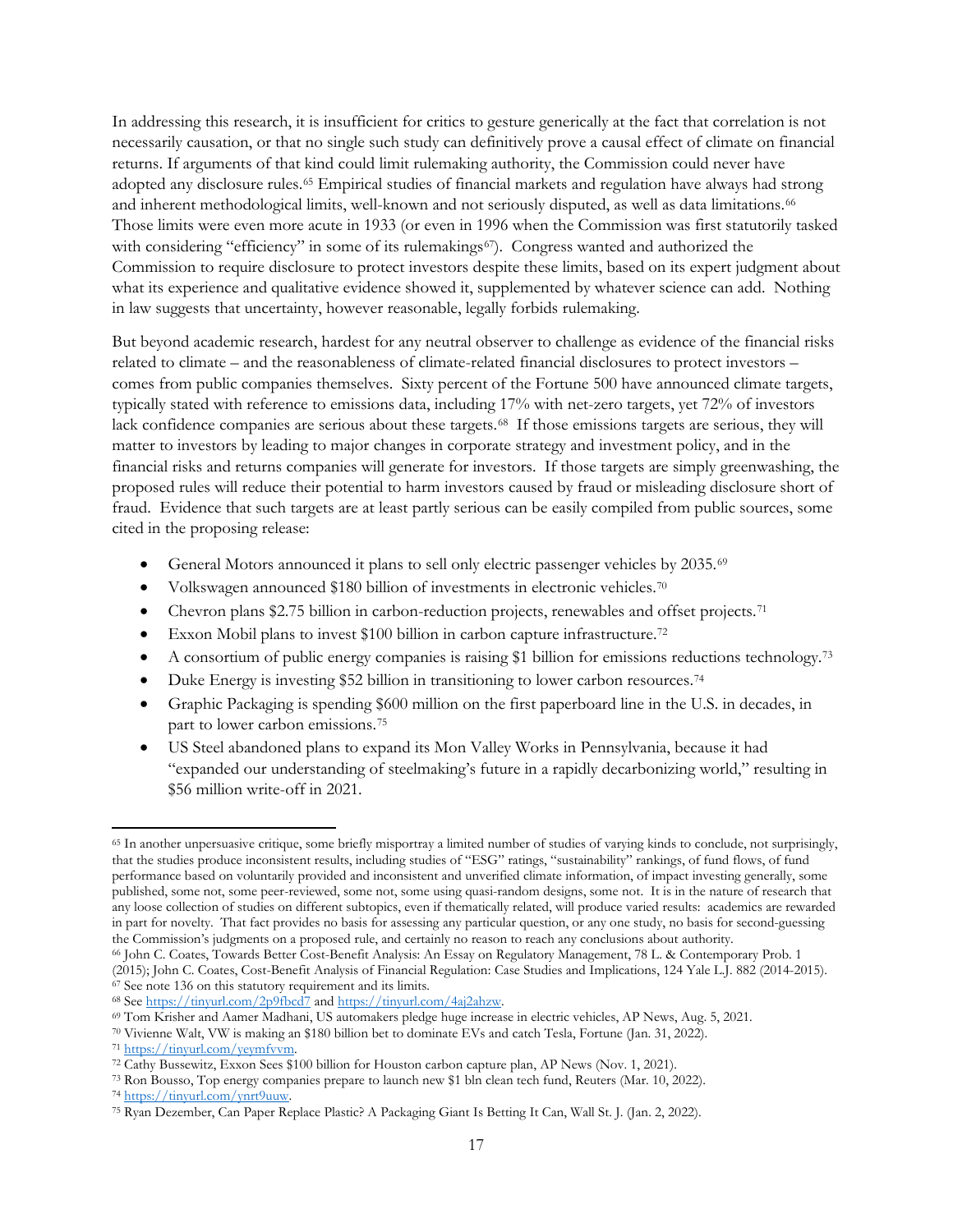A list of massive – far beyond "material" – bets being won or lost with public investor capital driven by climate risk could be significantly longer without being exhaustive. An increasing number of US public companies are making major capital expenditures to pursue climate-related strategies, raising financial risks to pursue opportunities for their investors.[76](#page-17-0) The proposed disclosures, including emission data, will help investors assess and price these risks and opportunities. The claim that the proposed rule's requirements are so unrelated to investor protection as to altogether fall outside the Commission's obligation to specify financial risk disclosures is without merit.

Finally, critics sometimes argue that investors do not need protection of mandatory climate-related financial disclosures because companies are already voluntarily making such information available. It is true that many companies are spending money to do this – further evidence of the importance of the information. But it is also clear that companies are not doing so consistently, comparably, or reliably. Voluntary, unassured disclosures are more likely to include greenwashing, impairing investors' ability to assess and price risk, and undermining honest companies' ability to communicate with investors and build confidence; some greenwashing rises to the level of fraud, while other disclosures or omissions may not rise to the level of actionable fraud with proof of scienter.[77](#page-17-1) The proposed rule is reasonably designed to address these inconsistencies, give investors comparable information, and make it more reliable. This is exactly how the Commission has taken on similar issues in the past, as detailed in Annex A. In adopting mandatory "risk factor" disclosures, for example, which had previously been made by many companies, but not by all; in adopting disclosure requirements for derivative contracts, which many companies had disclosed in detail, but others had not; and in codifying thresholds for disclosure of environmental liabilities, which many companies had been previously disclosing, but not all, or consistently, or reliably.

### 4. **The rule builds on existing, widely used and privately developed disclosure frameworks**

Further reducing concerns about whether the rule is within the Commission's expertise, the proposed rule aligns with ways that companies and investors have jointly and voluntarily agreed to provide climate-related information. The rule builds on decades-long efforts by public companies – such as 3M, Abbott Laboratories, Amazon, Apple, Chevron, Fujitsu, IBM, Johnson Controls, Michelin, P&G, Verizon and Walmart<sup>78</sup> – to develop practical, decision-useful, consistent, comparable and verifiable ways to report about climate risks and opportunities. As a result, the rule will minimize costs and maximize benefits of compliance.

In its overall framework, the proposed rule builds on the Task Force on Climate Related Financial Disclosure (**TCFD**), whose leadership includes the CFO of Unilever, the General Manager of Mitsubishi, and the former CAO of HSBC, and whose work has been supported by Bank of America, Barrick Gold, Dupont, Hewlett Packard, and Pepsico, among scores of other companies.[79](#page-17-3) Its greenhouse gas emission disclosure elements are aligned with the EPA's existing requirements for US emission sources, which in turn are aligned with the

<span id="page-17-0"></span> $\overline{\phantom{a}}$ <sup>76</sup> Equally large investments in climate-related strategies are being made by venture capitalists not known for "politically motivated" investing. https://techcrunch.com/2022/02/23/climate-investment/; see also https://t

<span id="page-17-1"></span><sup>77</sup> E.g., SEC v. Vale S.A., 1:22-cv-02405 (E.D.N.Y. Apr. 28, 2022), an action likely prompted by a prior private lawsuit, see In re Vale S.A. Securities Litigation, 1:19-cv-00526 (E.D.N.Y. Oct. 25, 2019). For other evidence of corporate greenwashing, see, e.g., EH Kim, TP Lyon, Strategic environmental disclosure: Evidence from the DOE's voluntary greenhouse gas registry, 61 J. Env. Econ. and Mgt. 311-326 (2011) ("We … use data from the Department of Energy's Voluntary Greenhouse Gas Registry to compare reported reductions to actual emissions. We find that participants in the program engage in highly selective reporting: in the aggregate, they increase emissions over time but report reductions"); see also de Vries, G., Terwel, B. W., Ellemers, N., and Daamen, D. D. L. Sustainability or Profitability? How Communicated Motives for Environmental Policy Affect Public Perceptions of Corporate Greenwashing, 22 Corp. Soc. Responsib. Environ. Mgmt. 142– 154 (2015).<br><sup>78</sup> All of these companies are members of World Business Council for Sustainable Development (WBCSD), a CEO-led organization,

<span id="page-17-3"></span><span id="page-17-2"></span>which for over twenty years has sponsored and developed of the Green House Gas Protocol, with which the Commission's proposed rule is designed to align. See https://www.wbcsd.org/ an[d https://ghgprotocol.org/about-us.](https://ghgprotocol.org/about-us) 79 See [https://www.fsb-tcfd.org/supporters/.](https://www.fsb-tcfd.org/supporters/)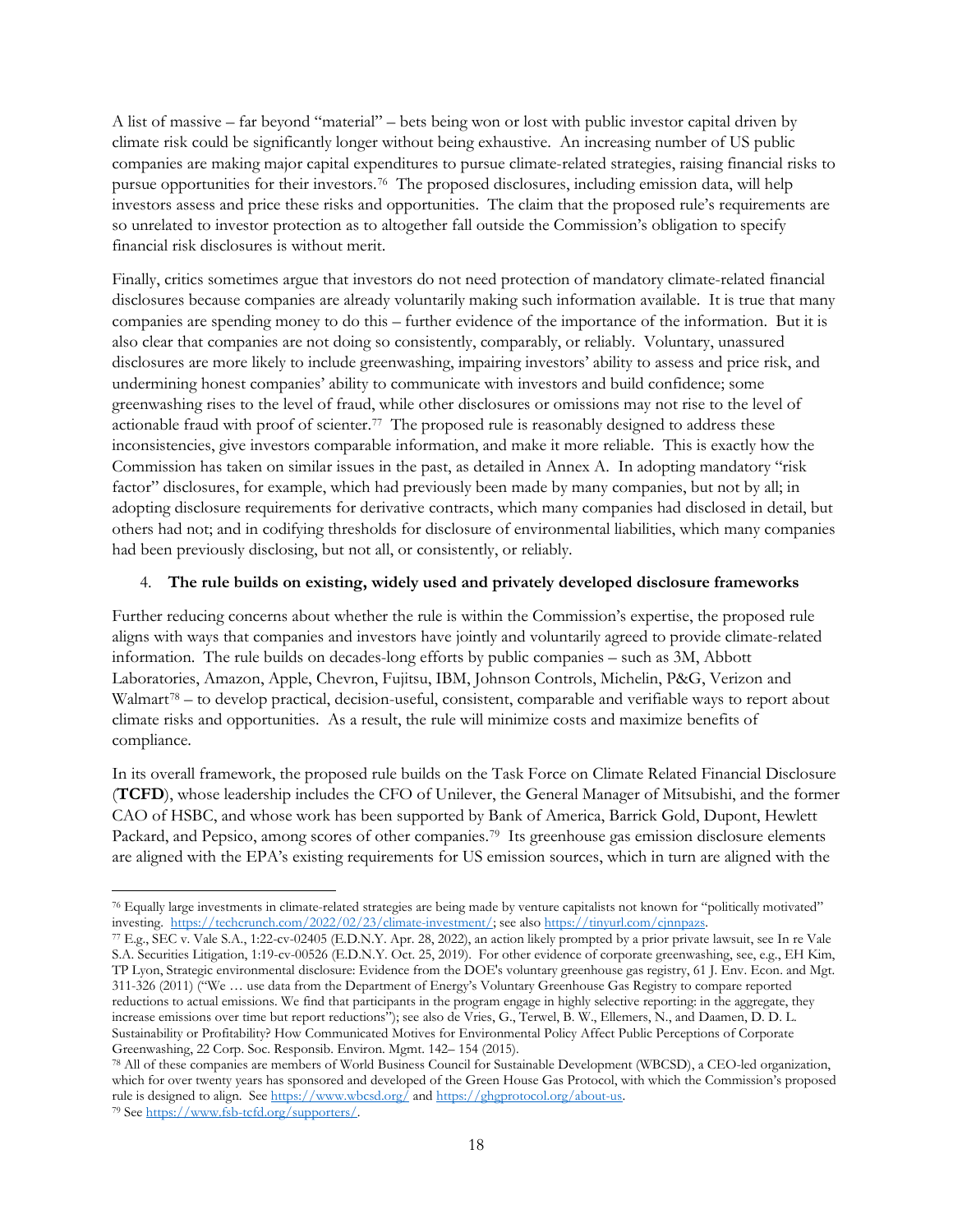widely used and privately developed Greenhouse Gas Protocol, which was a joint product of companies, investors and other organizations.[80](#page-18-0)

## 5. **The rule addresses financial-physical risks, which EPA regulations do not address**

Consistent with the long tradition of disclosure requirements sketched above and in Annex A, the proposed rule specifies disclosure of climate-related financial risks to and opportunities for public companies. Financial risks importantly include physical risks, such as those arising from severe weather events, such as floods, hurricanes, and wildfires. It cannot fairly be argued that losing production or even permanent asset impairments due to weather damage are not financial risks for companies with property, plant and equipment in flood plains or otherwise exposed to climate-related weather events.

The financial effects of physical risks are large and growing. As noted in the Commission's 2010 climate guidance, "A 2007 [GAO] report states that 88% of all property losses paid insurers between 1980 and 2005 were weather-related."[81](#page-18-1) Since 1980, the US alone has experienced 323 severe weather events causing more than \$1 billion of damage each.[82](#page-18-2) The World Meteorological Organization has tracked damage from weather events for the past fifty years; the top five most economically destructive events all occurred since 2005.[83](#page-18-3)

By contrast, the focus of traditional environmental regulation – including EPA reporting rules – is solely the reverse – the impact *of companies* on climate change. EPA is charged by Congress to have a concern for the environment, not for investors. Neither EPA nor any other federal agency has authority to elicit the full range of information about financial risks that would be provided to investors under this rule. Protecting investors has been the Commission's job since 1934. It has never been EPA's job.

# 6. **The rule is limited and calibrated to public companies with securities trading in the U.S.**

The rule is limited to companies from which the Commission has traditionally required full disclosure. It requires no disclosure from privately held unlisted companies. As a result:

- Climate-affecting companies owned by individuals, governments, families, or private equity funds would not be directly affected.
- Large multinationals even in the oil and gas or energy sectors, even actively emitting greenhouse gases in the US – would be unaffected if they list no securities in our markets.

As a result of these limits, climate advocates appropriately view the rule as incomplete, and from the point of view of environmental protection, the rule could not reasonably be viewed as complete or effective at addressing climate change. Anyone who sees a role for law to require disclosure of comprehensive information about the sources of greenhouse gas emissions will not be satisfied by this rule. If comprehensive, economy-wide disclosure of climate impacts of all types of business is to be required by regulation, doing so will require more than the Commission's authority. But for the protection of investors, these limits are features, not bugs – they precisely show how the rule adheres to Congress's clear but limited delegation of disclosure specification to the Commission.

Some may view these limits as creating incentives for public companies to go private, or for private companies to not go public. Public companies are already subject to more regulation, however, and if the requirements of the Sarbanes-Oxley Act did not drive a wave of going private transactions (and they did not), the marginal additions to disclosure required by this rule is highly unlikely to do so. Most public companies

<span id="page-18-0"></span> $\overline{\phantom{a}}$ <sup>80</sup> For EPA requirements, see 40 C.F.R. § 98.2; for the Greenhouse Gas Protcol, see [https://ghgprotocol.org/.](https://ghgprotocol.org/) 81 SEC Rel. 33-9106 (2010), at 2422-24.

<span id="page-18-3"></span><span id="page-18-2"></span><span id="page-18-1"></span><sup>82</sup> [https://www.ncei.noaa.gov/access/billions/.](https://www.ncei.noaa.gov/access/billions/) 83 [https://tinyurl.com/383vtjee.](https://tinyurl.com/383vtjee)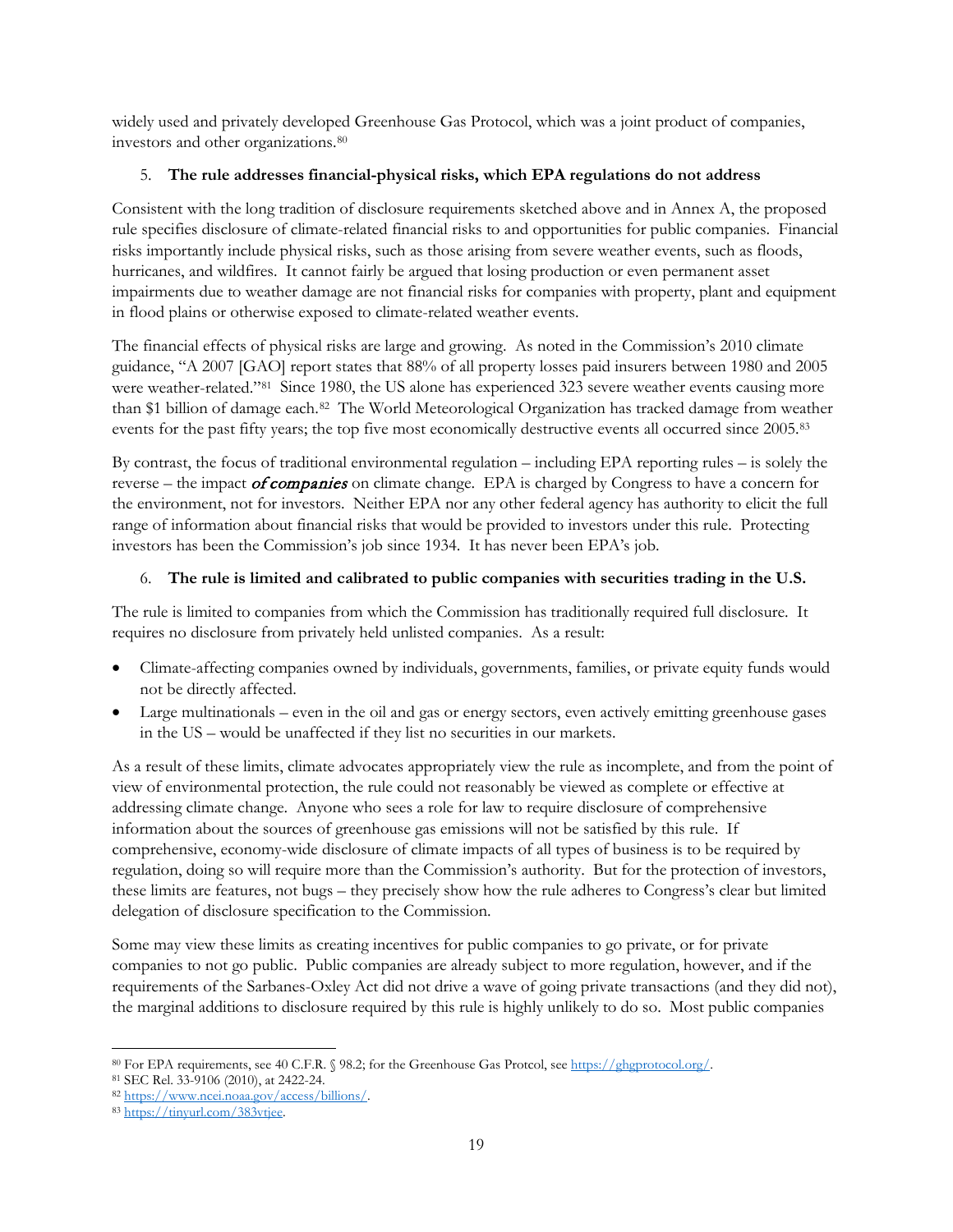could "go dark" today, if they were prepared to surrender their stock exchange listings. Most large public companies report much climate information, albeit in a non-comparable and inconsistent way. Private equity fund investors are already and increasingly demanding climate-related information and commitments from the funds or their advisors.[84](#page-19-0) Banks and insurance companies are increasingly demanding similar information to make loans or underwrite policies. Large asset managers are already having to comply with similar requirements in Europe (regardless of where their portfolio investments are located).

Nonetheless, whatever one thinks about the incentives for companies to go public or private, that question only bears on the efficiency or capital-formation impacts of the proposed rule, and how they compare to its advancement of investor protection, not on its legality. Instead, the rule's limits – to public companies with securities trading in the U.S. – again underscore how it is well within the scope of traditional securities law, designed for investor protection, and not for other goals.

The rule is also calibrated to companies, not the environment. That is, the rule's perspective of that of investors and companies – their strategies, risk management, governance and metrics – without regard to whether a given company independently creates a climate impact that is large or small for the overall environment, or whether it is more or less exposed than other companies to physical risks of climate change. If a given climate risk or opportunity is large **for a company**, then its investors need and would under the rule obtain information about that risk or opportunity, even if (when compared to the overall impact of all human activity on the environment) the risk or opportunity is not large enough to require reporting under some other regime (such as the EPA's greenhouse gas reporting regime).

Again, some may view this company-calibrated focus as distracting, because the rule is not limited (for example) to industries that have the greatest environmental impact, such as oil and gas, or energy. From an environmental policy perspective, prioritizing based on environmental impact might make sense. EPA, for example, exempts from reporting emission sources below source-specific thresholds. A public company might have a large amount of transition risk due to many different emission sources, each of which is below EPA thresholds. For EPA, those emissions may not be a priority. But for investors in that company, they reasonably could be, because the transition risks (in the form of higher energy costs or potential need for capital expenditures to mitigate their impacts) could be large for that company, depending on its size, capital, liquidity and financial resources. From a legal authority point of view, company- and investor-based calibration is in keeping with the Commission focusing on investors, rather than on environmental priorities.

## 7. **The rule does not include non-investor-oriented impacts**

In addition to being limited and calibrated to U.S. public companies, the rule does not require disclosure related to non-investor impacts. For example, it does not call for disclosure of a company's climate-related impacts on employees or customers or communities, except to the extent those impacts result in overall financial or business risks or opportunities (which do impact investors). If the public wants comprehensive disclosures of climate impact that extend beyond impacts on investors, legal authorities other than those used here may need to be used – perhaps by other agencies or Congress itself. Again, this limit may leave some climate advocates disappointed. But for purposes of assessing the legal issues raised by the proposed rule, this limit underscores how the rule is investor-oriented and tailored, consistent with the securities laws.

# 8. **The rule extends to global climate-financial risks and opportunities of US public companies**

Although the rule is more limited than what an "impact" advocate would want, it is in one important way broader than anything EPA has adopted or is likely to have to power to implement: its geographic reach. If a

<span id="page-19-0"></span> $\overline{\phantom{a}}$ <sup>84</sup> Cf. https://tinyurl.com/mvbpx844 (Carlyle NetZero commitment); Hiroko Tabuchi, Private Equity Funds, Sensing Profit in Tumult, Are Propping Up Oil, N.Y. Times (Oct. 13, 2021) (Carlyle among biggest buyer of assets from public oil companies).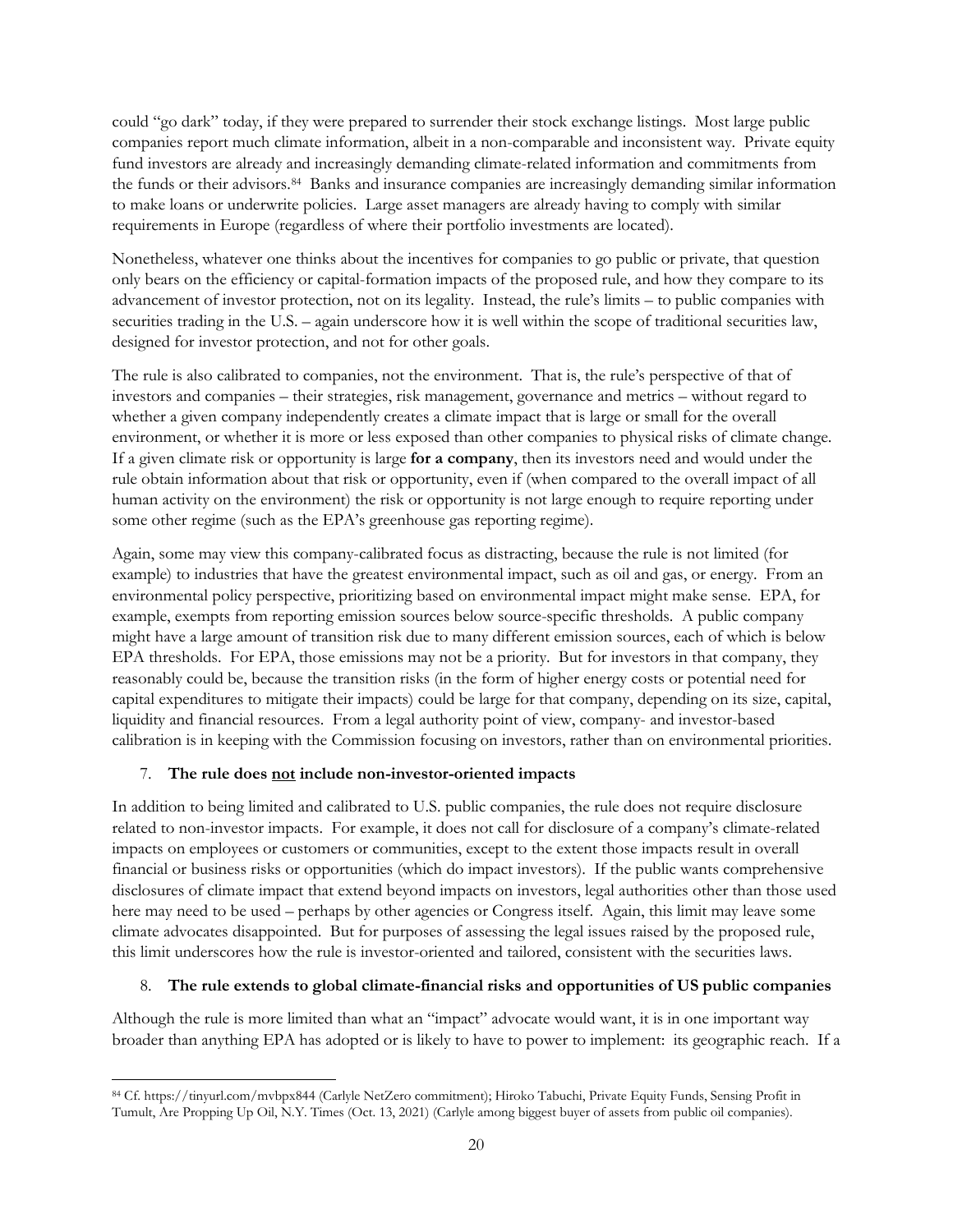U.S. public company owns facilities outside the US, as many do, they would be required to provide investors with information about those facilities. Currently, EPA does not purport to require disclosures about greenhouse gas emissions from facilities located outside the US, even if they are owned by US companies. US public companies (e.g., the S&P 500) derive 40% of their revenues on average from non-US operations, and many have larger shares of their activities located offshore.[85](#page-20-0)

Again, this difference is in keeping with the Commission's focus on investors. In the nature of corporate investment, investors in multinational US public companies bear climate-related financial risks and have opportunities to profit from their global activities. The Commission has always required information about a U.S. public company's consolidated subsidiaries – wherever located. This is for the obvious reason that investors in the parent company face the consequences of all economic results created by that company.

EPA, by contrast, focuses on conduct in the United States. As regards climate change, environmental agencies might do well to focus on global activities as well, but it is unclear how EPA could with its existing legal authority impose requirements on companies not operating in the US. Anyone who argues that the Commission should leave the job of climate disclosure to the EPA has to have an answer to how the EPA could possibly protect US investors with information about the large amount of activities of US public companies that are located beyond the reach of the EPA's jurisdiction.

# **9. The provides a framework for reliable disclosures about opportunities (and risks), enabling capital cost reductions (or increases) for public companies regardless of their exposures to climate change**

The rule would create a framework for reliable disclosures of climate-related information that is potentially positive for investors, such as opportunities, and is not limited to risks. If markets are currently overly negative about a company's physical risks (e.g., to floods), such disclosures would facilitate a reduction in that company's cost of capital.[86](#page-20-1) If a company would benefit from climate-mitigation policies adopted by other agencies, that information would be no less useful to investors than information about transition risk.

The rule as proposed would provide a framework for companies to inform investors about all of the effects – profitable and loss-causing – that climate risks may have on a company. The ways investors may use the information are not predetermined by the rule, nor would the rule itself limit how companies speak about whether (for example) climate risks are currently being overestimated or producing excessive disinvestment. As a result, depending on current capital market pricing, the rule could increase climate-impacting activities. Claims that disclosure would incentivize companies only to reduce or mitigate climate change impacts are not well considered.

## **10. Congress did not reduce Commission authority in giving EPA climate disclosure authority**

EPA was created in 1970. Its creation was accomplished by Presidential directive, subsequently approved by Congress in 1984.[87](#page-20-2) The directive consolidated authorities and activities spread across six different departments and agencies, ranging from the Department of Agriculture to the Atomic Energy Commission.<sup>[88](#page-20-3)</sup> In contrast to the specific mentions of these other federal agencies, the authorizing document, Reorganization Plan No. 3 of 1970, nowhere mentions the Securities and Exchange Commission.

<span id="page-20-0"></span><sup>85</sup> [https://tinyurl.com/yc237upd.](https://tinyurl.com/yc237upd)

<span id="page-20-1"></span><sup>86</sup> For evidence on this possibility, see Shashwat Alok, Nitin Kumar, Russ Wermers, Do Fund Managers Misestimate Climatic Disaster Risk, The Review of Financial Studies, Volume 33, Issue 3, March 2020, Pages 1146–1183.

<span id="page-20-2"></span><sup>87</sup> Reorganization Acts Amendment, Pub. L. 98–614.

<span id="page-20-3"></span><sup>88</sup> US Reorganization Plan No. 3 of 1970, 35 FR 15623 (Oct. 6, 1970).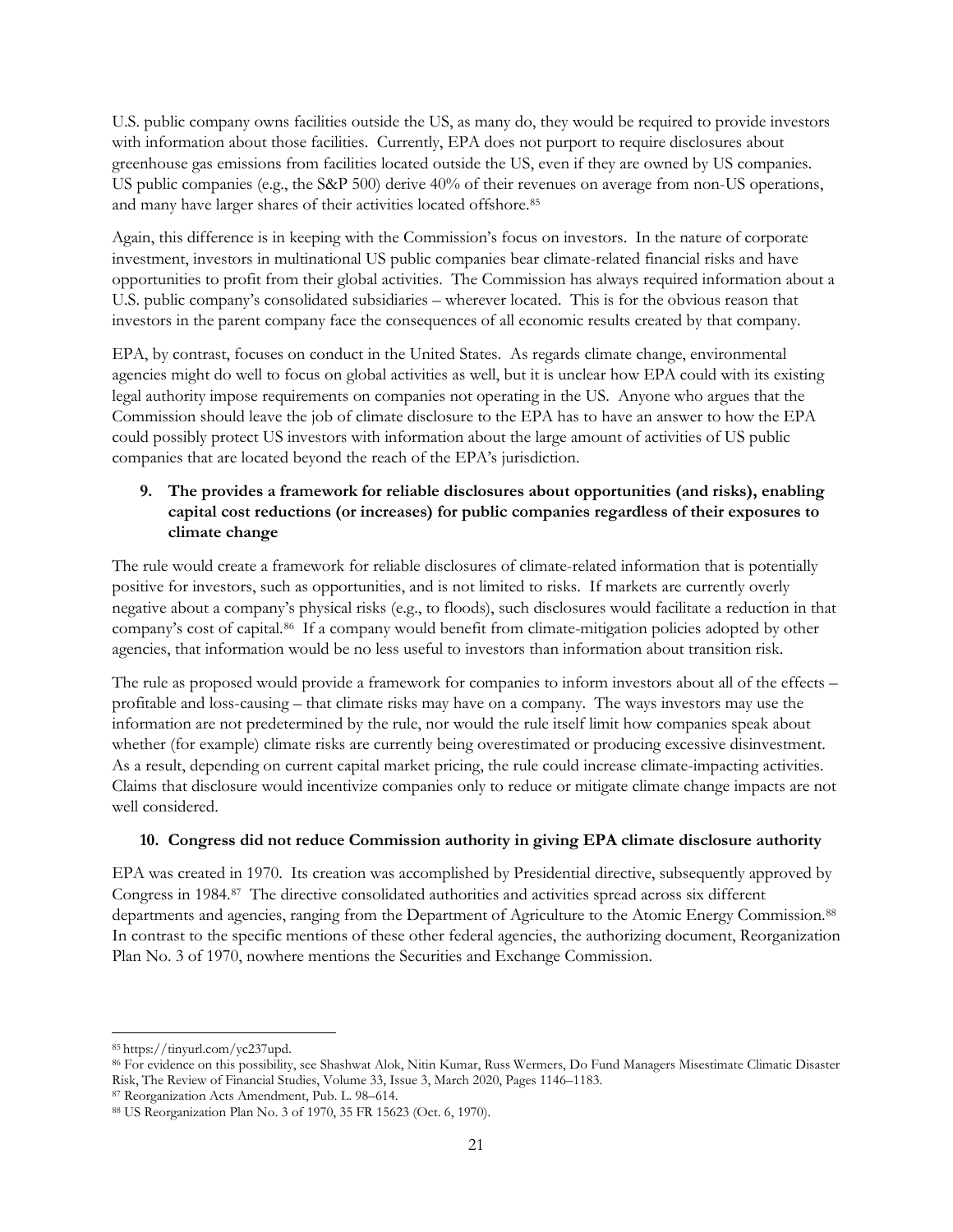In the Clean Air Act amendments of 1970,<sup>89</sup> Congress gave EPA authority to require disclosures relating to the environment. The focus of those amendments, however, was the creation of national air quality standards – what we generally call "pollution" – and the enforcement of those standards on a set schedule.<sup>[90](#page-21-1)</sup> Reporting requirements regarding emissions of all kinds were a subsidiary authority given to EPA to supplement the more direct, substantive power to regulate the amount and type of emissions.

More than thirty years later, EPA had not applied its authority to require emissions disclosures to greenhouse gas emissions. Over that time, as noted above, the SEC proposed and adopted rules requiring environmental disclosures, in part to satisfy its obligations under NEPA. The D.C. Circuit affirmatively held that the Commission had authority to do that, and, in its judgment, to potentially go further.

No one at the time of *NRDC v. SEC* in 1979 argued that the creation of EPA in 1970 had overridden NEPA, or limited the 1933 or 1934 Acts, as the Commission itself would have done (because, recall, it was being sued in the 1970s for not doing enough to require environmental disclosure). If Congress had intended to displace Commission disclosure authority regarding environmental matters (including climate-related financial disclosures) when it gave EPA authority to require disclosure in 1970, it seems surprising (to put it mildly) that Congress did not respond after the Commission adopted environmental disclosure rules in the 1970s.

EPA did not use its authority to develop greenhouse gas emission disclosure requirements until 2009, and did so only after being directed to do so by Congress in an annual budget appropriations rider.<sup>[91](#page-21-2)</sup> Only at that time did EPA take the position its 1970 authority over air pollution gave it authority to require climate-related disclosures. In the budget rider, Congress made no mention of any other agency, nor can the text of that law be reasonably interpreted to displace any agency's authority. Nor did Congress trim back the Commission's authority when – after the Commission published climate-related disclosure guidance in February 2010 – Congress adopted the Dodd-Frank Act four months later, with numerous additions (not subtractions) to the Commission's disclosure authorities.

But critics' claim that EPA authority repealed the Commission's authority is even more basically addressed by noting the significant differences in the two agencies' organic statutes as applied to climate-related financial risk. To recap what is discussed above, EPA's authority is both materially broader and narrower than the Commission's, even as to the subpart of the Commission's rule addressing greenhouse gas emissions:

- EPA only has authority over US emission sources. The Commission has authority over disclosure about all activities of a consolidated multinational if it is a US public company, including the  $40+%$ or more of those activities that are located outside the US, as noted above.
- EPA has no authority over disclosures about physical risks, or the financial risks of climate change to companies (and investors). The Commission does, but has no investor-protection authority over climate impacts more generally, such as those on communities or habitats, beyond impacts that are important to investors' decision-making.
- EPA has authority over private companies, while the Commission's proposed rule covers only public companies.

 $\overline{\phantom{a}}$ <sup>89</sup> 84 Stat. 1676, [Pub.L.](https://en.wikipedia.org/wiki/Public_Law_(United_States)) [91–604](https://uslaw.link/citation/us-law/public/91/604) (1970), codified at 42 U.S.C. §7401 et seq.

<span id="page-21-1"></span><span id="page-21-0"></span><sup>90</sup> Paul G. Rogers, EPA History: The Clean Air Act of 1970, EPA J. (Jan/Feb. 1990).

<span id="page-21-2"></span><sup>91</sup> EPA–HQ–OAR–2008–0508, published in 74 Fed. Reg. 56260 (Oct. 30, 2009); for the budget rider, see Pub. L. 110–161 (Dec. 26, 2007).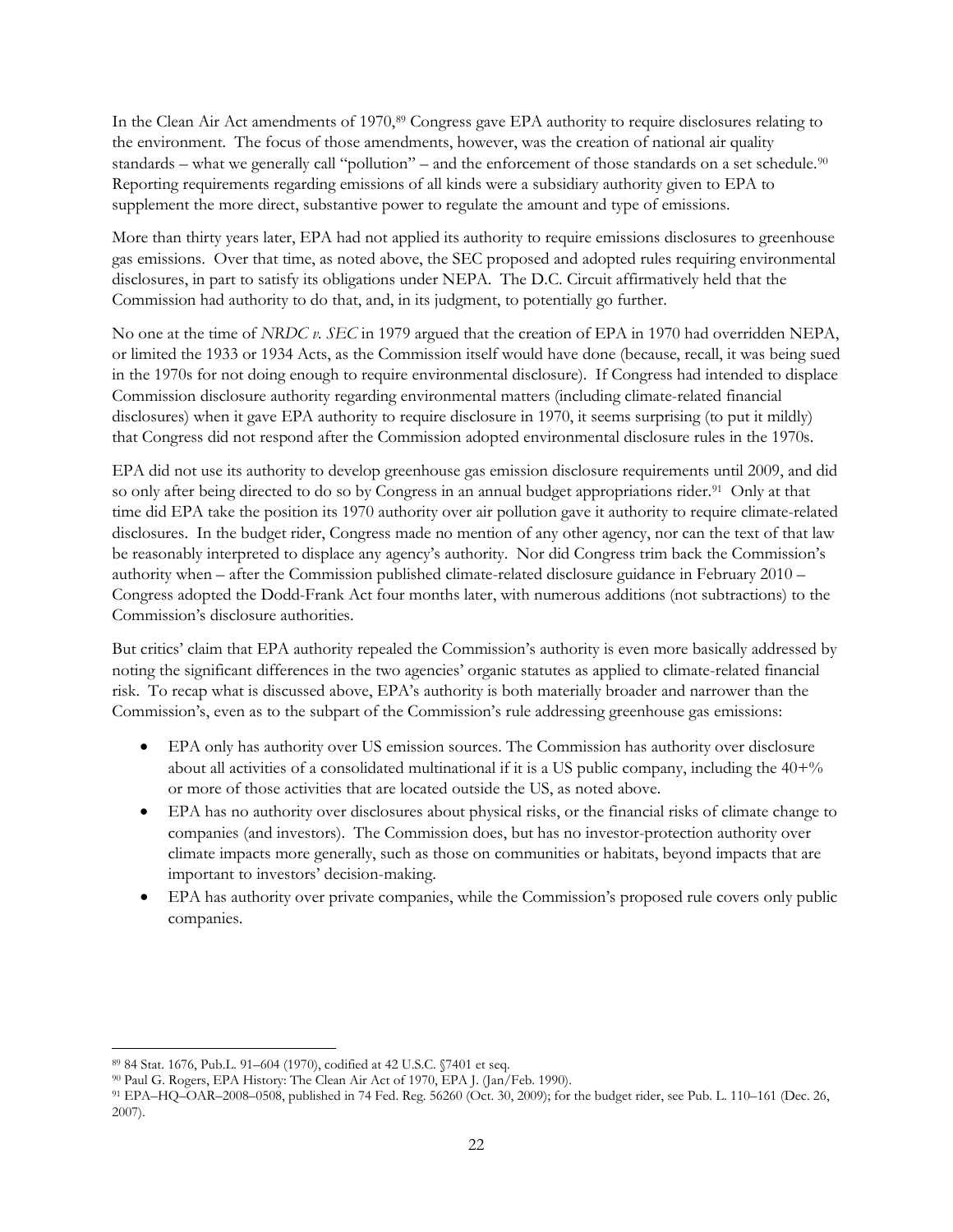In sum, EPA could not duplicate (or even approximate) the proposed investor-oriented rule, and the Commission could not duplicate (or even approximate) EPA's greenhouse gas disclosure rules.<sup>92</sup> The Commission cannot shirk its duty to protect investors even if that duty to an extent overlaps with EPA's duty to protect the environment.<sup>[93](#page-22-1)</sup>

Finally, it is beyond argument that the Clean Air Act nowhere mentions the Commission much less modifies its disclosure authority. For centuries, it has been a "cardinal rule" that "repeals by implication are not favored."[94](#page-22-2) Indeed, a standard reference on statutory interpretation by Antonin Scalia and Bryan Garner goes further, makes the "rule" one of its black-letter canons, and emphasizes it, writing: "Repeals by implication are disfavored—'very much disfavored.'"[95](#page-22-3) It also offers a sensible explanation for the canon: "A doctrine of readily implied repealer would repeatedly place earlier enactments in doubt."

Implied repeals occur only when two statutes are in "irreconcilable conflict" or when a later act "covers the whole subject of the earlier one and is clearly intended as a substitute."<sup>96</sup> "In either case, the intention of the legislature to repeal must be clear and manifest."[97](#page-22-5) Nothing about the Clean Air Act is in "irreconcilable conflict" with the securities laws, and as just discussed, the Clean Air Act and subsequent EPA rulemaking address and could address only a part of what the proposed rule would address, even focusing narrowly on greenhouse gas emissions disclosure alone.[98](#page-22-6) Bare claims that a later-in-time-statute addressing a different agency and a different set of legislative purposes are ever viewed by courts as silently trumping earlier statutes if their content overlaps in any way, or if the later one is in some way more specific than the earlier one, are wrong as a matter of law.

#### 11. **The rule calls for disclosure of facts, and in no way restricts free speech**

The proposed rule does not call for opinion or "controversial" speech of the kind that raises First Amendment concerns. It specifies disclosure of facts, in neutral language. Companies objectively do or do not have strategies that reflect transition risk or physical risks of climate change. Companies either do or do

<span id="page-22-0"></span><sup>92</sup> To its credit, as discussed above, the Commission has, nonetheless, not attempted to duplicate or replace the EPA disclosure regime in its proposed rule, but has aligned the proposed requirements with EPA rules, which also align with the methodology of the GHG Protocol developed with private, corporate engagement and consultation. These alignments should reduce the costs of the rule, and contribute to a consistent understanding of climate-related financial risks and opportunities.

<span id="page-22-1"></span><sup>93</sup> Mass. v. EPA, 549 [U.S.](https://en.wikipedia.org/wiki/United_States_Reports) [497](https://supreme.justia.com/us/549/497/case.html) (2007) (where EPA resisted exercising authority over greenhouse gas emissions of automobiles, the Court wrote: "Also unpersuasive is EPA's argument that its regulation of motor-vehicle carbon dioxide emissions would require it to tighten mileage standards, a job (according to EPA) that Congress has assigned to the Department of Transportation. The fact that DOT's mandate to promote energy efficiency by setting mileage standards may overlap with EPA's environmental responsibilities in no way licenses EPA to shirk its duty to protect the public 'health' and 'welfare'").

<span id="page-22-3"></span><span id="page-22-2"></span><sup>94</sup> Posadas v. National City Bank, 296 U.S. 497, 503 (1936); Radzanower v. Touche Ross & Co., 426 U.S. 148, 154 (1976); US v. United Cont'l Tuna Corp., 425 U.S. 164, 168, (1976)). For examples of explicit shifts of authority in later statutes, see note 5 above. 95 <https://jm919846758.files.wordpress.com/2020/09/rlilt.pdf> (canon 55), citing authorities from the Federalist papers to a 2001 opinion by Justice Thomas noting the "rarity" of courts finding implied repeals and the "stringent standard" for finding them. The same is true of "implied amendments." St. Martin Evangelical Lutheran Church v. South Dakota, 451 U.S. 772, 787–88 (1981). <sup>96</sup> 296 U.S. at 503.

<span id="page-22-5"></span><span id="page-22-4"></span><sup>97</sup> Id.

<span id="page-22-6"></span><sup>98</sup> International Brotherhood of Teamsters v. Daniel, 439 U.S. 551 (1979) is not to the contrary. That decision did not address the Commission's disclosure authority, but the definition of a "security," famously ambiguous, including "investment contract," which in that case was claimed to include pension plans. Before Congress adopted ERISA, the SEC's formal position had been that pension plans were not "securities," and employment agreements were not "sales" of rights in pension plans. Thus, "Congress believed that it was filling a regulatory void when it enacted ERISA, a belief which the SEC actively encouraged." Id. at 570. Even by analogy, the case is not probative, since ERISA indisputably "covered" the topic of pension plans in explicit detail, and went far farther in regulating their terms than would have been true if they were "securities." As noted in the Scalia and Garner treatise (note 96 above), this kind of effect of a later-in-time law is not contrary to the canon against implied repeals, because later laws "will often change the meaning that would otherwise be given to an earlier provision that is ambiguous," and offers a sensible explanation: "a law is to be construed as a whole (including later-added and later-revised provisions), and because laws in pari materia (including later-enacted laws) are to be interpreted together." Here, the Clean Air Act does not refer to climate change, much less climate-related financial risks, and as detailed in the text, does not comprehensively regulate disclosure of such risks.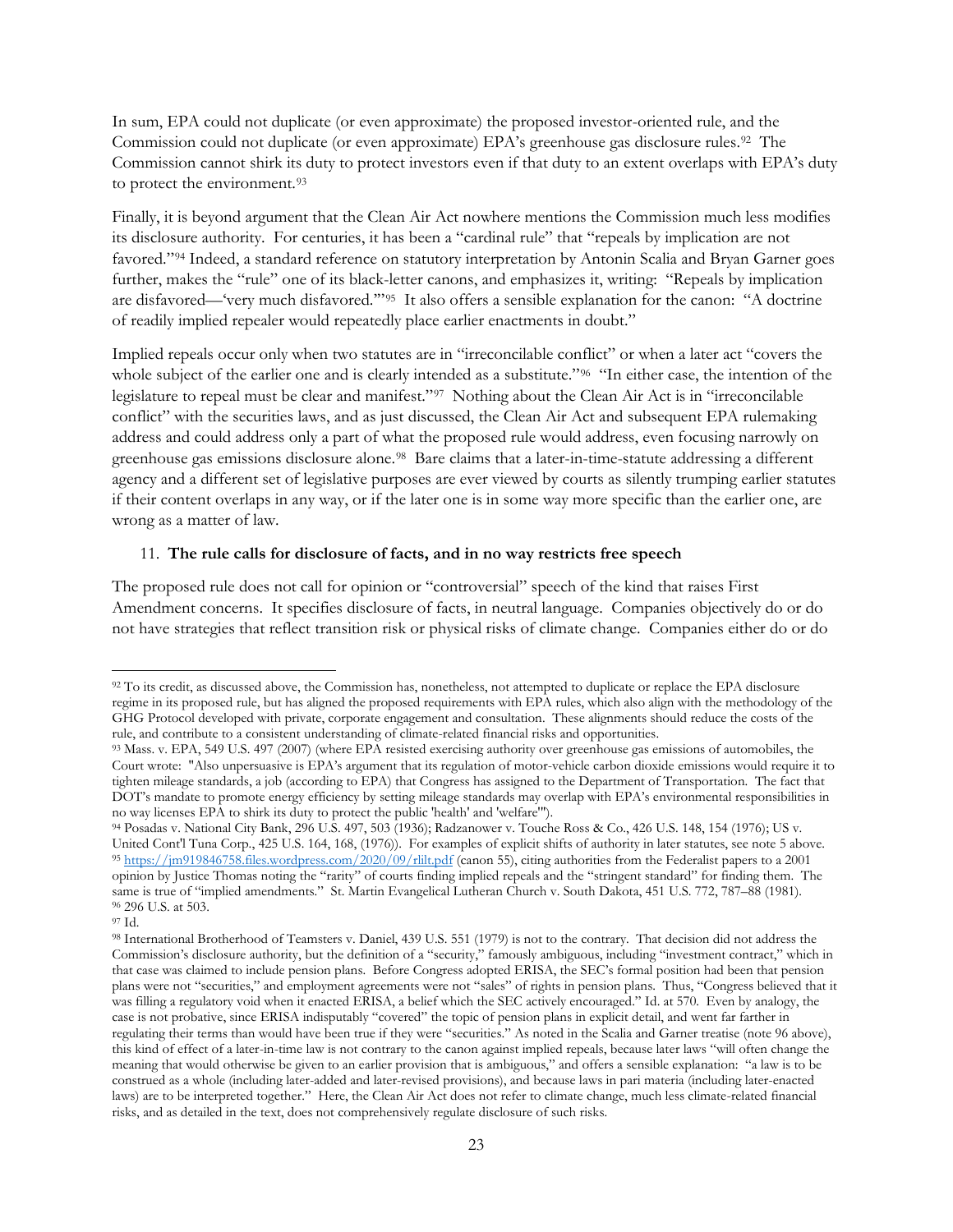not engage in activities that result in the emission of greenhouse gases. Companies either do or do not have property, plant and equipment in flood plains. The rule does not require them to use particular words, or characterize their own conduct in any controversial way. Although courts have increasingly applied the First Amendment to disclosure obligations over time,<sup>[99](#page-23-0)</sup> critics are able to cite no case law supporting the notion that simply because facts may inform or be relevant to a political debate, requirements calling for disclosure of those facts are subject to heightened scrutiny, much less violate the First Amendment.

Companies could comply with the rule and say:

- They believe climate risks are minimal for the company, or for the world, for whatever reason, if that is their honest belief.
- They believe climate change is not primarily caused by human activity.
- That climate risks overall have been overstated by climate activists.

No debate over the level of risk created by climate change is predetermined or purported to be resolved by the rule. The only limit on companies' ability to speak about climate is a long-standing limit – not created by the proposed rule – that they not lie or deceptively omit material information in doing so. Laws against fraud have always been consistent with the First Amendment.

## **12. The rule does not address a "major question" justifying deviation from normal interpretation**

As detailed above, the proposed rule could not fairly be viewed as embodying "climate change" policy generally. It only specifies disclosures, and does not "regulate climate change," or regulate climate emissions. It does not impose regulatory "control over millions of small greenhouse gas sources."[100](#page-23-1) Even as a disclosure rule, it only calls for a subset of the climate-related disclosures from a subset of companies that affect climate change. A comprehensive reporting regime would apply to all companies, worldwide, regardless of ownership, and would encompass impacts generally, rather than solely physical risks and transition risks to investors in US public companies. Rather, it calls for specific disclosures that investors in US public companies need to evaluate and price climate-related financial risks and opportunities.

Although "climate change" overall indisputably raises important policy questions, those remain for Congress. They will go unresolved by this proposed rule. Even as to the financial system, it does not set out comprehensive climate policy. The proposed rule would not require national banks to consider climate-risks in lending activities – that is for banking regulators. It would not affect the way that property insurers underwrite, pool or reserve against climate risks – that is for insurance regulators. It would not affect how mutual funds and other collective investment vehicles market themselves, even as to the climate risks in their portfolios – that topic is within the Commission's authority, but it is not addressed in this proposed rule.[101](#page-23-2)

This rule would not "transform" even the "portion of the American economy" regulated by the Commission<sup>102</sup> – which remains investments in and markets for securities of public companies, not privately held companies, and the proposal adds no new companies to its disclosure regime. It would have a relatively modest impact on the economy as a whole, and basically "levels up" disclosure requirements to disclosures already made by the majority of large companies. Nor does the proposal purport to be authorized by a newly discovered "power" in the securities laws – the power is disclosure, as it has been for nearly a century.

<span id="page-23-0"></span> $\overline{\phantom{a}}$ <sup>99</sup> John C. Coates, Corporate Speech and the First Amendment: History, Data and Implications, 30 Const. Comm. 223 (2015).<br><sup>100</sup> Utility Air Regulatory Group v. EPA, 573 U.S. 302 (2014).<br><sup>101</sup> The Commission has subsequent

<span id="page-23-2"></span><span id="page-23-1"></span><sup>&</sup>quot;ESG" considerations in how funds market themselves, form portfolios, and manage investments. Se[e ESG disclosures for](https://www.sec.gov/rules/proposed/2022/33-11068.pdf)  [investment advisors and investment companies,](https://www.sec.gov/rules/proposed/2022/33-11068.pdf) and the [proposed amendments to the Names Rule.](https://www.sec.gov/rules/proposed/2022/33-11067.pdf) 102 Utility Air Regulatory Group v. EPA, 573 U.S. 302 (2014); FDA v. Brown & Williamson Tobacco Corp., 529 U. S. 120, 133 (2000).

<span id="page-23-3"></span>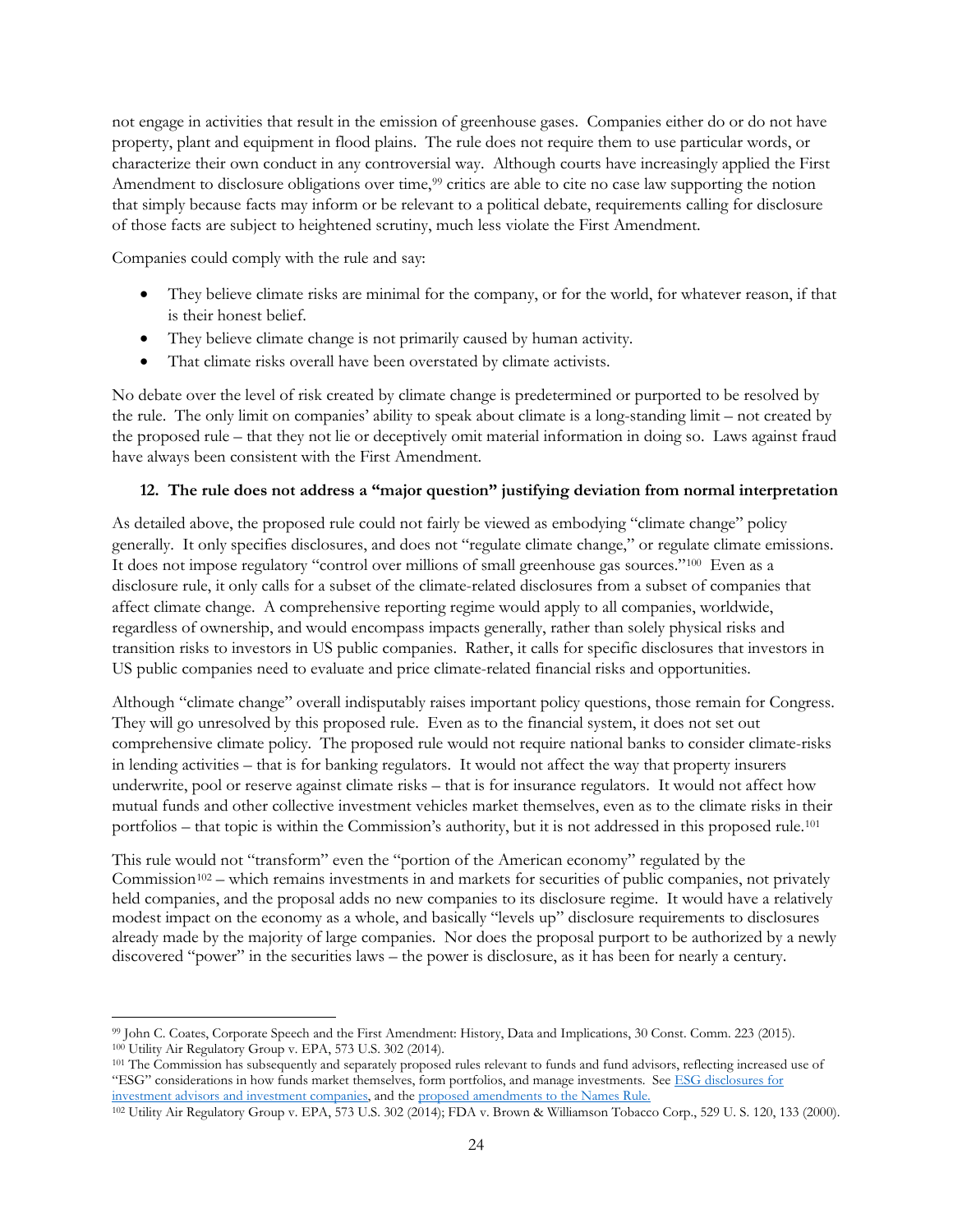It does not even address new topics for purposes of disclosure, but instead (as discussed above) changes the specificity and mode of disclosure about long-regulated topics. As a result, it would not "intrude" into topics or company-investor relationships that are "markedly different" from other authorized and long-standing rules.[103](#page-24-0) The "major questions doctrine" has no role to change the plain text of the 1933 and 1934 Acts. Even if some may find resistance to the rule (or new regulation generally) to be "appealing from a policy standpoint," doing that here has "no basis whatsoever in the statute's text."<sup>[104](#page-24-1)</sup>

Instead, basic principles of statutory interpretation support the Commission's authority to adopt the proposed rule. The text, the ordinary meaning of its key words (that is, "other" and "information"[105](#page-24-2)), and their context (the title and relevant headings of the Commission's organic statutes), as analyzed above, are clear as to the Commission's ability to require the proposed disclosures for the protection of investors.

The context for the authorizing sections of those statutes supports the Commission's authority:

- The title of the 1933 Act states its purpose as creating a regime of "full and fair disclosure."
- The specific reliance throughout the statutes on disclosure as an instrument.
- The long-recognized fact the statutes were "remedial" laws following the Crash of '29.
- The creation of an entire new agency (the Commission) to implement and enforce the laws.
- The multiple places the statutes give the Commission authority to go beyond its text (to create exemptions, tailor its requirements, and add to them).

Canons against "ineffectiveness"<sup>[106](#page-24-3)</sup> and in favor of validity,<sup>[107](#page-24-4)</sup> and the "general terms" canon<sup>[108](#page-24-5)</sup> all caution against courts making up their own limits on textual authority, particularly on grounds such as:

- The subject of a disclosure is new, when the nature of business and investment is dynamic,
- A topic of a disclosure is "political," or "controversial," or is not "uncontroversially" for investor protection, any of which would only invite interest groups to politicize a topic in the hopes of later arguing it should be off limits for the Commission to address.[109](#page-24-6)

For the Commission programmatically to refuse to protect investors due to concerns about "politics" would itself be a political and controversial policy position. Congress did not direct the Commission to protect investors through disclosure only when it is politically non-controversial to do so.

 $\overline{\phantom{a}}$ 

<span id="page-24-1"></span><sup>104</sup> Lawson v. FMR LLC, 134 S. Ct. 1158 (2014) (Scalia, J., concurring, with J. Thomas, interpreting Sarbanes-Oxley Act).

<span id="page-24-0"></span><sup>103</sup> Cf. Ala. Ass'n of Realtors v. HHS, 141 S. Ct. 2485, 2488 (2021) (per curiam).

<span id="page-24-2"></span><sup>105</sup> "Other" means "Different from that or those implied or specified" or "Of a different character or quality." American Heritage Dictionary of the English Language[, https://ahdictionary.com/word/search.html?q=other.](https://ahdictionary.com/word/search.html?q=other) "Information" means "Knowledge or facts learned, especially about a certain subject or event." Id.

<span id="page-24-3"></span><sup>106</sup> "A textually permissible interpretation that furthers rather than obstructs the [statute's] purpose should be favored." Scalia and Garner, note 96 above (canon 4).

<span id="page-24-4"></span><sup>107 &</sup>quot;An interpretation that validates outweighs one that invalidates." Scalia and Garner, note 96 above (canon 5).

<span id="page-24-5"></span><sup>108</sup> "General words … are not to be arbitrarily limited in scope." Scalia and Garner, note 96 above (canon 9).

<span id="page-24-6"></span><sup>&</sup>lt;sup>109</sup> It should be noted, too, that a large number of now-taken-for-granted disclosure specifications adopted by the Commission have been "controversial" and many have falsely labeled as "politically motivated," not to mention attacks on Congress as it contemplated the 1934 Act. E.g., Stock Bill Fight to Open Today: Republicans Charge Fletcher-Rayburn Measure Move to Russianize Industry, Wall St. J. (Apr. 30, 1934).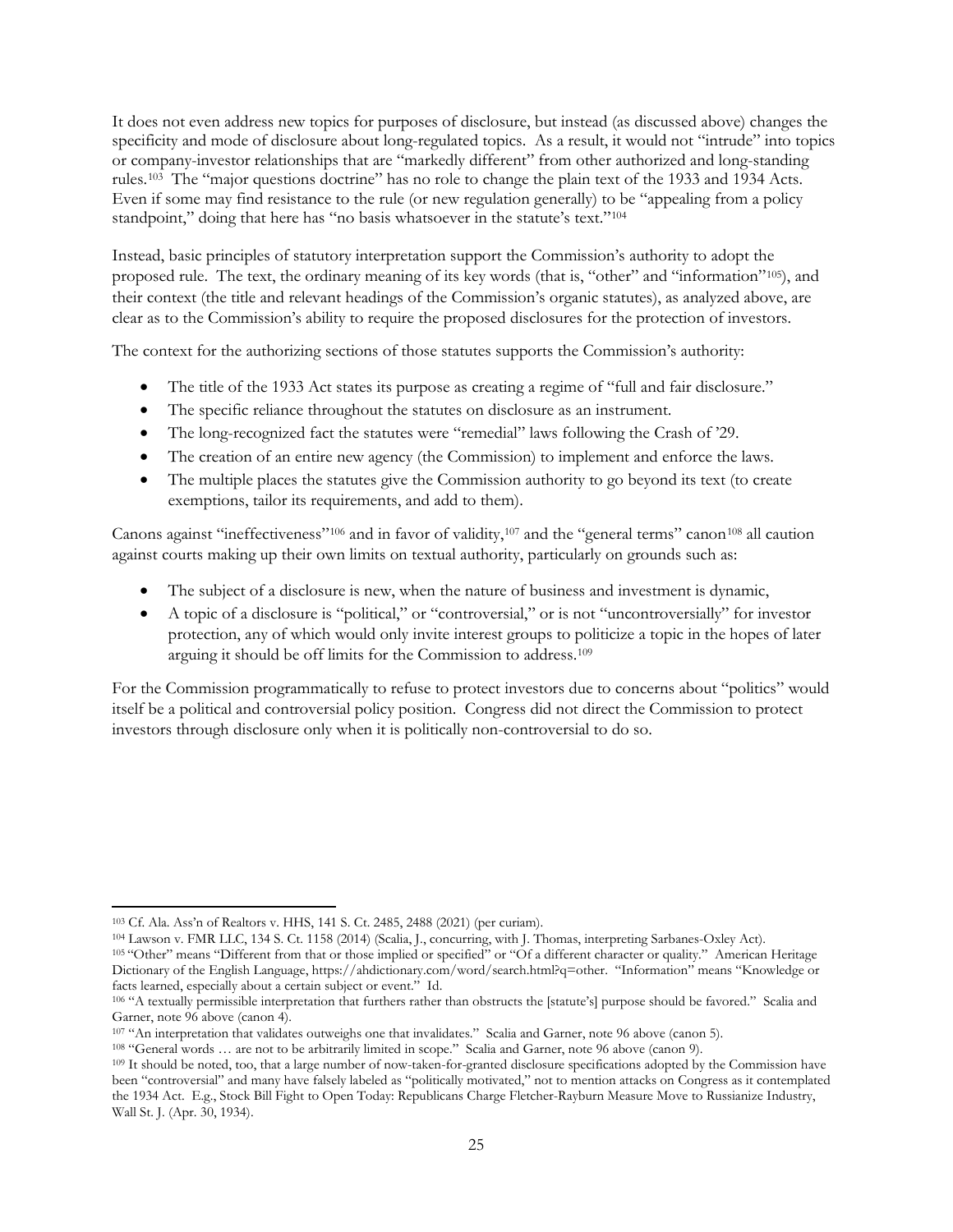Indeed, as stressed by Joseph Grundfest:[110](#page-25-0)

Congress created the Commission as an expert agency with the capacity to address significant problems affecting the nation's securities markets. Congress also created the Commission as an agency that could thoughtfully address problems too politically charged to be easily resolved on Capitol Hill.

Finally, even if the "major questions doctrine" were thought relevant here, the contents of the proposal are – as discussed at length above and in Annex A – directly in keeping with the way that the Commission has functioned since inception. Traditionally, and as it has been used by the Supreme Court to date,<sup>[111](#page-25-1)</sup> the "major questions doctrine" is one of many canons that courts – as faithful agents of the Constitution and the Congress – use to interpret statutes, not rewrite them.[112](#page-25-2) Even if one has a strong belief in the value of the "major questions doctrine" as an important tool for enforcing the constitutional principle of separation of powers, there is no role for a clear statement principle when the text and context of a statute are as clear and consistent as the 1933 and 1934 Acts are.

When the only dissenting Commissioner's primary basis for dissenting is that **the Commission has already addressed the topic in prior rulemakings upheld by courts**, courts have no basis for using one discretionary canon to apply personal policy judgments on a topic within the Commission's conventional and textually clear statutory authority. To do so would turn the doctrine's purpose against itself, turn courts into unelected mini-legislatures, and subvert rather than reinforce the separation of powers. Nothing at stake in this proposed rule justifies such judicial lawmaking. "In the context of legislation that does not implicate fundamental rights or a suspect class, faithful enforcement of the Constitution requires a court to hew as closely as possible to the norm of faithful agency by enforcing the text unadulterated by judicial tweaking."[113](#page-25-3)

Very truly yours

John C. Coates

<span id="page-25-0"></span> $\overline{\phantom{a}}$ <sup>110</sup> Joseph Grundfest, Disimplying Private Rights of Action Under the Federal Securities Laws: The Commission's Authority, 107 Harv. L. Rev. 961, 966 (1994). See also John C. Coates, Private vs. Political Choice of Securities Regulation: A Political Cost/Benefit Analysis, 41 Va. J. Int'l L. 531, 538 (2001) (Congress has not only preserved the Commission in the face of academic calls for devolution of authority to states or stock exchanges, but has enhanced the Commission's role in the National Securities Markets Improvement Act of 1996 and the Securities Litigation Uniform Standards Act of 1998).

<span id="page-25-2"></span><span id="page-25-1"></span><sup>111</sup> Utility Air Regulatory Group v. EPA, 573 U.S. 302 (2014); FDA v. Brown & Williamson Tobacco Corp., 529 U. S. 120, 133 (2000). <sup>112</sup> Indeed, according to another canon, no one canon has no specially favored role relative to other canons. See Scalia and Garner, note 96 above, Canon 3 ("No canon of interpretation is absolute. Each may be overcome by the strength of differing principles that point in other directions.")

<span id="page-25-3"></span><sup>113</sup> Amy Coney Barrett, Substantive Canons and Faithful Agency, 90 B.U. L. Rev. 109, 180 (2010).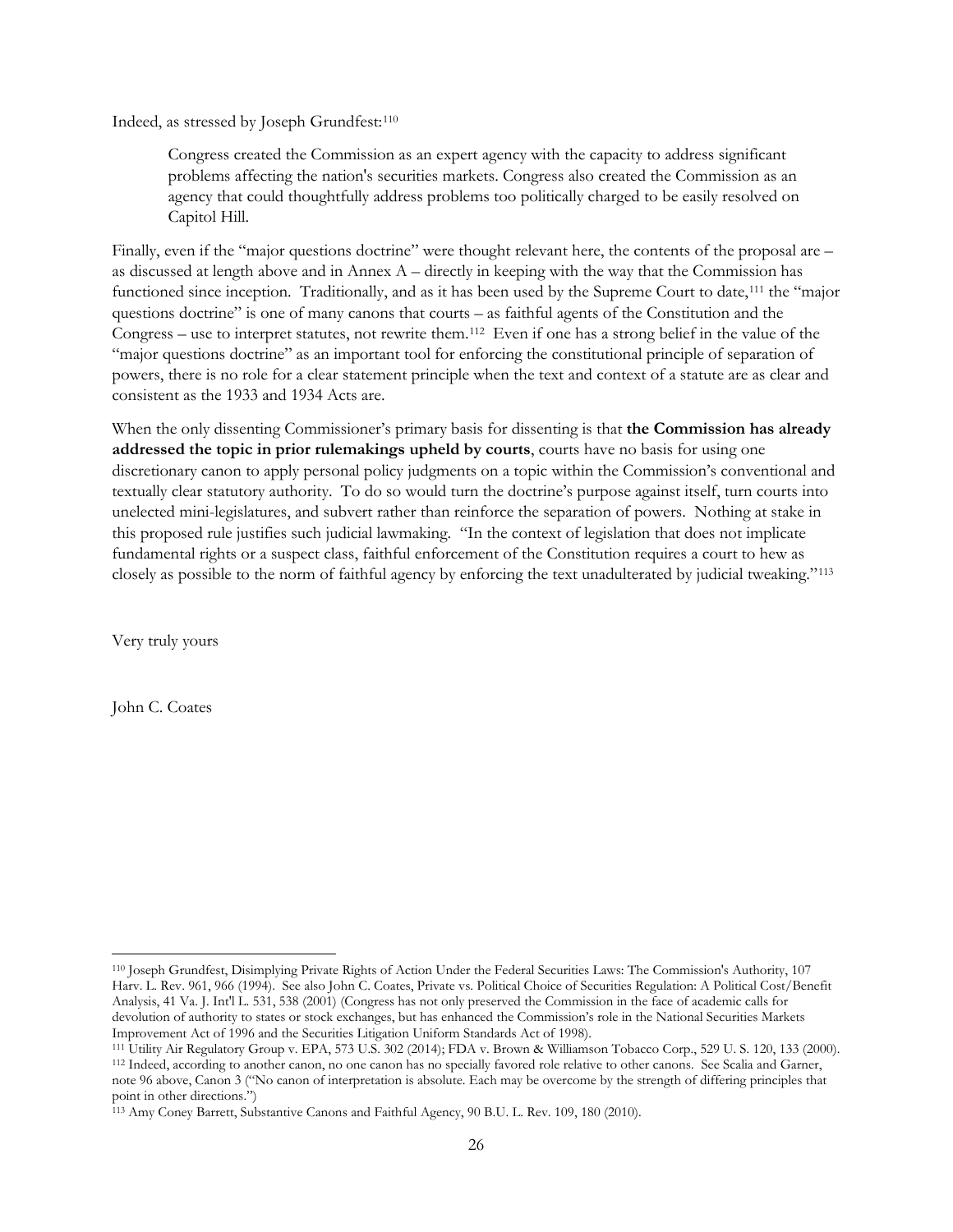### **Annex A – Examples of Commission exercise of broad disclosure authority**

In 1935, $\hat{ }$  the Commission added a new registration statement Form A-2 for seasoned issue with requirements that went beyond Schedule A to require disclosure by name of compensation to the three highest paid officers, total compensation of all other officers, and total compensation of all employees who received compensation over \$20,000.[114](#page-26-0)s

In 1947,<sup>^</sup> the Commission added requirements to disclose the *relative* importance of companies' different lines of business and general *competitive conditions* in their industries – **qualitative** and information not specifically mentioned in the text of the securities laws or directly related to the financial condition or results of operations of the companies, but adopted under the Commission's authority to add disclosure requirements discussed above.[115](#page-26-1)

In 1948,<sup> $\circ$ </sup> the Commission added disclosures for loans to officers and directors,<sup>[116](#page-26-2)</sup> and expanded disclosure requirements about interests in recently acquired property to disclosure about interests in **any material** transactions, including property acquisitions.<sup>[117](#page-26-3)</sup>

In 1954, $\wedge$  the Commission first adopted a requirement to disclose one type of *financial risk* (coverage) ratio (fixed charges to earnings).[118](#page-26-4)

In 1968, $\hat{ }$  the Commission required disclosure of "risk factors" – sources of risk for the investment, and thus for the company, without any limit on the nature of sources of risks requiring disclosure – as part of what was then called Guide 6[119](#page-26-5) and later became Item 503(c) of Regulation S-K (noted below) as part of the adoption of the "integrated disclosure system," which consolidated disclosure requirements under both the 1933 Act and the 1934 Act.[120](#page-26-6)

Also in 1968,<sup> $\land$ </sup> the Commission required and subsequently elaborated requirements for companies to disclose "management's discussion and analysis," a qualitative overview of its performance.<sup>[121](#page-26-7)</sup> Although that requirement initially and ever since has been designed to explain financial results and condition, it expressly requires risk disclosures, including regarding contingencies that fall well short of what would trigger reserves in the financial statements, and regarding "known trends and *uncertainties*" that are "reasonably expected" to have material effects, even if in the future. For this purpose, while "remote" risks (the canonical teaching example is an asteroid hitting the Earth) do not require disclosure, the triggering probability for disclosure is a "lower threshold than 'more likely than not,"<sup>[122](#page-26-8)</sup> such as a decline in new contracts that might occur during an industry downturn, or competitive risks arising from a competitor known to be developing products that could substitute for the companies.

In 1970,  $\sim$  the Commission amended what was then called Guide 55 to require disclosure of *legal* **proceedings involving management**, even when they did not rise to the level that would require reserves or other disclosures in the financial statements.

In 1971 $\gamma$  and 1973, $\gamma$  the Commission published guidance and then amended its registration and reporting forms "to require more meaningful disclosure" of compliance with laws "relating to the protection of the

<span id="page-26-0"></span> $\overline{\phantom{a}}$ <sup>114</sup> SEC Release No. 33-276 (Jan. 14, 1935). Schedule A did not require individual compensation to be disclosed, and used a higher threshold for other employees (\$25,000).

<span id="page-26-2"></span><span id="page-26-1"></span><sup>115</sup> SEC Release No. 33-3186 (Jan. 8, 1947). 116 SEC Release No. 34-4185 (Nov. 5, 1948).

<span id="page-26-4"></span><span id="page-26-3"></span><sup>117</sup> Item 32 of Form S-1 adopted in Miscellaneous Amendments, SEC Release No. 33-3323 (Dec. 31, 1948).

<span id="page-26-5"></span><sup>&</sup>lt;sup>118</sup> SEC Release No. 33-3509 (July 21, 1954).<br><sup>119</sup> Guides for the Preparation and Filing of Registration Statements, SEC Release No. 33-4936 (Dec. 9, 1968).

<span id="page-26-8"></span><span id="page-26-7"></span><span id="page-26-6"></span><sup>&</sup>lt;sup>120</sup> Adoption of Integrated Disclosure System, SEC Release No. 33-6383 (March 3, 1982).<br><sup>121</sup> SEC Release No. 33-4936 (Dec. 9, 1968); SEC Release No. 33-5520 (Aug. 14, 1974); SEC Rel. No. 6231 (Sep. 2, 1980).<br><sup>122</sup> https: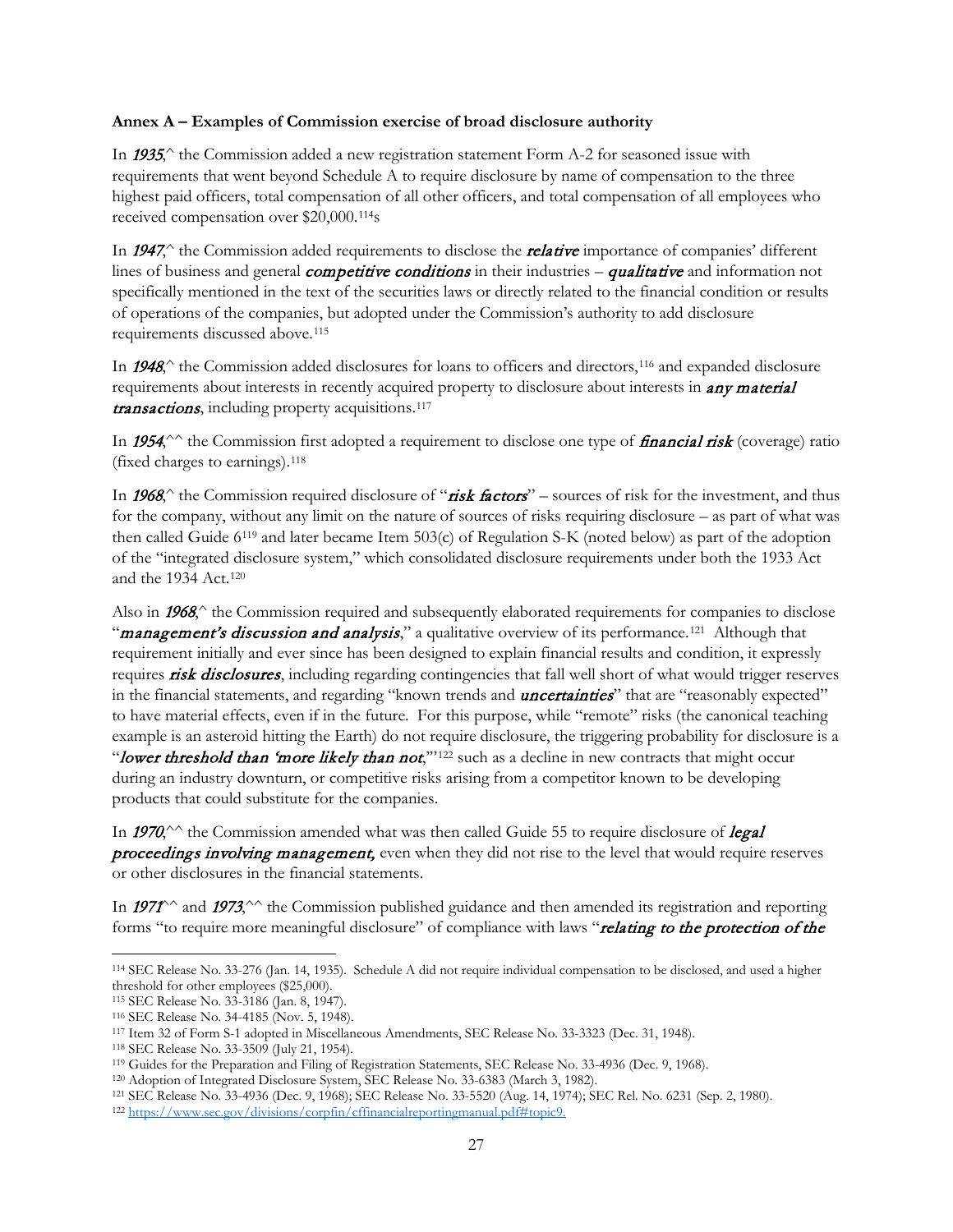**environment**,"<sup>[123](#page-27-0)</sup> a requirement that responded to the Commission's obligations under the National Environmental Policy Act of 1970, discussed above and in Annex B.

In 1976,<sup>^^</sup> the Commission published Guide 3, specifying statistical disclosures for bank holding companies, including credit ratios, categories of credit extensions, and intermediate estimates of the kind commonly now called "key performance indicators" relating to their **business and financial risk**, information not included in their financial statements, but bearing on financial risks and opportunities facing those companies, all of which were readopted in different form in 2020.

In 1979, $\uparrow$  the Commission published an interpretive release emphasizing "(1) the need to disclose total **estimated expenditures for environmental compliance** beyond two years in the future,  $(2)$  the obligation to disclose particular types of environmental proceedings, and (3) the circumstances under which companies must disclose their *policies* or approaches *concerning environmental compliance*."<sup>[124](#page-27-1)</sup>

In 1981,<sup> $\sim$ </sup> the Commission published Guide 7, based, in part, on United States Geological Survey Circular 831 (issued in 1980), as a rule requiring disclosures by companies with significant *mining operations*, including requirements as to mineral reserves (even if not likely to generate income in the near future), exploration results (and not merely their costs), and even *feasibility studies* for future exploration, as well as technical reports conducted by third parties, including the specific location of properties and names under which companies have rights in properties, and bearing on financial risks and opportunities facing those companies[.125](#page-27-2)

In 1982,^^ the Commission adopted Regulation S-K[,126](#page-27-3) collecting what it called **"non-financial" disclosure** requirements under both the 1933 and 1934 Acts in a unified set of rules. Its first "item," Item 101, requires a description of the company's business – a direct descendent of the first item in Schedule A to the 1933 Act. As built out since 1933, that item requires, among other things, **descriptions of** the company's principal products and services, their status (planned, actually sold), the importance and duration of intellectual property held, the seasonality of the company's businesses, customer dependencies (i.e., risks), and order **backlogs**. Directly relevant to the proposed rule, Item 101 requires disclosure of the material effects of compliance with environmental protection laws on capital expenditures, earnings, and competitive position, a component initially adopted in 1973, as noted above. This element of Item 101 has been interpreted to require disclosure of both *compliance costs*, and risks of *costs from non-compliance*.<sup>[127](#page-27-4)</sup>

In  $1993^{\circ}$  Commission staff published Release No. SAB – 92, expanding and clarifying how companies are required to disclose *environment liabilities*, premised on the view that "environmental liabilities typically are of such significance that detailed disclosures regarding the judgments and assumptions underlying the recognition and measurement of the liabilities are necessary to prevent the financial statements from being misleading and to inform readers fully regarding the range of reasonably possible outcomes that could have a material effect on the registrant's financial condition, results of operations, or liquidity."

In 1995, the Commission proposed to adopt (and later adopted) rules require both qualitative and quantitative disclosure of information about *derivatives*, including information that would not be required to

<span id="page-27-0"></span> $\overline{\phantom{a}}$ <sup>123</sup> SEC Rel. No. 9252 (July 19, 1971); SEC Rel. No. 33-5386 (Apr. 20, 1973).

<span id="page-27-1"></span><sup>124</sup> SEC Rel. No. 6130 (Sep. 27, 1979).

<span id="page-27-2"></span><sup>125</sup> Special disclosures for mining companies dated to 1941 as part of Form S-3, then used for such companies in their promotional stage. See Adoption of Form S-3 for Registration Under the Act of Shares of Mining Corporations in the Promotional Stage, SEC Release No. 33-2672 (Sept. 29, 1941).

<span id="page-27-3"></span><sup>126</sup> SEC Rel. Ns. 33-6383 (Mar. 3, 1982).

<span id="page-27-4"></span><sup>127</sup> Levin v. NL Indus., Inc., 926 F. 2d 1999, 203-04 (2d Cir. 1991).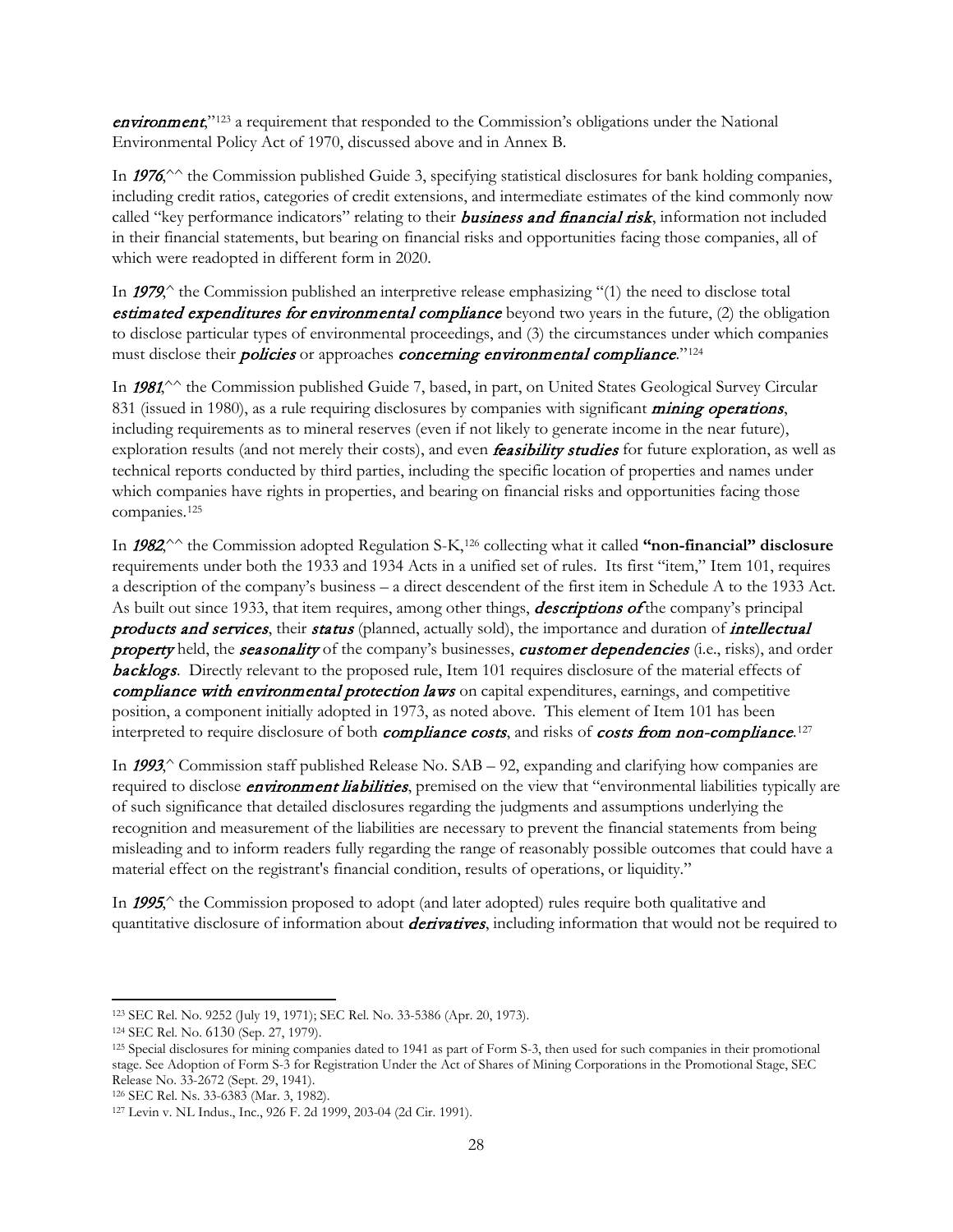be included in financial statements under GAAP, and which did not directly relate to near-term cash flows, but were simply useful in assessing potential future financial impacts.

In 2003,<sup>^^</sup> the Commission published guidance regarding MD&A (following a review of Fortune 500 company disclosures) requiring additional disclosures, including "identification] and discuss[ion of] key **performance indicators,** including non-financial performance indicators, that ... management uses to manage the business," as well as "the substantial amount of financial and non-financial information available to them," and more generally "management's view of the implications and significance" of information presented.[128](#page-28-0)

In 2009,<sup> $\land$ </sup> the Commission required disclosures, regardless of materiality, for each **director or nominee** for election as director, about their "specific experience, qualifications, attributes, or skills that led to the conclusion that the person should serve."

In 2010, $\gamma$  the Commission adopted guidance on *climate-related risks*, reaffirming and clarifying ways that existing rules would apply to climate risks, particularly MD&A and risk factor requirements adopted in 1968.

In 2014,<sup> $\land$ </sup> the Commission adopted required disclosures for asset backed securities contained detailed, prescriptive and "specified **asset-level information** about each of the assets in the pool," even though that level of detail is far more extensive than would be required by conventional financial accounting.

In 2020,<sup> $\sim$ </sup> the Commission added a **human capital** disclosure requirement. Also in 2020, $\sim$  despite cutting back on many disclosures in an overall revamp of its disclosure system, the Commission preserved extensive requirements not solely for current or normal liabilities and financial results, but to **risks**, including risks that are not directly or immediately financial[:129](#page-28-1)

- **environmental protection** law-related administrative or judicial proceedings arising, even if in the "ordinary course," adopted in 1973 (as noted above and discussed more below),
- legal proceedings, with highly prescriptive requirements about the court, date, parties, factual basis and relief sought in a litigation,
- other administrative or judicial proceedings if they involve a governmental authority and potential sanctions exceeding the lesser of \$1 million or 1% of a company's assets.

In the above list, requirements that were adopted:

- under SEC Chairs appointed by Democratic Presidents are noted with "^" 11 additions or re-adoptions
- under SEC Chairs appointed by Republican Presidents are noted with "^^" 9 additions or re-adoptions

<span id="page-28-0"></span><sup>128</sup> SEC Rel. No. 34-48960 (Dec. 29, 2003).

<span id="page-28-1"></span><sup>129</sup> SEC Rel. No. 33-10825, 34-89670 (2020).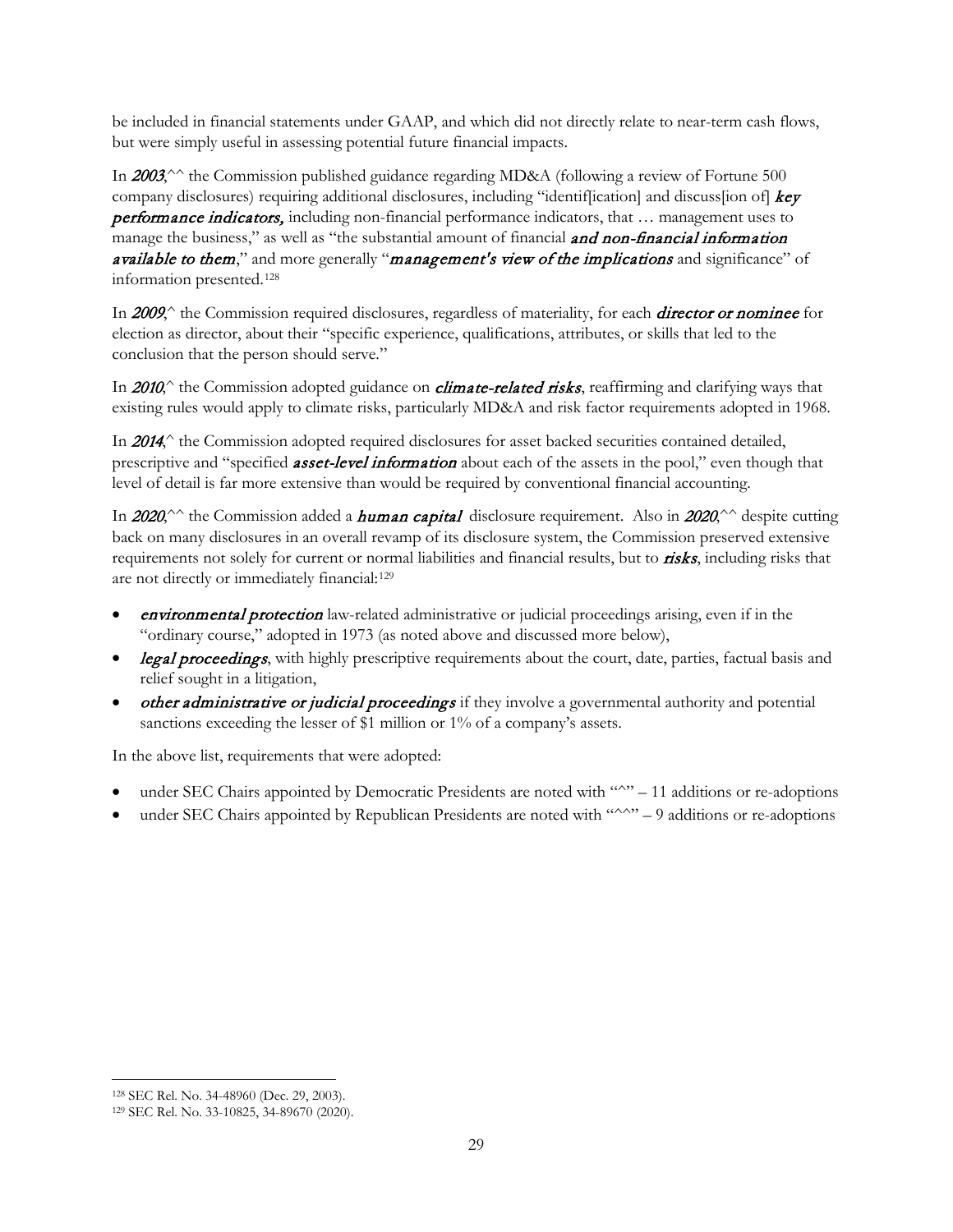### **Annex B – Congressional acceptance of Commission exercises of broad disclosure authority**

In 1964, Congress extended the Commission's jurisdiction from listed companies to so-called "over-thecounter" companies,[130](#page-29-0) and in so doing acknowledged and explicitly imposed the then-existing "disclosure requirements" previously been adopted by the Commission, which had been extended beyond the requirements Congress itself set in place in 1933 and 1934.

In 1968, and then again in 1970, Congress adopted and amended the Williams Act, which added subsections to the part of the 1934 Act that provides the Commission with disclosure authority. These amendments occurred shortly before and after the Commission adopted the forerunner of its MD&A requirements noted above. In each case they extended disclosure rulemaking authority over types of transactions (tender offers, open market purchases) not previously been covered by the 1934 Act, again demonstrating Congressional acceptance of the Commission's prior exercises of its disclosure authorities, including the significant broadening reflected in MD&A.[131](#page-29-1) On the day the Williams Act passed the Senate, Senator Williams himself emphasized this point, noting:

"The federal securities laws provide protection for millions of American investors by requiring full disclosure of information in connection with the public offering and trading of securities. These laws have worked well in providing the public with adequate information on which to base intelligent investment decisions."<sup>[132](#page-29-2)</sup>

Also in 1970, President Nixon signed the National Environmental Policy Act[,133](#page-29-3) which requires the Commission (along with all other federal agencies) to assess the environmental impact of their actions in all of its rulemaking activities, including with respect to disclosure.

In 1975, Congress adopted the Energy Policy and Conservation Act of 1975,[134](#page-29-4) which required the Commission to "take such steps as may be necessary to assure the development and observance of accounting practices to be followed in the preparation of accounts by persons engaged, in whole or in part, in the production of crude oil or natural gas in the United States."

In 1977, Congress adopted the Foreign Corrupt Practices Act,[135](#page-29-5) which added "books and records" requirements to Section 13 of the 1934 Act, and preserved all of the Commission's rulemaking authority under that and other sections of the 1934 Act. In neither 1977 nor subsequently did Congress curtail or reverse the Commission's rules requiring environmental risk disclosures, as it had done in 1971 and 1973, despite making changes to the very sections of the 1934 Act on which the Commission had relied for authority in adopting those rules.

In 1996, Congress adopted the National Securities Markets Improvements Act[,136](#page-29-6) which added the requirement that in making "public interest" assessments as part of its rulemakings, the Commission is required to consider efficiency, competition and capital formation,[137](#page-29-7) preempting state securities laws in

 $\overline{\phantom{a}}$ <sup>130</sup> 78 Stat. 565 (1964).

<span id="page-29-1"></span><span id="page-29-0"></span><sup>131</sup> Pub. L. No. 90-439, 82 Stat. 454 (1968) and Pub. L. No. 91-567 (Dec. 22, 1970).

<span id="page-29-3"></span><span id="page-29-2"></span><sup>132</sup> 113 Cong. Rec. 854 (1967) at 24664.

<sup>133</sup> Pub. L. 91-190, 83 Stat. 852 (1970).

<span id="page-29-4"></span><sup>134</sup> Codified at 42 U.S.C. §§ 6201-6422.

<span id="page-29-5"></span><sup>135</sup> Pub. L. 95-213, 91 Stat. 1494 (1977).

<span id="page-29-6"></span><sup>136</sup> Pub. L. 104-290 (1996).

<span id="page-29-7"></span><sup>137</sup> In this law, Congress added a gloss to the 1933 and 1934 Acts, set out in Section 2(b) and 3(f), respectively, requiring that "Whenever … the Commission is engaged in rulemaking and is required to consider or determine whether an action is necessary or appropriate in the public interest, the Commission shall also consider, in addition to the protection of investors, whether the action will promote efficiency, competition, and capital formation." This requirement, sometimes abbreviated the "ECCF" requirement, by its terms only applies when the Commission relies on authority "in the public interest," and not when it is seeking to "protect investors." The Commission has often considered ECCF on its own initiative, but it is not required to do so in requiring disclosures